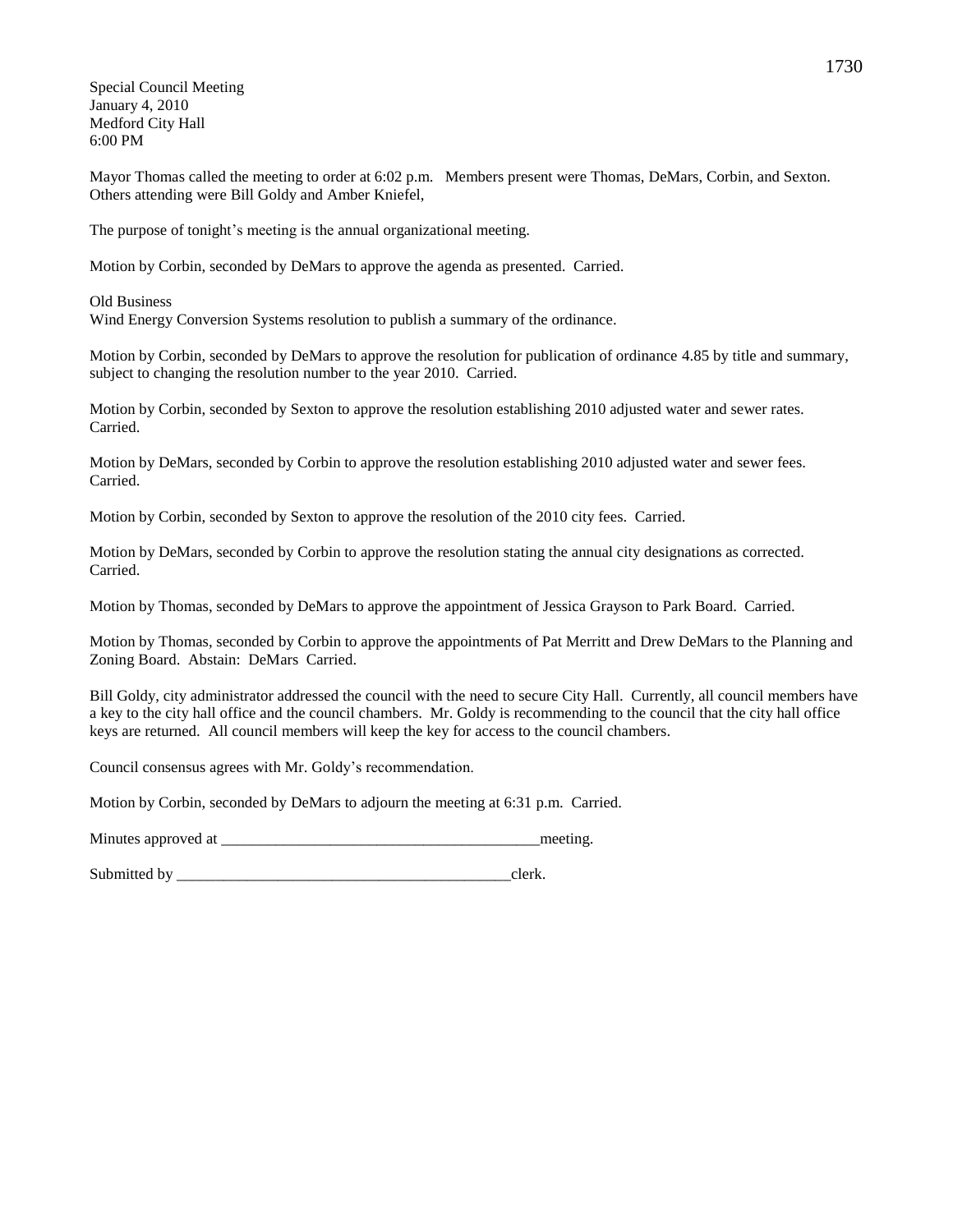Regular Council Meeting January 25, 2010 6:00 p.m. City Hall

Mayor Thomas called the meeting to order at 6:00 p.m. Members present were Thomas, DeMars, Corbin, and Sexton. Others attending were Bill Goldy, Amber Kniefel, Pat Merritt, Rich Kucera, Theresa Sierakowski, Andy Colwell, and Claire Kennedy.

Discussion of the agenda. Due to a blizzard warning, the meeting was moved up to 6:00 PM. The city attorney, city engineer, and Mike Johnson with Steele County were not in attendance. Motion by Corbin, seconded by Sexton to approve the agenda as amended. Carried

Motion by DeMars, seconded by Sexton to approve the minutes as presented. Carried Motion by Sexton, seconded by DeMars to approve the December and January city and liquor store bills. Carried Motion by Sexton, seconded by DeMars to approve the December 2009 check register. Carried

Concerns from the general public/requests from organizations. None.

Planning and Zoning Board – Pat Merritt presented the minutes from the Planning and Zoning regular meeting. No action by the council was needed.

EDA – Andy Colwell presented the minutes from the EDA meeting. The Shop Medford program winners were drawn. The EDA and Bill Goldy will work together to update the Medford brochure.

Park Board – Theresa Sierakowski presented the Park Board minutes. The Park Board is recommending to the city council to accept the donation of \$1200 from the MARC group for Snow Park.

City Administrator – Bill Goldy presented the engineer's report involving the water project and the mains that need to run up the hill to the new water tower.

Bill Goldy informed the council that he received a call about the Girl Scout Camp being decommissioned and possibly sold.

The Municipal Complex concept plan will be presented to the council in February or March.

Board of Appeal and Equalization is scheduled for Wednesday, April 28, 2010 at 7:00 PM. DeMars offered to attend the Board of Appeal and Equalization on March 30 for training.

Public Works Director – Rich Kucera presented a memo discussing snow issues on streets, sidewalks and fire hydrants. Bill Goldy and Rich Kucera will be working on solutions.

## New Business

Appointment of a new council member to fill the seat until the special election in November. Council discussed the applicants. Councilmember Corbin suggested Jessica Grayson as being a good choice for the open council seat. Councilmember Sexton agreed with Jessica Grayson and added that Jessica did run for the council seat in the 2008 election and would like to see her get appointed. Councilmember DeMars agreed with appointing Jessica Grayson since she did show interest in being on the council with running during the last election. Mayor Thomas agreed with appointing Jessica Grayson.

Motion by Corbin, seconded by DeMars to appoint Jessica Grayson the open council seat. Carried.

Approval of election judges for the 2010 special election. Election judges presented for approval are Connie Abbe, Margie Burmeister, Gail Meinke, Sue Haugen, Amber Kniefel, and Bill Goldy.

Motion by Sexton, seconded by Corbin to approve the presented list of election judges. Carried.

Motion by DeMars, seconded by Corbin to accept the donation resolution from MARC in the amount of \$1200 for Medford Snow Park. Abstain: Sexton. Carried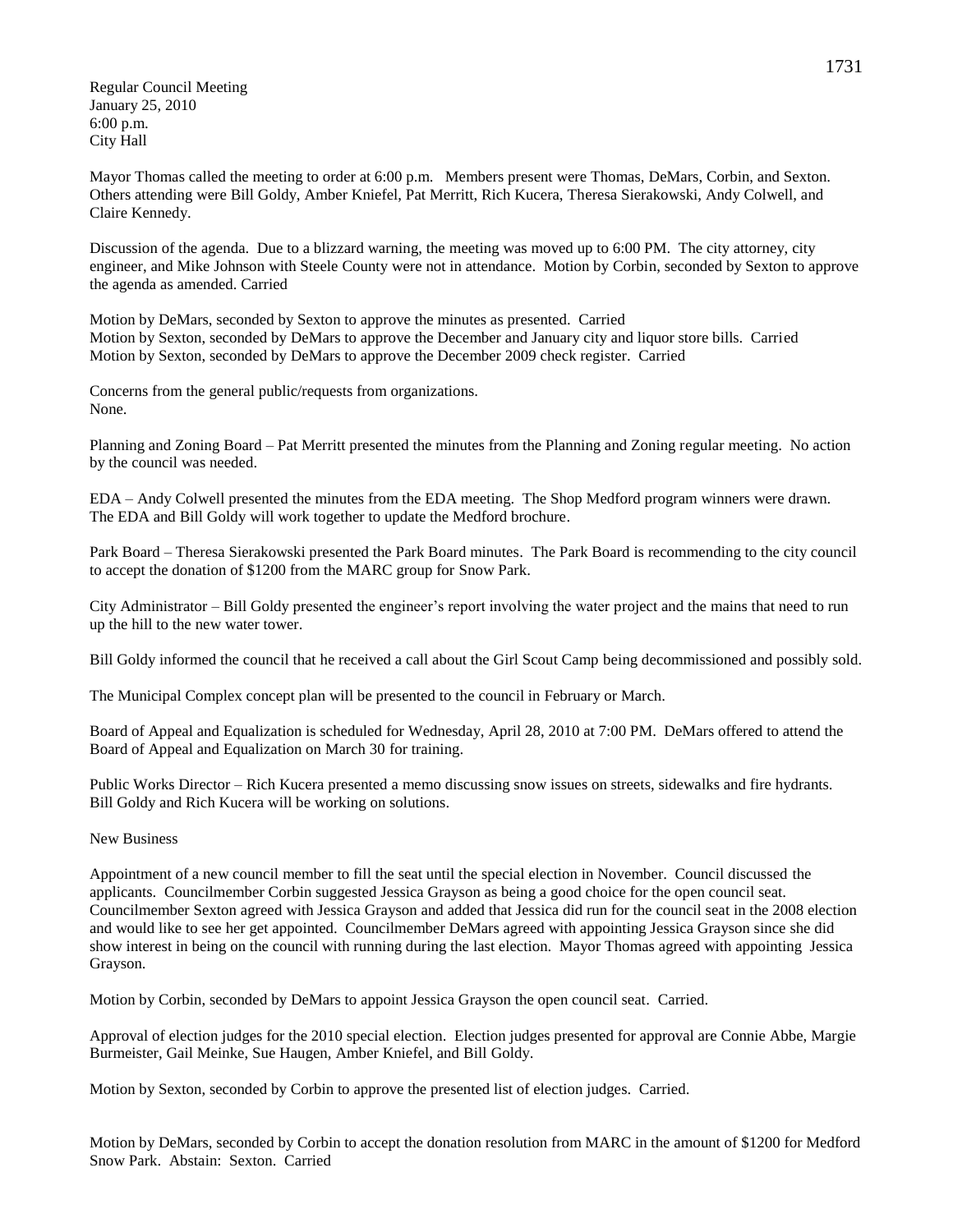Motion by Sexton, seconded by Corbin to accept the donation resolution from the Medford Fire Relief Association to the Medford Fire Department Truck and Equipment Fund in the amount of \$21,000. Carried

Motion by Sexton, seconded by Corbin to accept the donation resolution from Pat and Kay Merritt to the Park Endowment Fund in memory of JoAnn Davis. Carried

Motion by Sexton, seconded by DeMars to accept the donation resolution from Pat and Kay Merritt to the Park Endowment Fund in memory of Francis Porter. Carried

Motion by DeMars, seconded by Sexton to accept the donation resolution from Keith and Amber Kniefel to the Park Endowment Fund in memory of Francis Porter. Carried

Motion by DeMars, seconded by Corbin to accept the donation resolution of \$700 worth of floor tile from Robert Nelson, owner of Nelson Decorating for the Medford Fire Hall renovations. Carried

Additional city concerns.

DeMars attended a meeting with Senior Care Connections and informed the council of services that would benefit our community.

Next regular council meeting will be Monday, February 22, 2010 at 7:00 p.m.

Motion by Corbin, seconded by DeMars to adjourn at 6:46 p.m. Carried

Minutes approved at the setting and the setting meeting.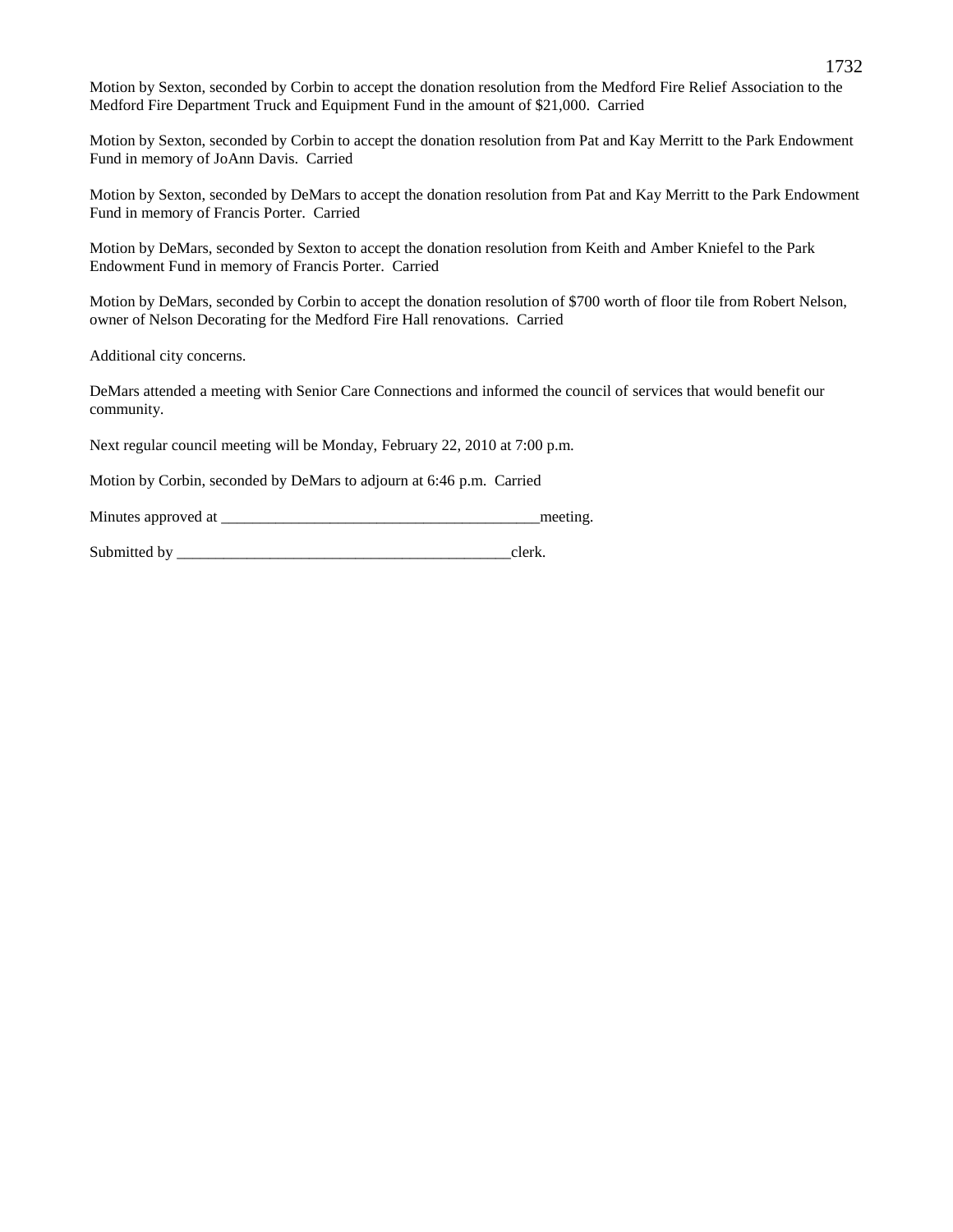Regular Council Meeting February 22, 2010 7:00 p.m. City Hall

Mayor Thomas called the meeting to order at 7:00 p.m. Members present were Thomas, DeMars, Corbin, Sexton, and Grayson. Others attending were Bill Goldy, Amber Kniefel, Pat Merritt, Rich Kucera, Theresa Sierakowski, Seth Peterson, Mike Johnson, Troy Klecker, Rick Hager, and Jeff Karow.

Jessica Grayson took the oath of office for her appointment to the Medford City Council.

Motion by DeMars, seconded by Corbin to approve the agenda as presented. Carried

Motion by DeMars, seconded by Sexton to approve the minutes as presented. Carried

Motion by Sexton, seconded by Corbin to approve the January and February city and liquor store bills. Carried

Motion by Sexton, seconded by DeMars to approve the January 2010 check register. Carried

Concerns from the general public/requests from organizations. None.

Steele County Mitigation Planning – Mike Johnson and Troy Klecker – Mike Johnson presented an explanation of the Steele County Mitigation Plan.

Motion by Sexton, seconded by DeMars to participate in the development of a multi-jurisdictional mitigation plan. Carried

Recommendations from Mike Johnson are for the City of Medford to evaluate and submit a hazard vulnerability assessment, evaluate and submit proposed mitigation projects for our jurisdiction, and approve the final draft of the plan before the submission to FEMA.

Mayor Thomas recommended that all departments of the City need to get a list of possible mitigation projects together and submit to Bill Goldy. Goldy will compile the list and present to the council.

Code Red System – Emergency notification system between Rice and Steele County using the phone lines to a specific area. The public would need to register their phone number on the Code Red website in order to receive the notices. The system is still in the works; more information will come later this year.

Planning and Zoning Board – Pat Merritt presented the minutes from the Planning and Zoning regular meeting.

The planning and zoning board held three public hearings at the February meeting.

Public hearing for a possible change to the liquor license section of the code. Discussion was over the setback requirement between liquor licenses and schools and churches.

Zoning Board recommendation to the City Council is to allow a liquor license in a C-2 and C-3 district with a zero setback from churches.

Zoning Board recommendation to the City Council is to change the code to require a 600 foot setback from all schools.

Discussion on the zoning of the downtown businesses. Council consensus is to have the zoning board review this again at the next regular zoning meeting.

Corbin asked about the distance from the old football field still owned by the school. Discussion whether this would also be included when calculating setbacks from a property requesting a liquor license. The Zoning Board will also review whether it should be different if there is not a building on the property.

Public hearing for a vacation request of a utility easement in the Niles/Heyer Subdivision. Zoning Board recommendation to the council is to approve the Niles/Heyer vacation request of a utility easement.

Motion by Corbin, seconded by DeMars to approve resolution 10-14 requesting the vacation of a utility easement in the Niles/Heyer Subdivision. Carried.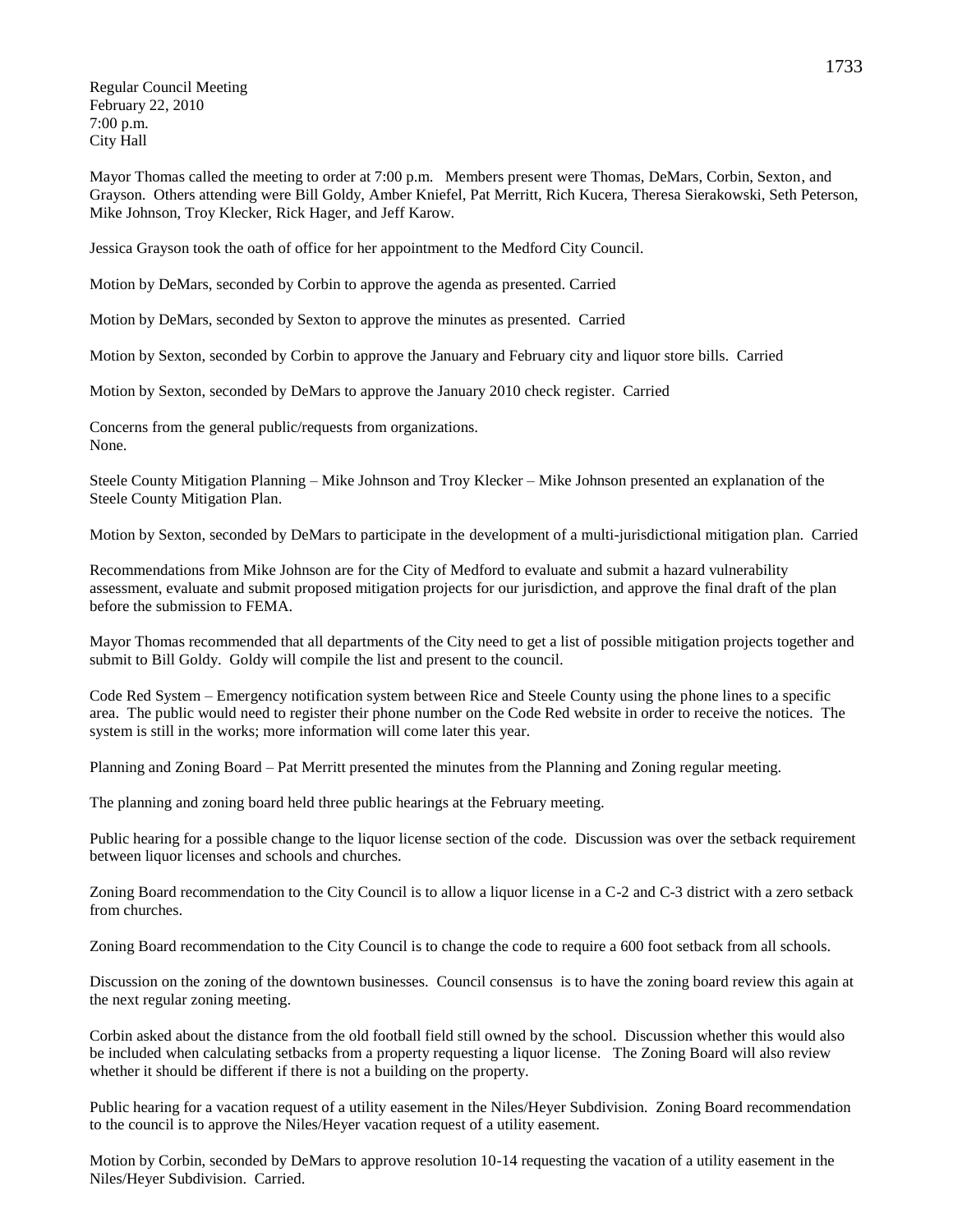Public hearing for the vacation of a portion of  $2<sup>nd</sup>$  Avenue SE.

Zoning Board recommendation is for the council to approve the vacation of a portion of  $2<sup>nd</sup>$  Avenue SE.

Motion by Corbin, seconded by Sexton to approve resolution 10-15 for the vacation of a portion of  $2<sup>nd</sup>$  Avenue SE. Carried.

Pat Merritt addressed the council with a concern about the safety of the alley way between the Celebrations building and the Post Office. Goldy stated this is private property.

EDA – None.

Park Board – Theresa Sierakowski presented the Park Board minutes.

Park Board had a request from the Boy Scouts to allow the troop to have a "lock-in" in the chalet. Park Board is recommending to the council to allow the Boy Scouts to have a "lock-in".

Motion by Grayson, seconded by DeMars to approve the Boy Scouts request to have a lock-in at the chalet. Carried.

Discussion on the updated park policy. Sexton has concerns with the new policy on the rental of the park buildings. Council consensus is to leave the park policy as recommended by the Park Board.

Motion by Thomas, seconded by DeMars to appoint Sharon VanEsch to the Park Board.

City Engineer – Seth Peterson – Peterson will work with Goldy on the Water Supply Plan.

Main Lift Station Upgrade – City has budgeted \$50,000 for the lift station improvements. Peterson's recommendation to the council is to hire Bolton & Menk to prepare the plans and specs for the main lift station upgrade.

Motion by Corbin, seconded by DeMars to authorize Bolton & Menk to prepare the plans and specs for the main lift station project for a not to exceed fee of \$7,000. Carried.

Peterson presented three options for extending the water main to the proposed new water tower on the hill. The most cost effective option would be Option A. Peterson recommended to the council to proceed with option A.

Motion by Corbin, seconded by DeMars to proceed with option A. Yes: Corbin, DeMars, Thomas, Sexton Abstain: Grayson Carried.

Water Project Update – The water treatment facility, water tower, and water main plans and specifications have been submitted to the Minnesota Department of Health for review and comment. A tentative bid opening date for the treatment facility is March 26, 2010.

City Attorney – Rahrick updated the council on the status of the property issues for the future water treatment facility. The George Dietz estate has signed the deed transferring the alley to the City.

City Administrator - Board of Appeal and Equalization is scheduled for Wednesday, April 28, 2010 at 7:00 PM. DeMars and Grayson offered to attend the Board of Appeal and Equalization on March 30 for training.

Goldy and Kniefel met with Brent Quast of Americana Community Bank. Mr. Quast ensured the city that the bank is stable and that all city funds are insured. Goldy informed the council that he would be looking into diversifying city funds.

Grayson asked that Goldy look into different community banks in Owatonna and Faribault as possible options for investing city funds.

The apartment complex on 2<sup>nd</sup> Ave SE is being maintained by Safeguard Properties, Inc. Safeguard Properties, Inc. has ensured the city they will abate any nuisances as they arise.

The Municipal Liquor Store will need to hire someone for cleaning.

Goldy asked the council for direction on the process for hiring part-time employees.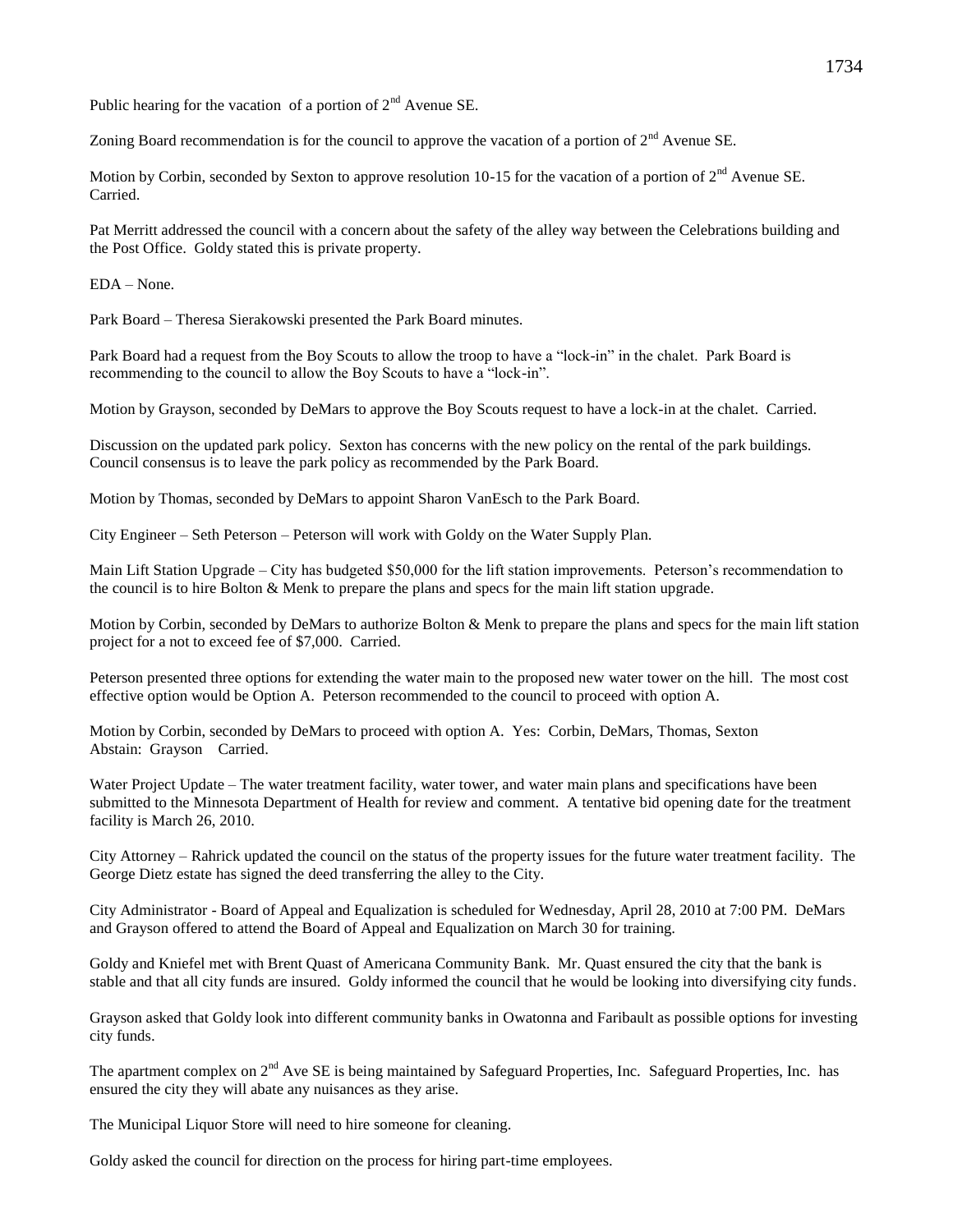Council consensus is to allow Goldy and the department heads to handle the hiring and termination of part-time employees.

Pool Staff Wages – Goldy is recommending to the City Council to change the pay structure of the pool staff. Currently, the pool staff is being paid a different wage for each job preformed. Goldy is recommending placing the pool staff on the pay scale and pay them according to the scale. Council consensus is to allow Goldy to restructure the pool staff wages in accordance with the previously approved wage scale.

Seth Peterson addressed the council on bidding out the three projects discussed earlier.

Motion by Corbin, seconded by DeMars to authorize Bolton & Menk to bid out for the water treatment facility, the water tower, and the water mains. Carried.

Public Works Director – Kucera and Goldy will be attending the League of MN Cities Safety and Loss Control workshop on April 22<sup>nd</sup> in Rochester.

Kucera and Goldy will be working together to update the snow removal section of the code.

New Business

Discussion of the additional local government aid reductions proposed for 2010. City already budgeted for the \$47,998 reduction. The projected additional reduction for 2010 is \$52,658.

National Incident Management System – NIMS – The city council, city administrative staff, and city public works employees all need to be trained on NIMS. There could be possible loss of FEMA dollars if the city is not in compliance.

Interest earnings from the Park Endowment Fund – City needs to decide to use the interest for various park and pool expenses, or to roll the interest in the CD.

Goldy recommended to the council to take \$4,000 from the Park Endowment Savings account and add it to the Park Endowment CD.

Goldy recommended to pull the interest earnings of \$276.45 to use on park expenses.

Motion by Corbin, seconded by DeMars to approve the use of \$276.45 of CD interest earnings for 2010 park expenses. Carried.

Motion by Sexton, seconded by Corbin to authorize the city clerk to close the Ritchie Bros. savings account and disperse the funds back to Ritchie Bros. Carried

Motion by Sexton, seconded by Corbin to accept the donation resolution 10-12 in the amount of \$397 from Dennis Burgess, Cindy Malecha, Ivan & Mary Cowell, PB & J Builders, Drew & Brenda DeMars, John Gross, Bill Goldy, Sue, James, Pat & Kay Merritt, Butch Schultz, Dan Kaiser, Ron & April Kubinski, Dean & Valerie Elzen, Curt & Jill Olson, Don & Jackie Kent, Mitch & Sarah Parrish, and Tim & Jessica Grayson for the Park Endowment Fund and the Park Endowment Envelope Fund. Carried

Motion by Corbin, seconded by Grayson to accept the donation resolution 10-13 in the amount of \$700 from Sam Ramaekers, owner of Floor to Ceiling for the Medford Fire Hall renovations. Carried

Next regular council meeting will be Monday, March 22, 2010 at 7:00 p.m.

Motion by Corbin, seconded by DeMars to adjourn at 9:22 p.m. Carried

| Minutes approved at | meeting. |
|---------------------|----------|
|                     |          |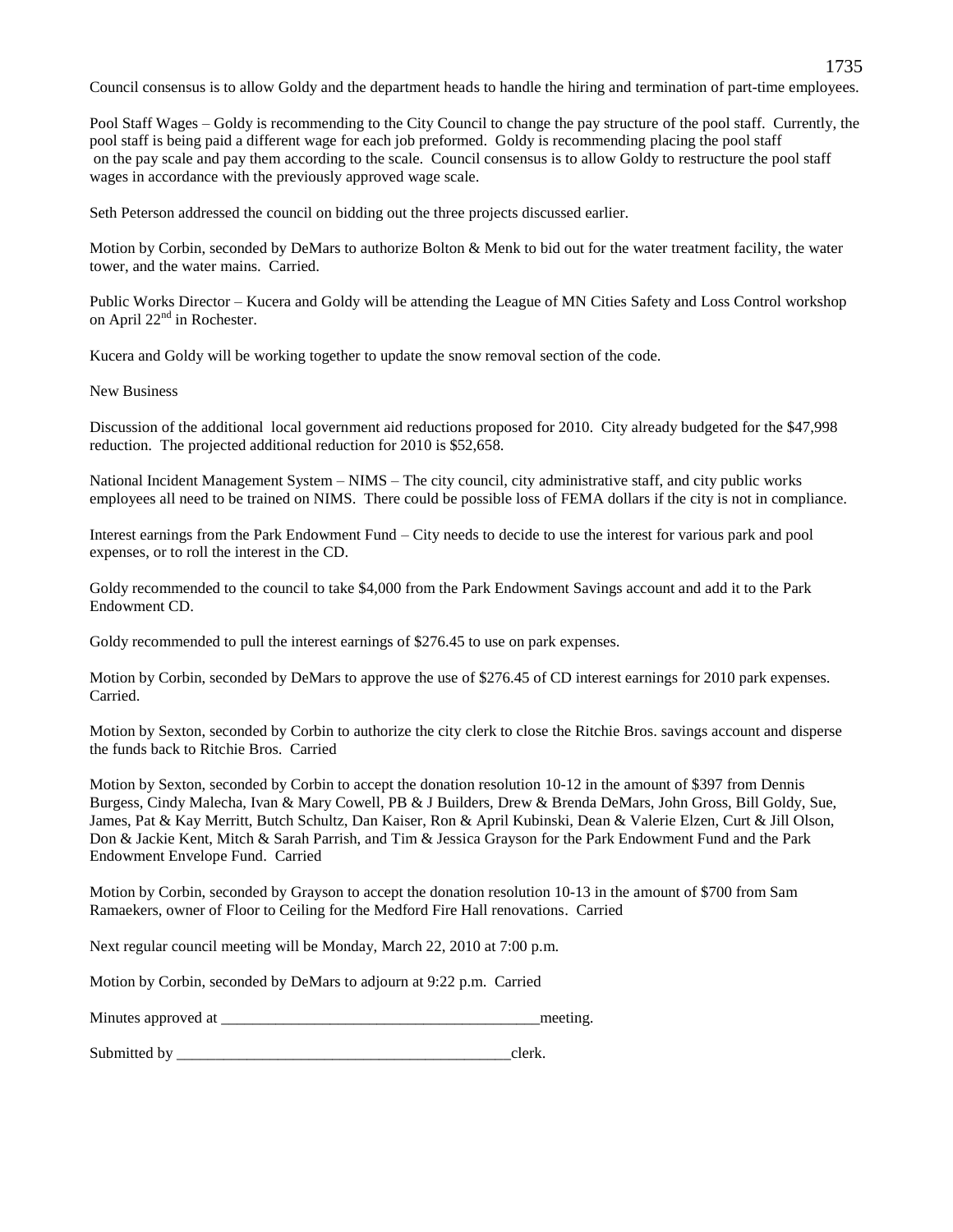Regular Council Meeting March 22, 2010 7:00 p.m. City Hall

Mayor Thomas called the meeting to order at 7:00 p.m. Members present were Thomas, DeMars, Corbin, Sexton, and Grayson. Others attending were Bill Goldy, Amber Kniefel, Pat Merritt, Rich Kucera, Theresa Sierakowski, Seth Peterson, Rick Hager, Jeff Karow, Andy Colwell, and Brian Gjerde.

Agenda – Mayor Thomas added under New Business I. Parade Committee.

Motion by Corbin, seconded by Sexton to approve the agenda as amended. Carried

Motion by DeMars, seconded by Corbin to approve the minutes as presented. Carried

Motion by Sexton, seconded by DeMars to approve the February and March city and liquor store bills as presented. Carried

Motion by Sexton, seconded by DeMars to approve the February 2010 check register as presented. Carried

Concerns from the general public/requests from organizations. None.

I & S Group Presentation on the Municipal Facility Concept Plan. Brian Gjerde presented a proposed concept plan of how the layout of the future Municipal Facility would look. The projected cost of the presented building would be approximately \$2,871,375. The city needs to have a concept plan in place and be ready in case any grant dollars become available. The plan for possibly breaking ground would be 5-10 years out.

Grayson asked for background information on the need for a new facility. Fire Chief Hager and City Administrator Goldy gave an overview on the need of the fire department and city staff for additional space. As the city grows, more equipment will be needed and the city will need a place to store the equipment. The Public Works Department would be able to use the current city hall/fire hall for a public works facility. The current building has roof and structural problems. The city has budgeted for the repairs needed.

Corbin asked about the access from the new Municipal Facility and county road 12. I & S was informed from Steele County that access would be granted if it is used solely for emergency purposes.

Planning and Zoning Board – Pat Merritt presented the minutes from the Planning and Zoning regular meeting.

The Zoning Board discussed the zoning of three parcels.

Parcel #16-008-2416 owned by Frank Panos – Zoning Board recommendation is to zone the parcel C-1. Many factors come into play with this parcel. It is located in a residential zone, the Cabinet Shop building is on two parcels, conditional use permit is not allowed, and zoning it to C-1 is spot zoning. Council consensus is to leave the parcel zoned residential because this business is grandfathered in.

Parcel #16-016-4401 owned by Niles/Wiese – Zoning Board recommendation is to zone the parcel C-2. Council agreed to zone the parcel C-2.

Parcel #16-016-4402, United Snack Group – Zoning Board recommendation is to zone the parcel C-2. Council agreed to zone the parcel C-2.

A public hearing will be held on Monday, April 19, 2010 at the Zoning Board meeting for the zoning of these parcels.

Liquor License Amendment – Zoning Board recommendation is to allow a liquor license within a C-2 and C-3 district with a zero setback from churches. In addition, the board recommends to change the code to show a 600 foot setback from schools measured property line to property line.

A public hearing will be held on Monday, April 19, 2010 at the Zoning Board meeting for the liquor license amendment.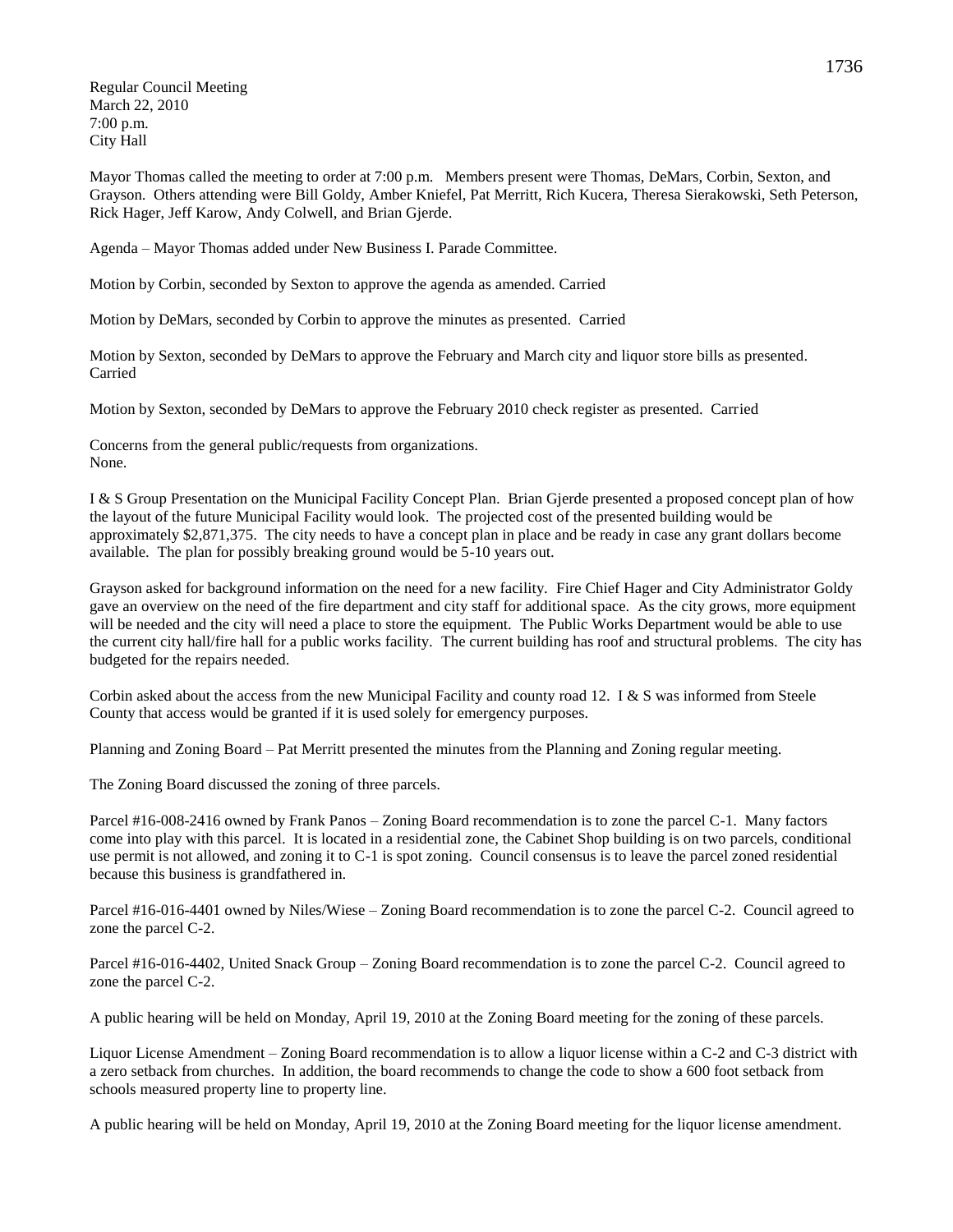EDA – Andy Colwell presented the EDA minutes from the March meeting. Discussion on the EDA levy. Mr. Colwell is gathering estimates for the cost of developing a city brochure. Once the estimates are given to Mr. Goldy, Mr. Goldy will make a funding request to Steele County. No council action needed.

Park Board – Theresa Sierakowski presented the Park Board minutes. No council action needed.

City Engineer – Seth Peterson – Resolution 10-21 – PFA loan application for the water project.

Motion by DeMars, seconded by Corbin to approve resolution 10-21 for the PFA loan application for the water project. Carried.

Form 5 – Compliance with federal and state laws, rules and regulations – Peterson recommended to the city council to authorize the signature of Form 5.

Motion by Sexton, seconded by Corbin to authorize Bill Goldy to sign Form 5 stating the city will work in compliance with federal and state laws, rules, and regulations. Carried.

Water Project Update – The water treatment facility project and the water tower project has been advertised. Formal award of the project will be on Monday, April 26, 2010 at the regular council meeting.

City Attorney – None.

City Administrator – Bill Goldy – Councilmember Grayson will the liaison between the Medford School and the Council. Grayson will attend the school board meeting on April 19.

Grayson and DeMars will attend the Board of Appeal and Equalization training.

Sexton and Goldy will attend the FEMA meeting discussing flood plain management and mapping.

NIMS Training – All council and city hall staff have taken the training and are certified.

New Business

Public Works Director – Kucera and Goldy met with Shane Yule about the jetter truck storage. Mr. Yule has agreed to lower the monthly rent from \$500 to \$400. The city will also store the truck less often. The new agreement saves the city \$2,100 per year.

Motion by Corbin, seconded by DeMars to accept resolution 10-16 from Nancy Van Den Boom, Maureen Wencl, and Delare Delaney for the Medford Park Endowment Fund. Carried.

Motion by Sexton, seconded by Corbin to accept resolution 10-17 from Pat and Kay Merritt in memory of Pam Mueller for the Medford Park Endowment Fund. Carried.

Motion by Sexton, seconded by Corbin to accept resolution 10-18 from Pat and Kay Merritt in memory of Mary Wheeler for the Medford Park Endowment Fund. Carried.

Motion by DeMars, seconded by Sexton to accept resolution 10-19 from Dave and Lois Nelson in memory of Pam Mueller for the Medford Park Endowment Fund. Carried.

Motion by Sexton, seconded by Corbin to accept resolution 10-20 for the City of Medford to adopt an all hazard mitigation plan. Carried.

Motion by DeMars, seconded by Corbin to accept resolution 10-22 designating United Prairie Financial Network as a secondary depository of public funds. Abstain: Grayson Carried.

Motion by DeMars, seconded by Corbin to accept resolution 10-23 designating Reliance Bank as a secondary depository of public funds. Carried.

Parade Committee – Mayor Thomas informed the council of a group of residents gathering to organize a parade for this year. DeMars will the liaison between the parade committee and the council. The city will not assume any liability for parade activities.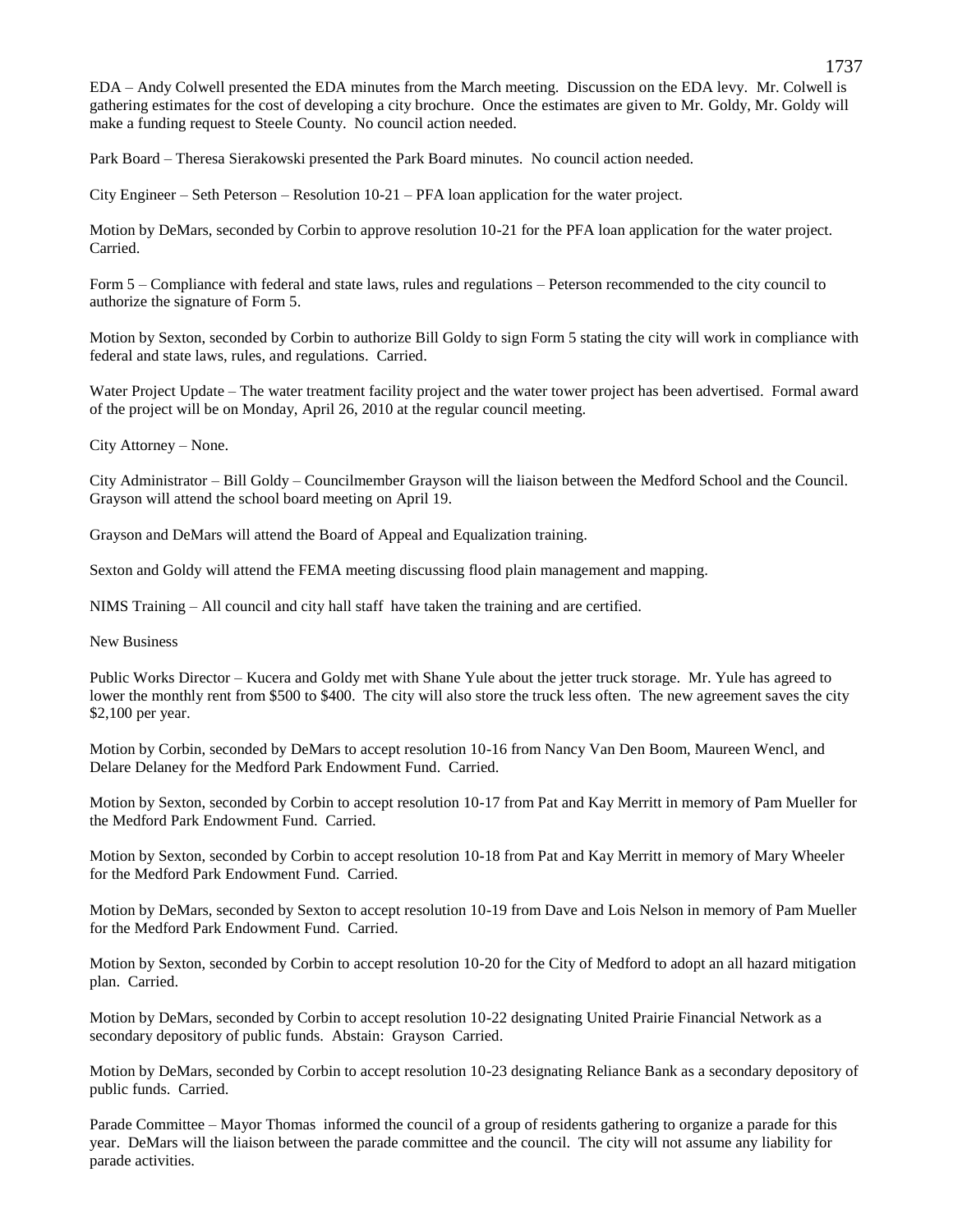Next regular council meeting will be Monday, April 26, 2010 at 7:00 p.m.

Motion by Corbin, seconded by DeMars to adjourn at 8:12 p.m. Carried

Minutes approved at \_\_\_\_\_\_\_\_\_\_\_\_\_\_\_\_\_\_\_\_\_\_\_\_\_\_\_\_\_\_\_\_\_\_\_\_\_\_\_\_\_meeting.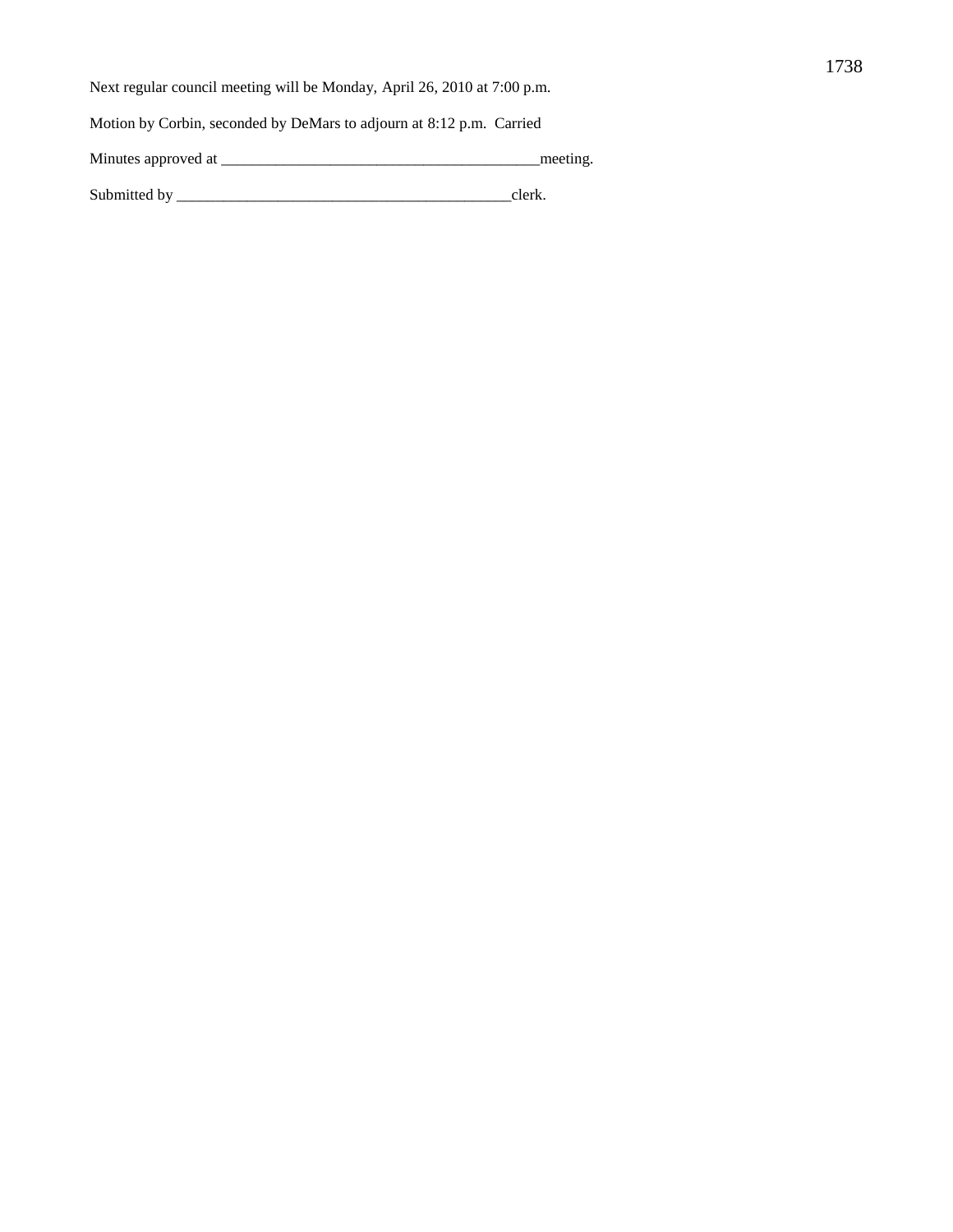Regular Council Meeting April 26, 2010 7:00 p.m. City Hall

Mayor Thomas called the meeting to order at 7:01 p.m. Members present were Thomas, DeMars, Corbin, Sexton, and Grayson.

Others attending were Bill Goldy, Amber Kniefel, Pat Merritt, Rich Kucera, Theresa Sierakowski, Seth Peterson, Jeff Karow, Andy Colwell, John Vick, Bruce Kubicek, Bob Jirele, and Tom Olinger.

Agenda – Bill Goldy recommended to move Piper Hill to the top of the agenda number 9 and add resolution 10-28 relating to dangerous dogs under New Business K.

Motion by Corbin, seconded by Sexton to approve the agenda as amended. Carried

Motion by Sexton, seconded by DeMars to approve the minutes as presented. Carried

Motion by Sexton, seconded by DeMars to approve the March and April city and liquor store bills as presented. Carried

Motion by Demars, seconded by Grayson to approve the March 2010 check register as presented. Carried

Concerns from the general public/requests from organizations.

Pat Merritt asked the city attorney about the progress made to bring Frank Woodfill Wildlife Refuge into the City. Mark Rahrick, city attorney, responded that they are making progress.

Abdo Eick and Meyers, Annual City Audit Report—Tom Olinger summarized the management letter and made recommendations about segregation of duties. The Municipal Liquor Store had a small loss for 2009. Administrative staff has already started implementing the recommendations made by the auditors. The City's general fund is at a negative \$211,000. Auditor's recommendation is to keep making steps to improve this fund balance. Overall, Mr. Olinger said the audit went well and city administrative staff is working hard at complying with all the recommendations that the auditor's suggested.

Medford Parade Committee-John Vick—presented a request for a parade permit for a city parade scheduled for June 25, 2010. The parade will start and end at the old football field and will be covered by the Medford Civic Club's insurance.

Motion by Corbin, seconded by Grayson to approve the parade permit with waiving the \$25 parade permit fee. Yes: Grayson, Corbin, Sexton, Thomas Abstain: DeMars Carried.

Piper Hill--Bruce Kubicek, County Commissioner—Mr. Kubicek is addressing the council to gage where the council's thoughts are concerning Piper Hill (Girl Scout Camp area). The county has mentioned the idea of purchasing the property and leaving it park area. There is a possibility of the purchase being funded with grant dollars if the city and county file a joint application.

Councilmember Corbin spoke about the assessments due against the property that would be due if the area was annexed. Corbin is not in favor of this becoming city property.

Councilmember Sexton would like the property to remain the way it is. Sexton agrees with making it a park and added that the Historical Society may be interesting in taking part in a possible joint grant application.

Councilmember Grayson would like the property to become a park and remain as is. There are memorials located on the property and it has historical value.

Councilmember DeMars asked questions about the possibility of running water and sewer to the property and annexation.

Council consensus is that the council is interested in working with the county.

Planning and Zoning Board – Pat Merritt presented the minutes from the Planning and Zoning regular meeting.

Zoning Board held public hearings concerning amendments to the code.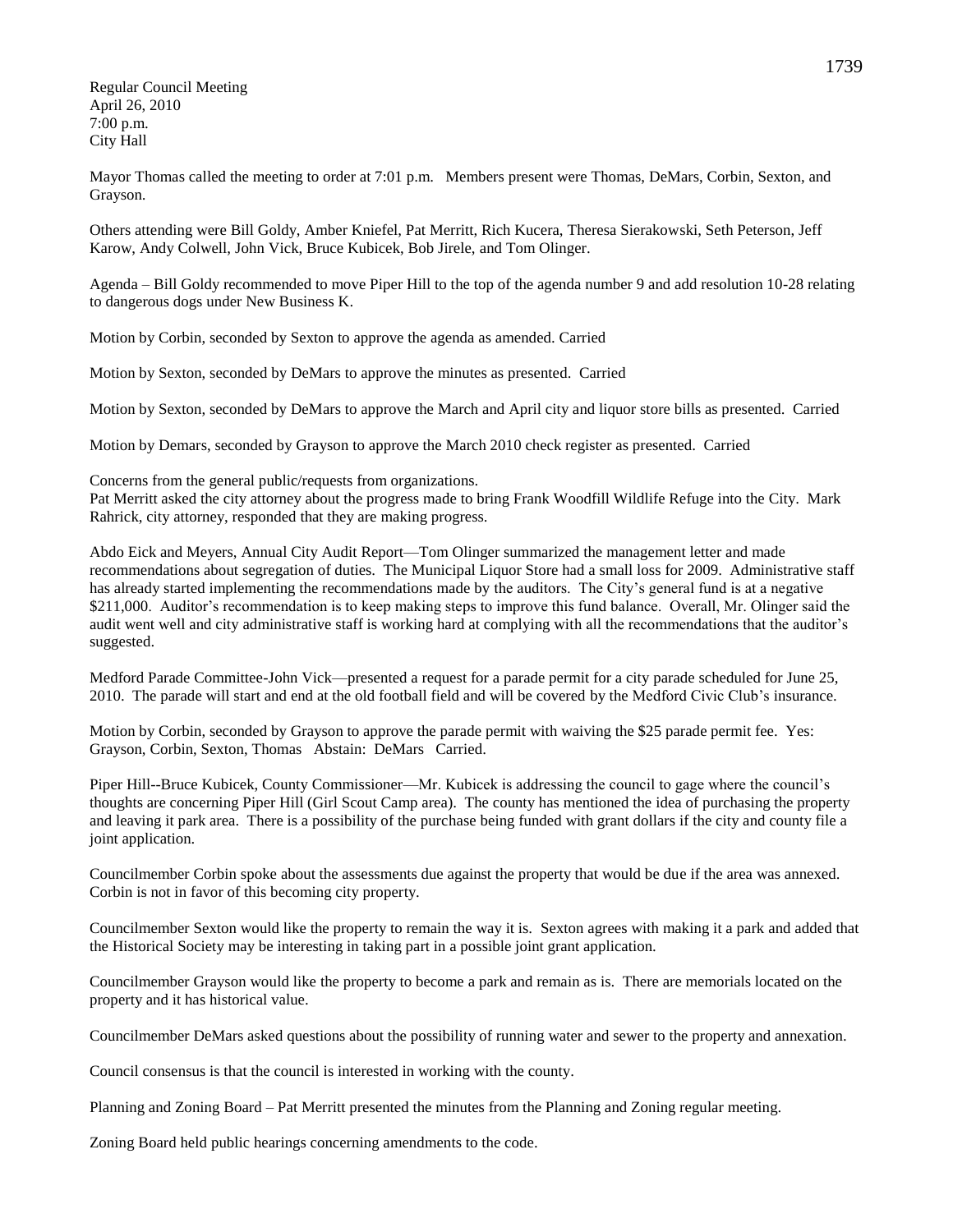Public Hearing #1 – Rezoning of Parcels #16-016-4401 and 16-016-4402. Zoning Board recommendation is to rezone these two parcels to C-2.

Motion by Sexton, seconded by DeMars to rezone parcels 16-016-4401 and 16-016-4402 to C-2. Carried.

Public Hearing #2 – Liquor Licensing Allowed in C-2 and C-3 Districts – Zoning Board recommendation is to allow a liquor license in a C-2 and C-3 district and not allow a liquor license in a C-1.

Motion by DeMars, seconded by Grayson to approve Ordinance 2010 – 01 amending City Code Chapter 4, Section 4.32 stating that liquor licenses are allowed in a C-2 and C-3 district and not allowed in a C-1 district. Carried.

Public Hearing #3 – Liquor License Setbacks from Schools – Zoning Board recommendation is to amend the code to state a 600 foot setback from a liquor license to all schools measuring property line to property line. The amendment includes the deletion of setbacks from churches.

Motion by DeMars, seconded by Sexton to approve Ordinance 2010-02 amending Chapter 6, Sections 6.03, 6.05, 6.06, and 6.07 stating a 600 foot setback requirement between liquor licenses and schools. Carried.

Motion Corbin, seconded by Sexton to approve Ordinance 2010-03 amending Chapter 4, Sections 4.28 and 4.29 stating a 600 foot setback requirement between liquor licenses and schools. Carried.

Public Hearing #4 – Recreation Vehicle Parking Requirements – Zoning Board recommendation is to amend the land use using the verbiage "continuous surface". The council felt that different verbiage was still needed. Grayson asked about the ordinance and its background and need.

Motion by Corbin, seconded by DeMars to approve Ordinance 2010-04 amending Chapter 4, Section 4.33, Subdivision 11 A. requiring that the entire footprint of the equipment is contained within a continuous surface under all recreation vehicles, trailers, boats, campers, etc. Yes: Thomas, DeMars, Sexton, Corbin No: Grayson Carried.

Park Board – Theresa Sierakowski presented the Park Board minutes. Sierakowski informed the council that the Park Board would not be holding a regular May meeting and will be working at the school for swimming lesson registration instead. Park Board recommendation to the council is to approve the request of the Girl Scouts to clean up the walking paths.

Motion by DeMars, seconded by Corbin to approve the Girl Scout request to clean up the walking paths. Carried.

Mayor Thomas asked Sierakowski to speak with the Park Board and see if anyone is interested in getting involved with the Piper Hill discussions.

City Engineer – Seth Peterson – Award Water Treatment Facility Bid – Recommendation of the city engineer is to award the bid to Wapasha Construction Co. Inc. in the amount of \$1,305,000.

Motion by Corbin, seconded by DeMars to award the bid to Wapasha Construction Co, Inc. in the amount of \$1,305, 000. Carried.

Award of Water Tower Bid – Recommendation of the city engineer is to move forward with a 200,000 gallon water tower and to award the bid to General Construction Services.

Motion by DeMars, seconded by Corbin to award the water tower bid to General Construction Services in the amount of \$604,000 which includes a 200,000 gallon water tower. Carried.

Railroad Perpetual Easement Purchase – As part of the water treatment project, the City needs an easement from the railroad company for extension of the water mains. Hawkeye Land Co. is in charge of negotiating easements. Bill Goldy has negotiated with Hawkeye Land Co. and came to a cost of the easement of \$11,000. City Administrator, Bill Goldy, recommends to the council to purchase a perpetual easement for \$11,000.

Motion by DeMars, seconded by Corbin to approve the purchase of the railroad perpetual easement pending language approval in the agreement by Bill Goldy and Mark Rahrick. Carried.

Agreement of Professional Engineering Services for the Water Treatment Facility.

Motion by Corbin, seconded by Sexton to approve the agreement of professional services pending verbiage approval by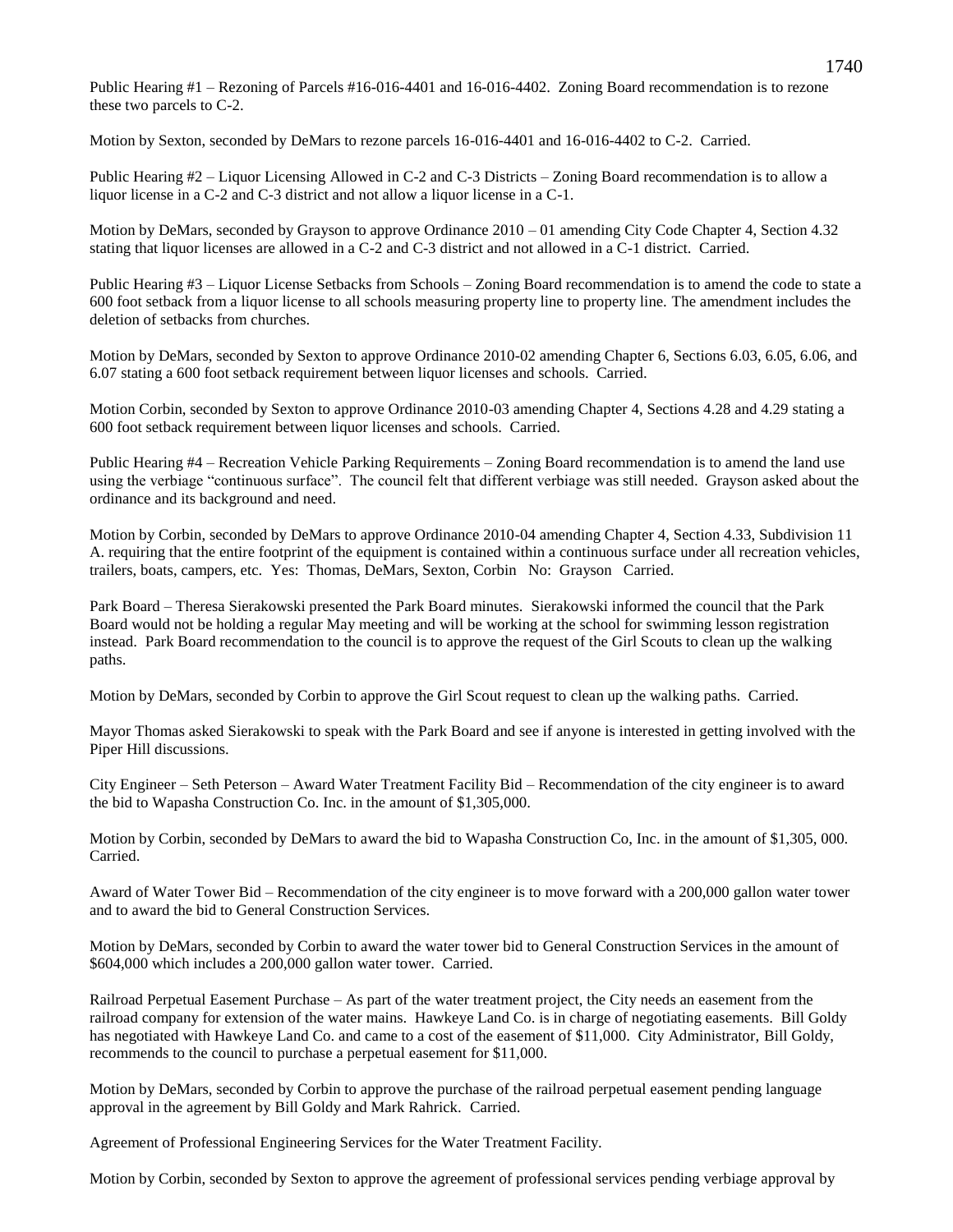Bill Goldy and Mark Rahrick. Carried.

New Water Tower Painting and Lettering – Bid consists of two sets of lettering and two logos using up to five colors.

Mayor Thomas would like to get the school involved and have the children help with the design of the new water tower. Mr. Jirele, Medford School Board member, will present this idea to the school board.

City Attorney – None.

City Clerk- Amber Kniefel – Approval of 2010 Election Judges. Kniefel presented a list of previous election judges along with three alternates. Amber Kniefel, Bill Goldy, Margie Burmeister, Connie Abbe, Gail Meinke Alternates: Sue Haugen, Jana Lamison, and Joan Pirkl

Motion by DeMars, seconded by Grayson to approve the presented list of election judges. Carried.

City Administrator – Bill Goldy – Bill Goldy updated the council on numerous issues.

LGA Unallotment – The city anticipated a decrease in LGA for 2010 and budgeted accordingly. After the final LGA amounts were approved by the House, it shows the city budgeted \$7869 under the amount granted.

Code Enforcement – Bill Goldy is working daily on code enforcement. Mayor Thomas has asked Mr. Goldy to spend at least 20 hours per week on code enforcement. Goldy anticipates 75-100 letters to go out.

Sales Tax Request – There is still a moratorium on the request for a new sales tax for cities. Once the moratorium is lifted, we can submit another request.

Easements for the Water Mains for Water Treatment Facility – Bill Goldy has been working with the property owners that need to grant easements for the water mains. The City needs to hold a special meeting to discuss easements issues with Todd Kavitz. Special meeting is set for Thursday, May 13, 2010 at 7:00 p.m.

New Business

Public Works Director – Kucera let out for bids for the fire hall roof repairs. Kucera is recommending to the city council to approve the bid from Christopher Shauer Construction in the amount of \$19,704.57. Additional costs may incure once the contractor examines the insulation.

Motion by Corbin, seconded by DeMars to approve the bid made by Christopher Shauer Construction in the amount not to exceed \$25,000. Carried.

League of MN Cities Annual Conference – Bill Goldy would like to attend this conference in St. Cloud on June 24 and 25.

Motion by Corbin, seconded by Grayson to authorize Bill Goldy to attend the League conference on June 24 and 25 in St. Cloud for the amount of \$700 including the conference fee, mileage, meals, and lodging. Carried.

Check Policy – Bill Goldy presented a check writing policy for all city staff to follow. Goldy recommends to the council to approve the check policy.

Motion by Sexton, seconded by DeMars to approve the check writing policy as amended. Carried.

Relay for Life Proclamation – Brenda DeMars, acting Mayor, read the proclamation aloud.

Renewal of Celebrations 3.2 malt liquor license.

Motion by DeMars, seconded by Corbin to approve the Celebrations 3.2 liquor license renewal pending all required signatures. Carried.

Liquor Store Operations – Bill Goldy updated the council on the Muni budget. Craig O'Hearn, the liquor store manager, will be working with the budget more actively.

Motion by Sexton, seconded by Corbin to accept resolution 10-24 closing the 306 bond fund and transferring the remaining assets to the 312 fund. Carried.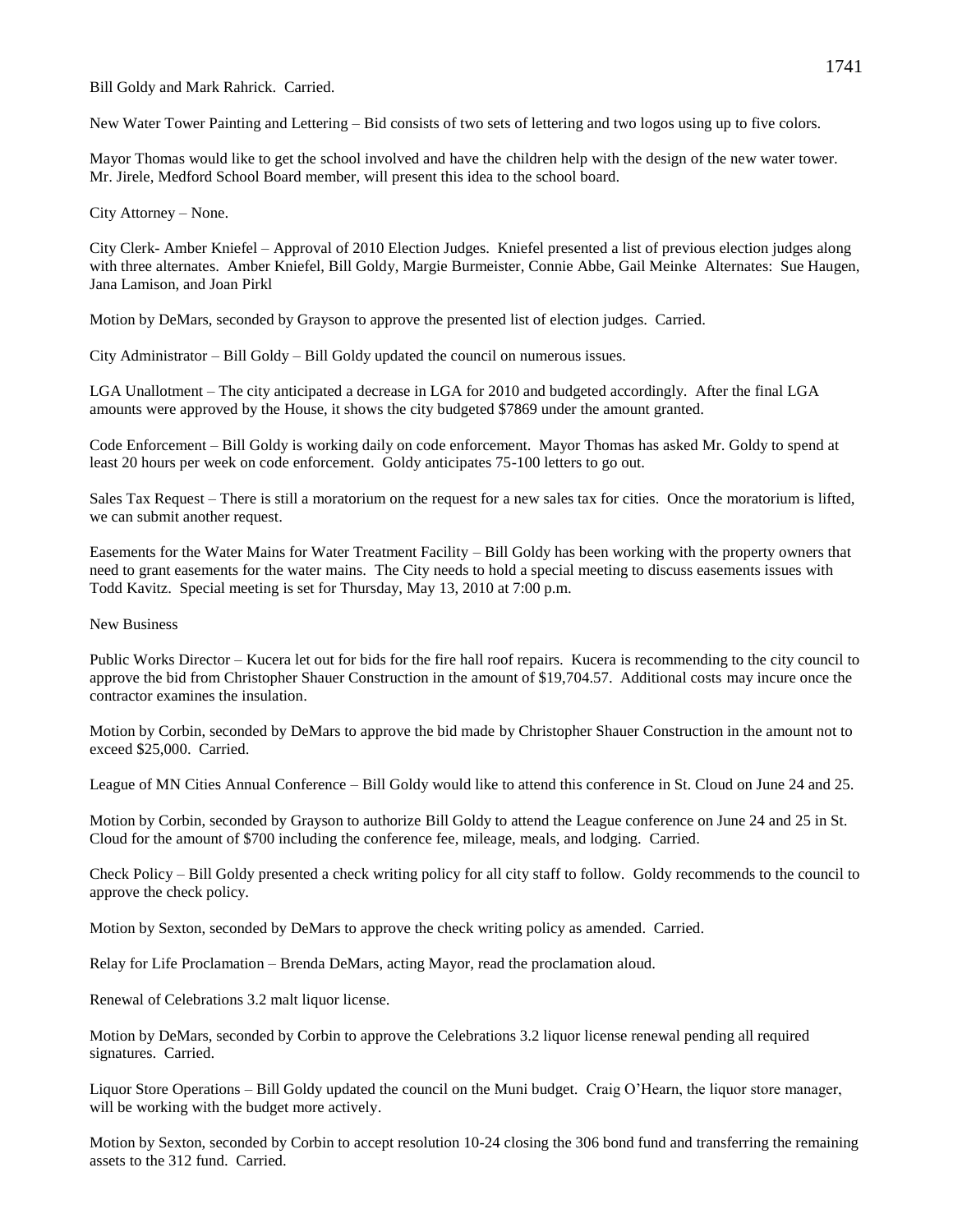Motion by Sexton, seconded by Corbin to accept resolution 10-25 closing the 307 bond fund and transferring the remaining assets to the 312 fund. Carried.

Motion by Corbin, seconded by DeMars to accept resolution 10-26 closing the 308 bond fund. Carried.

Motion by DeMars, seconded by Corbin to accept resolution 10-27 closing the Ritchie Brothers Fund and transferring the remaining assets to the 601 and 602 enterprise funds. Carried.

Motion by Thomas, seconded by Corbin to accept resolution 10-28 establishing a dangerous dog annual registration fee of \$500. Carried.

Next regular council meeting will be Monday, May 24, 2010 at 7:00 p.m.

Special meeting will be Thursday, May 13, 2010 at 7:00 p.m.

Motion by Corbin, seconded by DeMars to adjourn at 9:10 p.m. Carried

Minutes approved at \_\_\_\_\_\_\_\_\_\_\_\_\_\_\_\_\_\_\_\_\_\_\_\_\_\_\_\_\_\_\_\_\_\_\_\_\_\_\_\_\_meeting.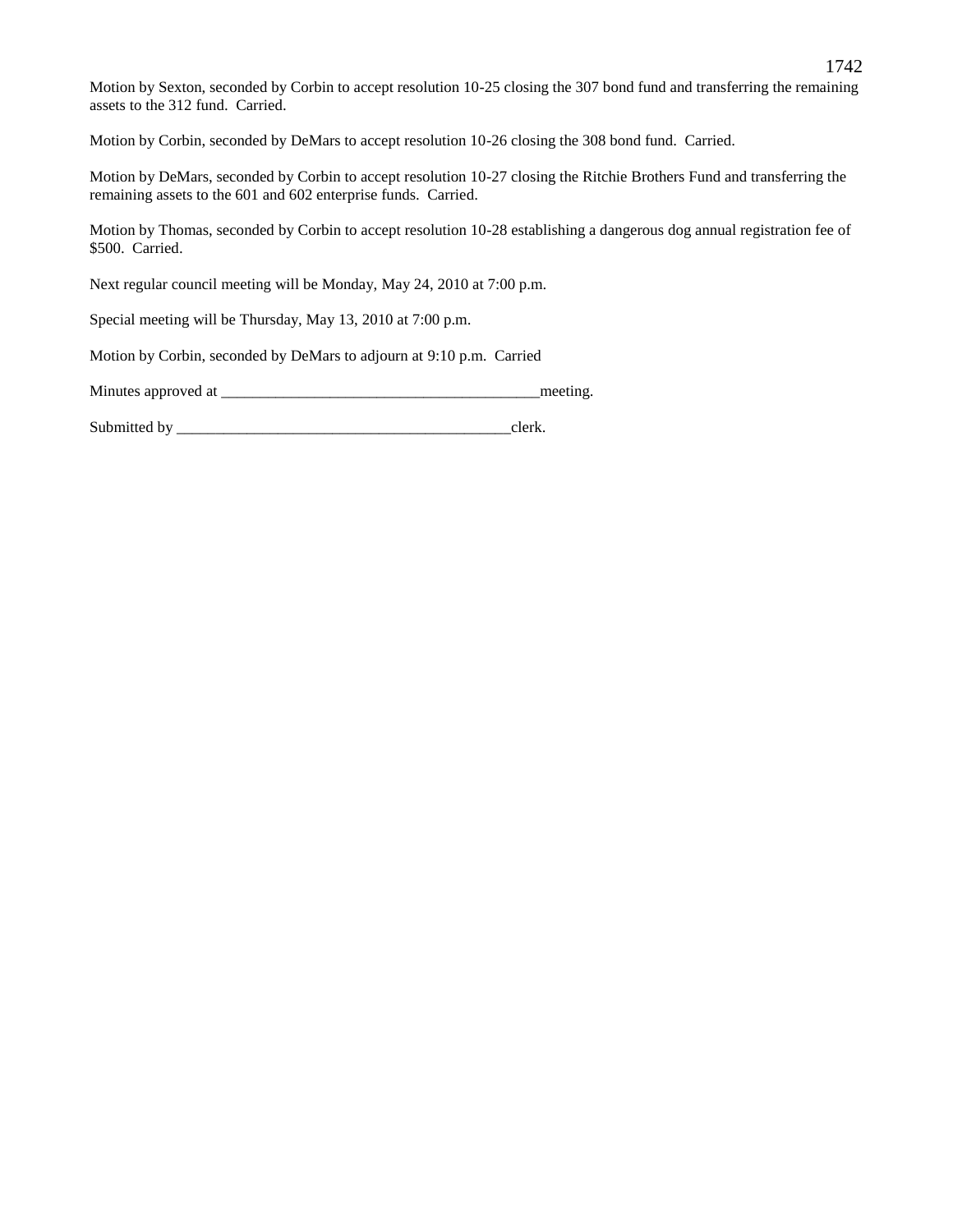Special Council Meeting Board of Appeal and Equalization April 28, 2010 7:00 p.m. City Hall

Mayor Thomas called the meeting to order at 7:01 p.m. Members present were Thomas, Corbin, and Grayson. Members absent were Sexton and DeMars.

Others attending were Bill Goldy, Amber Kniefel, Glen Purdie, Steve Halverson, Greg Nelson, Jason Winter, Myrva Winter, Randall Winter, and Andy Colwell.

The purpose of this meeting is to allow property owners the opportunity to review the market values for tax purposes as set by the Steele County Assessors office.

Glen Purdie gave an overview which compared Medford's tax base and taxable market values to other communities in Steele County.

Luke Buecler, parcel #16-112-0401, contacted the county assessor with concerns with his tax statement. Property was inspected and was determined that the original values were not out of line.

Randy Winter, parcel #16-101-3506, would like the Assessor's Office to inspect the property and possibly reevaluate the value.

Andy Colwell, parcel #16-112-0402, feels the property value is set too high and would like the Assessor's Office to inspect the property.

Ritchie Bros. wrote a letter to the assessor's office stating that they would like to go on record that they are questioning the valuation placed on parcel #16-119-0101.

The county assessor set up appointments and will be inspecting all the properties as requested.

Motion by Corbin, seconded by Grayson to adjourn the board of appeal and equalization at 7:35 p.m. Carried.

Minutes approved at the setting and the setting meeting.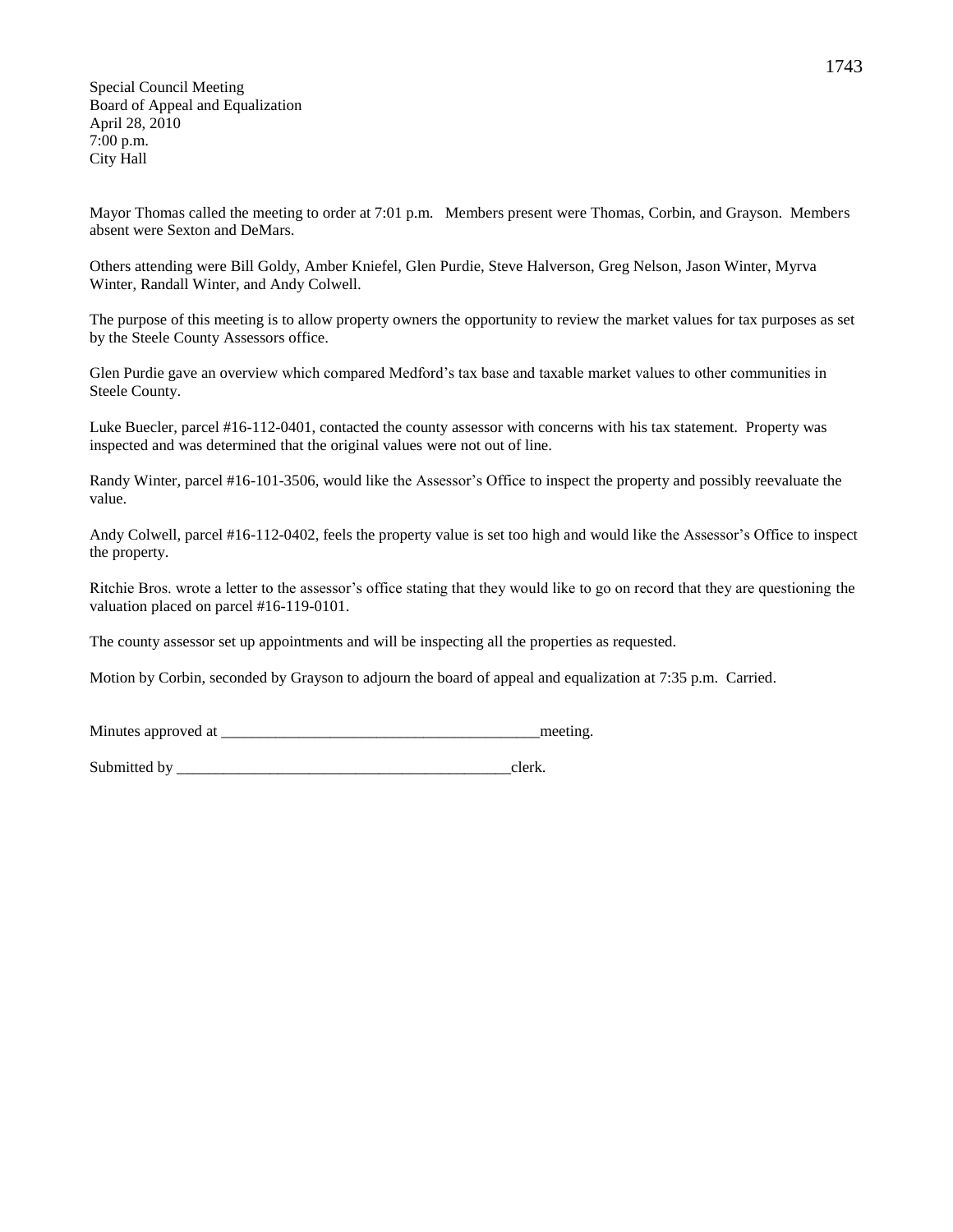Special Council Meeting May 13, 2010 7:00 p.m. City Hall

Mayor Thomas called the meeting to order at 7:00 p.m. Members present were Thomas, Corbin, Sexton, and Grayson.

Others attending were Bill Goldy, Amber Kniefel, Mark Rahrick, Rich Kucera, Seth Peterson, and Todd Kavitz.

The purpose of this meeting is to discuss code enforcement chapter 4, section 4.33 and the water main easements for the water project.

Motion by Corbin, seconded by Sexton to approve the agenda as presented. Carried.

Code Enforcement – Chapter 4, Section 4.33, Subdivision 11.A – Bill Goldy will be discussing this section at the next Planning and Zoning Board meeting on Monday, May 17, 2010.

Water Project – Water Main Easements/Land

Goldy presented up to date progress in obtaining easements needed for the water mains for the water project.

Vern & Bev Berg – 130' easement – Goldy and Peterson decided to look at other options than running the mains through the Berg property. The City could run the mains directly east from the water plant instead of south then east.

Paul Beiser – 220' easement – Goldy and Beiser met and came to an agreement of paying \$3.50 per linear foot for the 220' easement, contingent of council approval; the easements are to be 30'wide.

Goldy recommends to the city council for approval to pay property owners \$3.50 per linear foot for easements.

Motion by Corbin, seconded by DeMars to approve the expense of \$3.50 per linear foot for easements to all property owners involved. Carried.

Motion by Corbin, seconded by DeMars to authorize the obtainment of a 130' easement from Mr. and Mrs. Berg for the water project, if necessary. Carried.

Motion by Corbin, seconded by Sexton to authorize the obtainment of a 220' easement from Paul Beiser for the water project. Carried.

Motion by Corbin, seconded by Sexton to authorize the obtainment of a 70' easement from the Tuttle's which is located outside city limits for the water project. Carried.

Mary Rahrick will make contact with the property owner to obtain the easement located outside city limits.

Todd Kavitz – Presentation on easement/land – Kavitz gave background information on the documents presented. Kavitz informed the council on the methods used to determine cost of the land needed for the water main for the water project. Kavitz would rather sell the city the land, termed Outlot B, rather than grant the city an easement since he improved Outlot B at the City's request. The total cost Kavitz has in Outlot B is \$10,200.00. Kavitz is using the \$10,200.00 as the total cost of the land which would be purchased by the city.

Scenic Heights – Water Tower Location – the area totals 1.22 acres which satisfies open space requirements from Phase One of Scenic Heights plus additional land to be developed in the future. A replat will be needed on the entire Scenic Heights to convey the 1.22 acres to the City. Along with other costs presented to finalize the replat, the total cost would be \$4,350.00.

Regarding the proposed purchase of Outlot B, Mayor Thomas asked how the land value was figured. Kavitz presented the land value to be \$3,750 (.25 acres) based on the sale of the land to Mr. Beiser which was \$15,000 per acre.

Mark Rahrick reminded the council that the meeting can go into closed session to discuss land purchases.

Mr. Corbin clarified that the total cost Mr. Kavitz is presenting would be approximately \$12,500.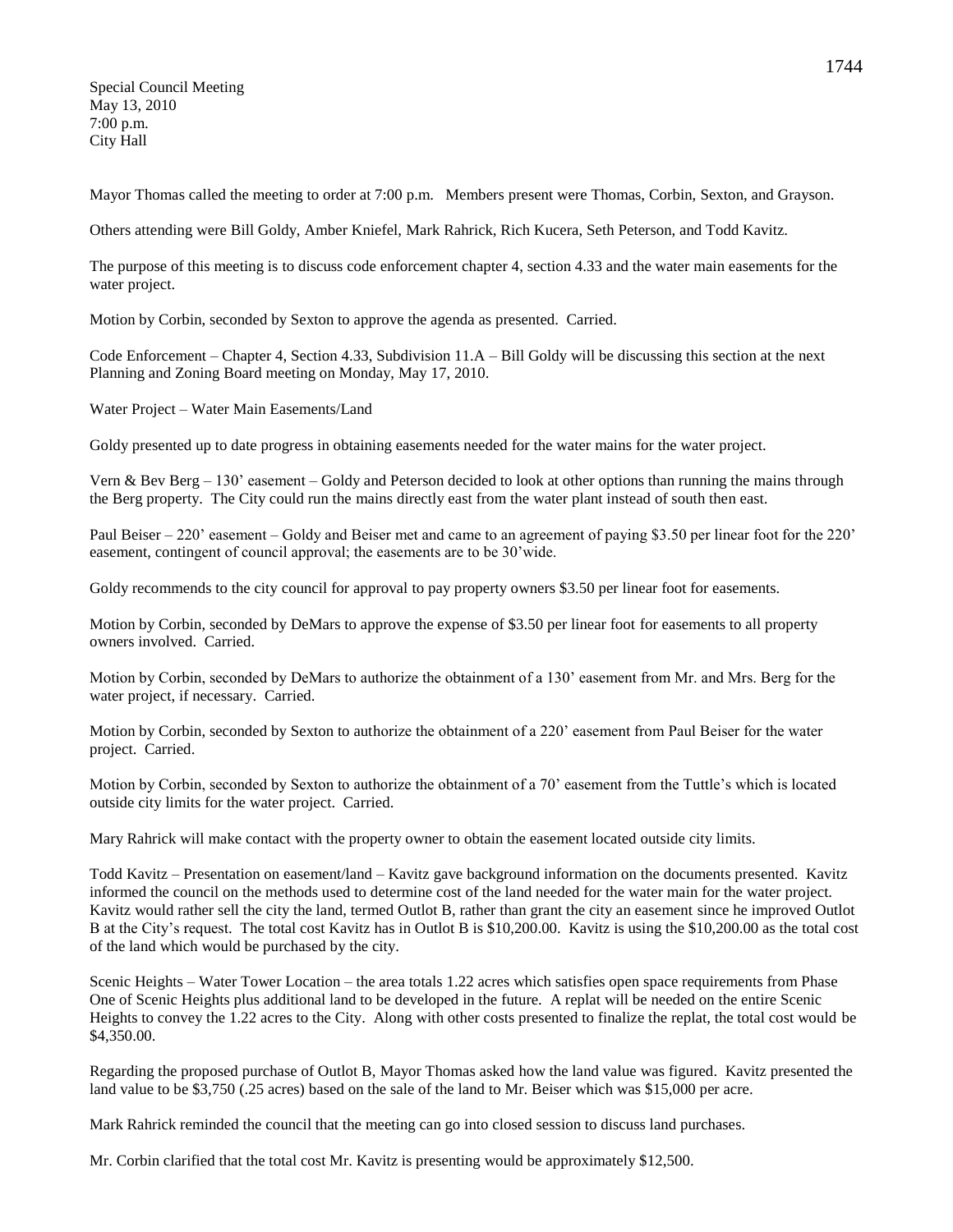Mayor Thomas recommends to the council to go into closed session to discuss the possibility of a land purchase.

Motion by Corbin, seconded by DeMars for the council to go into closed session at 7:35 p.m. Carried

Motion by Corbin, seconded by Sexton to come out of closed session at 8:23 p.m. Carried.

Todd Kavitz joined the meeting again. Mayor Thomas led the initial discussions after the closed session.

Council consensus is to offer \$7,594 for the land instead of \$10,200. The only change to the figures presented by Todd Kavitz is to the land value from \$3,750 to \$1144.

Scenic Heights water tower location replat costs. Council consensus is to have a not to exceed cost of \$4,600 and that the cost is split equally between the City and Mr. Kavitz. The city portion would be a not to exceed cost of \$2,300.

Discussion on the length of time it will take to finalize the replat. Taxes must be paid in full before a replat. The second half of the taxes will not be paid until October which would mean that everything would not finalized until November. The project will need to be started before November.

Open Space – Council needed clarification on the open space dedication required for the Scenic Heights development. The total of 1.22 acres that will be conveyed to the city for the water tower satisfies the requirement from Phase One of Scenic Heights and an additional portion of future Scenic Heights developments. As the property is developed, more open space will be needed to continue to satisfy the requirements.

Discussion of the alley platted to be used for the patio homes. Kavitz offered to have the city own the alley and the city would need to finish and maintain the alley. City staff would need to review the ordinances to see if it is in accordance with code to have a public street the size of the alley. The city may need to amend the code. The cost for the pavement of the alley could be added to the PFA loan because it will be used for access to the water tower.

Kavitz asked the council to consider purchasing Outlot B for \$8,500 instead of \$7,594.

Kavitz agreed with the replat costs not to exceed \$2,300 for the city.

In order to move forward with the replat, all the taxes need to be paid in full. Mr. Kavitz is estimating that cost to be approximately \$6,500. Mr. Kavitz cannot pay all taxes early. Council consensus is to purchase Block 4, Lot 4 for amount of approximately \$6,500. City will pay all costs associated with the purchase. Mr. Kavitz will buy the lot back on or before October 12, 2010 for the exact amount of the taxes. City will pay all costs associated with the sale back to Kavitz.

Final discussion on the land purchase for Outlot B.

Grayson would like to keep the land purchase cost at \$7,594.

DeMars would like to keep the land purchase cost at \$7,594.

Corbin agrees to purchase the land for \$8,500.

Sexton agrees to purchase the land for \$8,500.

Thomas agrees to purchase the land for \$8,500.

Council consensus is to purchase Outlot B from Mr. Kavitz for \$8,500.

Council consensus is to agree with the replat associated costs of a not to exceed price for the city of \$2,300.

Mark Rahrick will draft an agreement with all the information discussed tonight and have it ready for the May council meeting.

Motion by Corbin, seconded by DeMars to adjourn the special meeting at 9:30 p.m. Carried.

Minutes approved at \_\_\_\_\_\_\_\_\_\_\_\_\_\_\_\_\_\_\_\_\_\_\_\_\_\_\_\_\_\_\_\_\_\_\_\_\_\_\_\_\_meeting.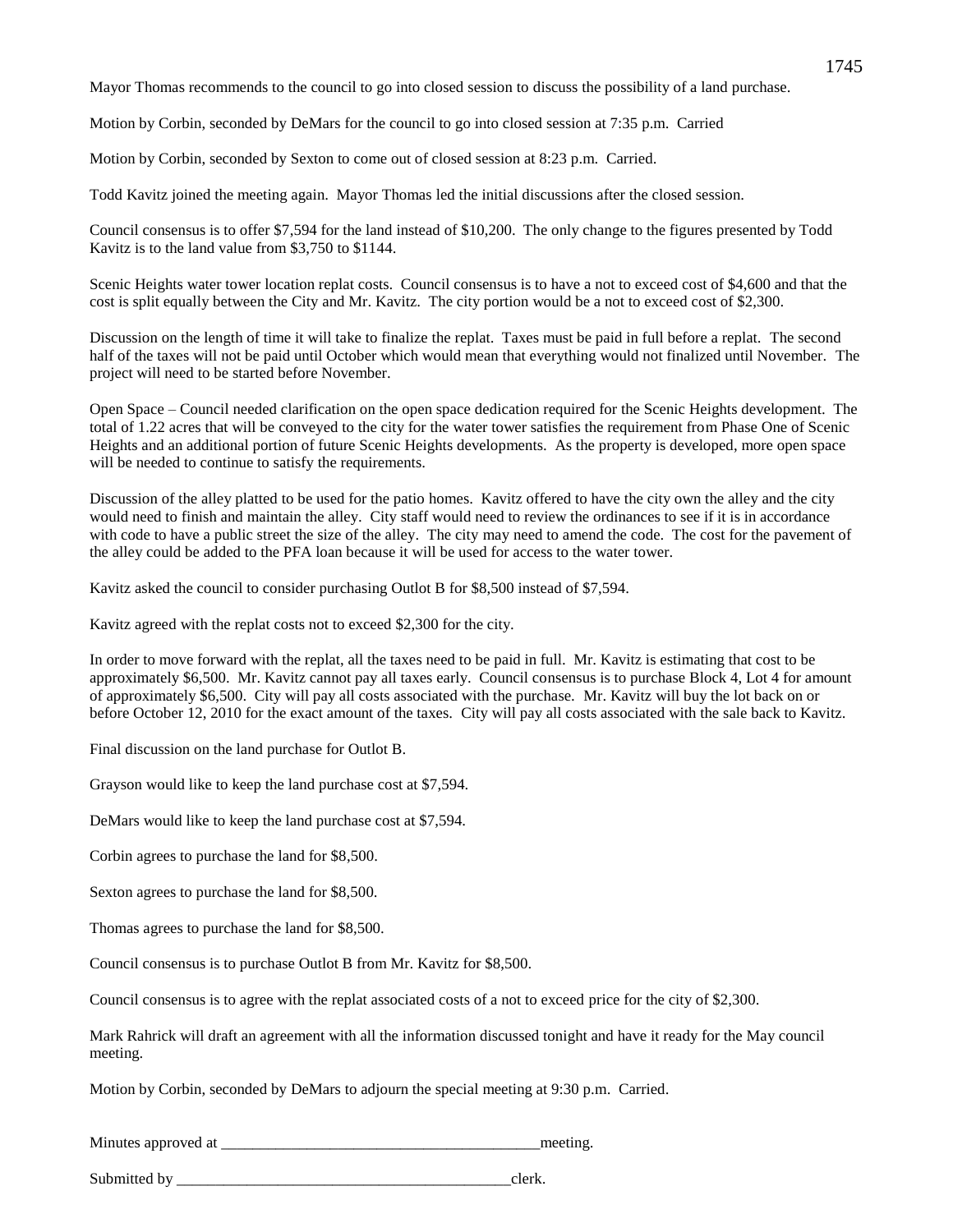Regular Council Meeting May 24, 2010 7:00 p.m. City Hall

Mayor Thomas called the meeting to order at 7:00 p.m. Members present were Thomas, DeMars, Corbin, Sexton, and Grayson.

Others attending were Bill Goldy, Amber Kniefel, Mark Rahrick, Ivan Cowell, Rich Kucera, Seth Peterson, Jeff Karow, Sheriff Gudmundson, Rick Hager, John Anhorn, Chad Langeslag, and Butch Schultz.

Agenda – Add approval for a food permit under city clerk and add Shop Medford Program under EDA.

Motion by Corbin, seconded by Sexton to approve the agenda as amended. Carried

Motion by DeMars, seconded by Corbin to approve the minutes as amended. Carried

Motion by Sexton, seconded by DeMars to approve the April and May city and liquor store bills as presented. Carried

Motion by Corbin, seconded by DeMars to approve the April 2010 check register as presented. Carried

Concerns from the general public/requests from organizations. None.

Sheriff Gudmundson introduced himself to the council and spoke about a weekly newsletter that Steele County will be sending out. Bill Goldy will send the newsletter via e-mail to all the council members weekly. Sheriff Gudmundson updated the council on various issues that law enforcement has been handling.

Brenda DeMars gave a report on the last school board meeting that she attended. The school board asked questions regarding the water tower location. DeMars asked the school board about possibly making one of the bus stops safer for the children.

DeMars also reported that one of the board members asked a question about the flat water rate the council added to the water/sewer bills. The board member wanted to know why the city did not levy for the funds. Administrator Goldy informed the council that statutorily, the City cannot levy for water projects. Goldy also reminded the council that another adjustment will need to be made to the water/sewer bills in 2011 for the water project.

Planning and Zoning Board – Ivan Cowell presented the minutes from the Planning and Zoning regular meeting. Zoning Board recommendation to the council is to delete Section 4.33, Subd 11 A from the code entirely. Pat Merritt was not able to attend the meeting tonight. Bill Goldy is informing the council on his behalf that he has changed his mind about deleting this section out of the code. Merritt would like the section to remain in the code. Merritt also is requesting a joint meeting between the council and the zoning board to discuss this ordinance further.

City Administrator, Bill Goldy, would like the section deleted from the code and does not see the need for additional meetings.

Councilmember Corbin is not in favor of deleting this section entirely, we need some sort of regulation for recreational vehicles.

Councilmember Sexton is not in favor of deleting this section. Sexton feels we may need to look at the verbiage and tweek it a little.

Councilmember Grayson is in favor of deleting this section. She feels Goldy can enforce the code without adding this burden on the property owners. She feels that Goldy should be spending more time focusing on the trouble spots in town that are possibly causing health and safety hazards. We are stopping Goldy from utilizing his abilities that he went to school for and has been trained to do.

Councilmember DeMars does not want the sections to be deleted entirely. DeMars feels that moving recreational vehicles to the back yard is not the solution. We need to come up with the right verbiage.

City Attorney, Mark Rahrick, added that the code will be more difficult to enforce without some version of this section. Dealing with nuisance violations can be subjective and very difficult to enforce.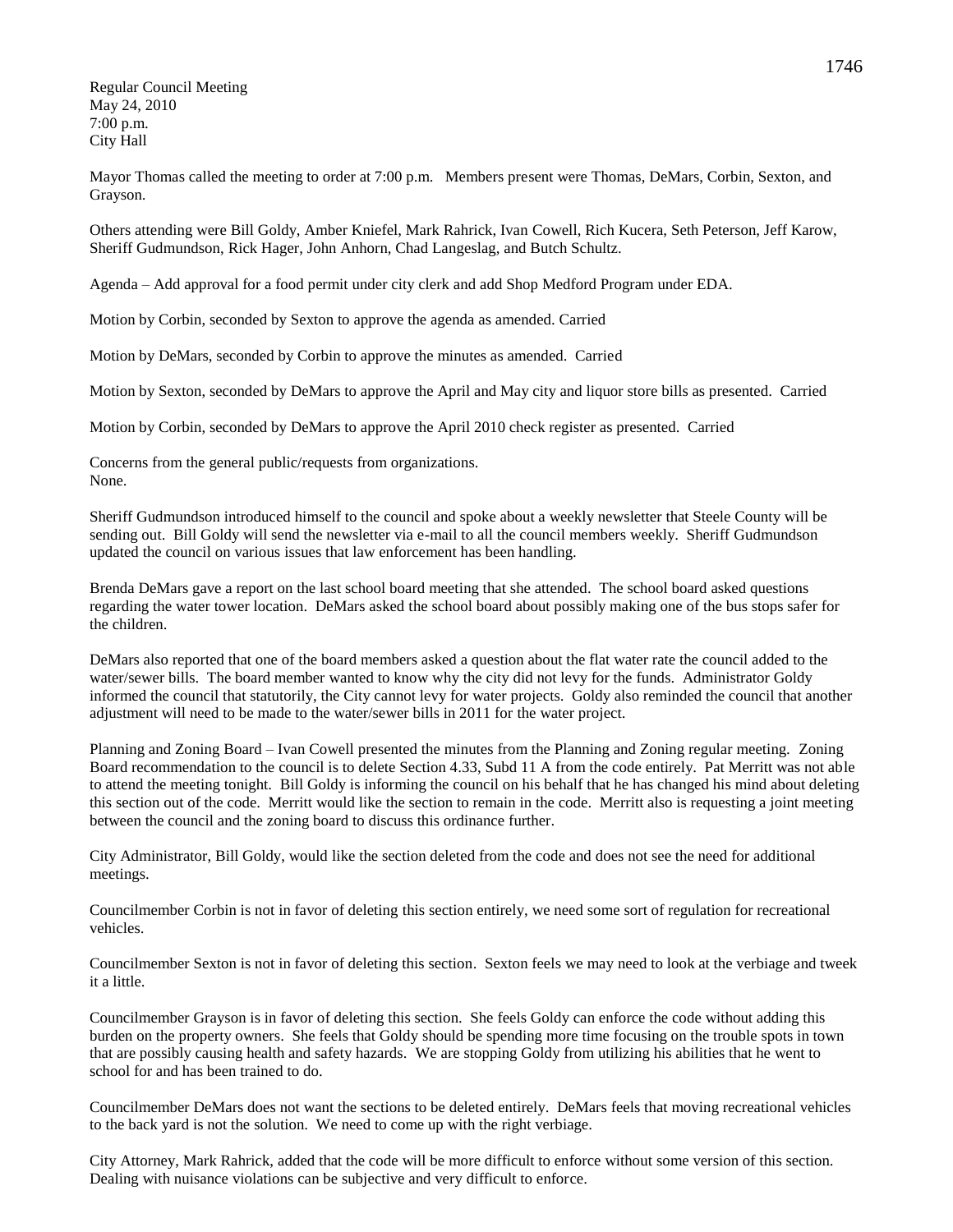Mayor Thomas does not want the section deleted. Mayor Thomas feels we need to change the section to fit our community.

City Administrator, Bill Goldy, addressed the council on the amount of time he has been spending on code enforcement. Currently, at least 50% of his time is dedicated to code enforcement. Goldy would like to be using his talents for capital improvement plans, the water project, EDA, and handling the deficit in the general fund.

DeMars and Sexton added that it will take more time in the beginning because we are just starting out with code enforcement. The time needed to enforce the code will lessen over time.

Mayor Thomas opened the discussion up to the public.

Chad Langeslag addressed the council. Mr. Langeslag does not feel the section is necessary. If property owners are maintaining their lawns and it is not a nuisance, the city should leave it alone. Allowing recreational vehicles in the back yard is not the answer.

Mayor Thomas decided to hold another meeting between the city council and the zoning board. We will also invite the public to give comment on how to make this ordinance feasible for our community.

EDA – Bill Goldy presented the EDA minutes.

Goldy put a \$5000 request into Steele County for EDA funding.

Goldy and the EDA are working on a city brochure and marketing card. The brochure will highlight the city and the EDA. Goldy recommends to the city council to approve the development of a city brochure with a cost not to exceed \$600.

Motion by Sexton, seconded by DeMars to approve the development of a city brochure with a cost not to exceed \$600. Carried.

City Website Redesign – Goldy and the EDA feel the city website needs to be redesigned. The cost to redesign the website would not exceed \$2000. Currently, the city paying approximately \$144 per year for the website.

Motion by DeMars, seconded by Sexton to authorize the expenditure of funds for the redesign of the city website with a not to exceed cost of \$2000. Carried.

Shop Medford Program – The program will start again in September. The cards are being modified this year. The EDA recommends to the city council to authorize running the program in 2010 with a redesign of the cards. The cost for the program and printing will not exceed \$3500.

Motion by DeMars, seconded by Corbin to authorize the expenditure of funds for the Shop Medford Program with a not to exceed cost of \$3500. Carried.

Park Board – The Park Board did not have a May meeting. The members met up at the school for swimming lesson signup. Sexton reported that sign-up went well; the numbers were ahead of last year's.

Fire Department – Rick Hager, Fire Chief, is asking for approval to sell a Hurst Tool (jaws of life) to Walters Fire Department for \$500.

Motion by Sexton, seconded by DeMars to approve the sale of the Hurst Tool to the Walters Fire Department for \$500. Carried.

The Fire Department would like to purchase a utility vehicle from LaCanne's Marine. The ATV is essential to the function of the fire department duties. Purchase price is \$13,524.10. LaCanne's Marine would allow the fire department to lease to own the ATV until February and then purchase it. The lease would be \$500 per month. Rick Hager has applied for a DNR grant.

The funding for the ATV would go on the budget for 2011. Corbin asked how the ATV could be funded with all the budget cuts at the state and local level.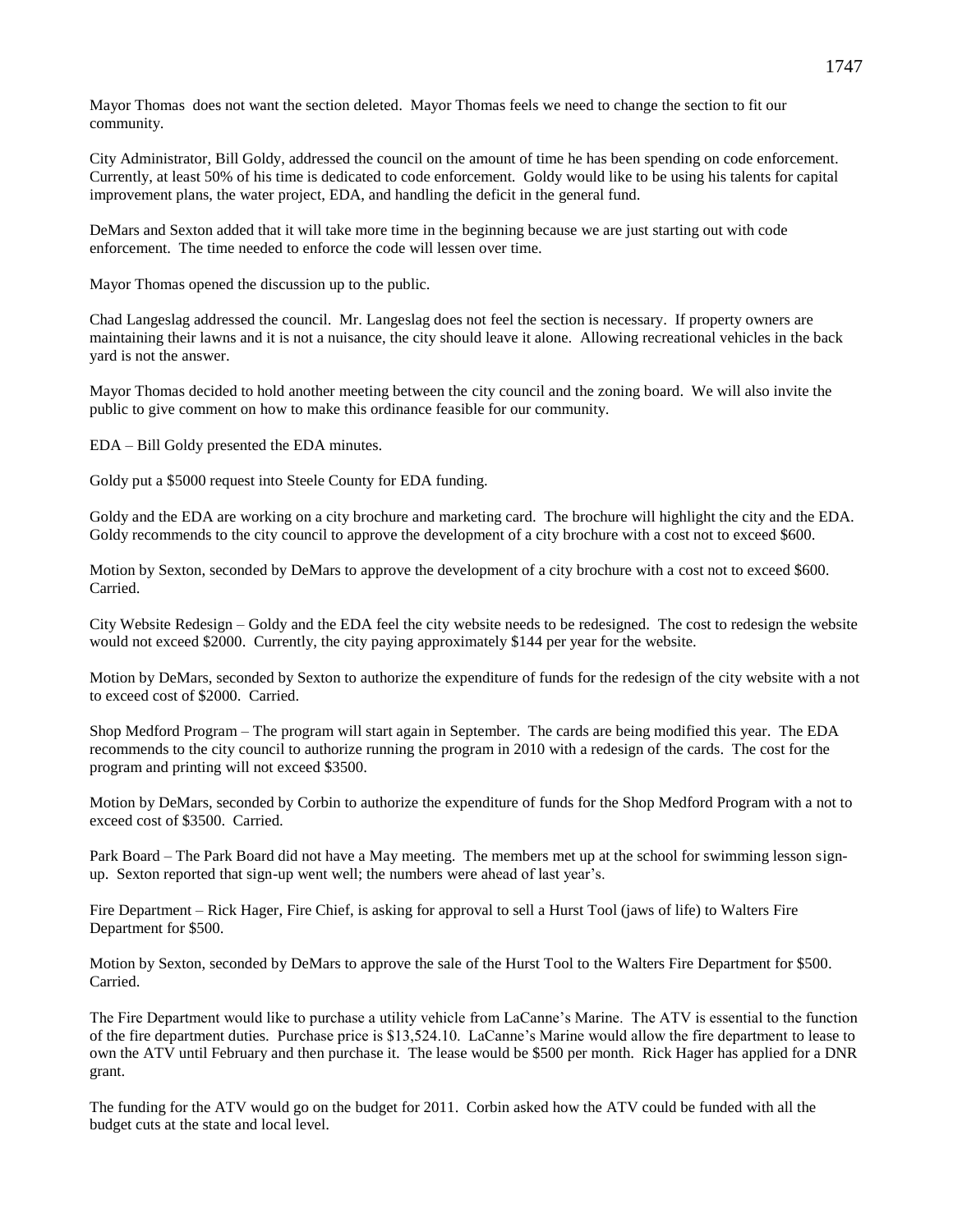Motion by Sexton, seconded by Grayson to authorize the fire department to enter into agreement with LaCanne's Marine for the lease to own of an ATV for \$500 per month until February 2011; then the fire department will purchase the ATV. Yes: Thomas, Sexton, Grayson, DeMars No: Corbin Carried.

City Engineer – Seth Peterson – Water Mains/Alignment and Revised Estimates – The water mains will be running directly east from the water treatment facility instead of south first then east. This way the mains will not need to run through the Berg property. The proposed water mains running through the Tuttle property outside city limits will also be changed to run through the alley soon to be convey to the city.

Seth Peterson gave the council an update on the water treatment facility and the water tower.

City Attorney – Mark Rahrick – Presented the agreement between the city and Todd Kavitz for the Outlot B purchase and the replat for the water tower location. Rahrick informed the council that Mr. Kavitz has asked the City to purchase the outlot as in the agreement at this time to help pay for the costs associated with the replat of the water tower site.

Motion by Corbin, seconded by Sexton to authorize to enter into the agreement as presented. Carried.

Social Host Ordinance – Steele County is encouraging all the Steele County cities to incorporate a Social Host Ordinance into their codes. The ordinance addresses underage drinking and who would be responsible when an incident occurs. Council discussed who would prosecute this ordinance when a violation occurs. Currently, Steele County does not prosecute our city ordinances on our behalf. If there was a violation, the city would have to prosecute, unless an agreement is made with Steele County to make this ordinance an exception.

Council consensus was not to add this ordinance to the city code.

Dangerous Dog – Mr. Botten has requested a hearing for his dog before any action is taken by the City. A tentative meeting date has been set for Tuesday, June 1, 2010 at 7:00 p.m.

Conditional Use Permits(CUP)/Interim Use Permits(IUP) – Rahrick spoke about the difference between a CUP and an IUP. CUP's stay with the property forever, they are recorded and cannot be taken away as long as the conditions are continued to be followed. An IUP could be issued any time a CUP could be issued. IUP's can have time restraints added. Rahrick will draft a section for the council to review and possibly add IUP's to the code.

City Clerk- Amber Kniefel – Approval of a food permit for the street dance.

Motion by DeMars, seconded by Corbin to approve the food permit as presented for the street dance at the Medford Muni. Carried.

City Administrator – Bill Goldy – Bill Goldy updated the council on numerous issues.

Pay Equity Compliance – The city received notice that we are compliance with pay equity.

Rental Housing Ordinance – Amber Kniefel has been in contact with Steele County working on the process to set up inspections. The letters explaining the fees and the request to fill out an application have been mailed.

Billboard – In the agreement signed by the City and Steve Nelson, it states that Mr. Nelson has to advertise the City of Medford when a paying costumer is not renting a side of the billboard. Mr. Goldy contacted Mr. Nelson when it was noticed that the City of Medford sign was taken down. Mr. Nelson has offered the City \$2000 to get out of this portion of the agreement. Council consensus is to have Bill Goldy negotiate with Mr. Nelson for monetary compensation to remove that portion of the agreement.

# New Business

Public Works Director – Kucera presented a policy to accept waste from licensed haulers to the wastewater treatment plant. The haulers would have to fully disclose where the waste is coming from and the public works director would have full discretion of whether or not to accept the waste.

Motion by Corbin, seconded by Grayson to approve the policy to accept waste from licensed haulers at the wastewater treatment plant. Carried.

Motion by Corbin, seconded by DeMars to approve resolution 10-29, a resolution creating a bulk sewer rate. Carried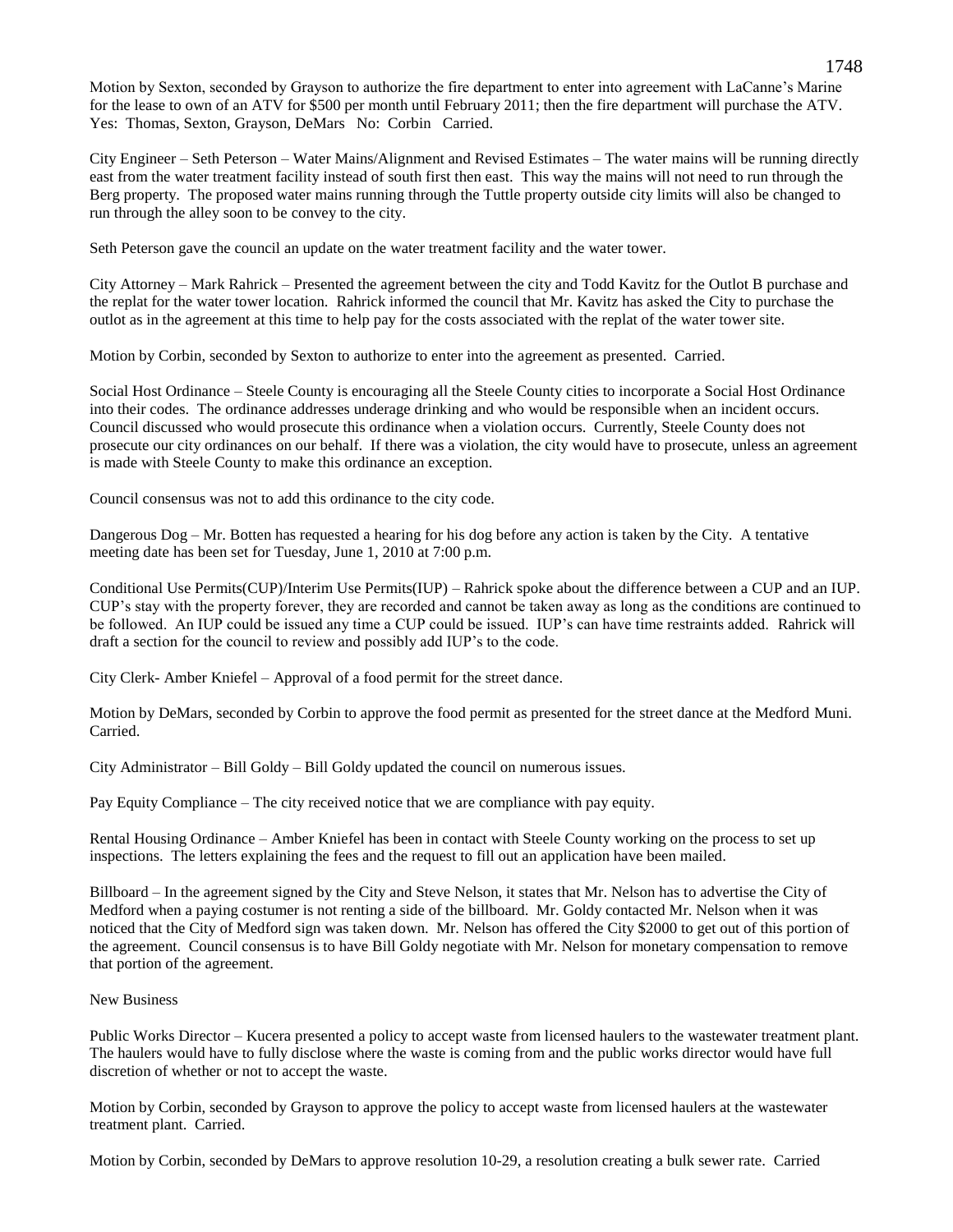City Hall Roof Repairs – The City Hall roof is in dire need for repair. The damage is so severe that it more than likely will not last through another winter. Rich Kucera would also like to add snow stoppers for added safety for the people entering and exiting City Hall. Total cost of the project would not exceed \$9200.

Motion by DeMars, seconded by Corbin to approve the bid for the repairs to the City Hall roof including snow stoppers for a not to exceed cost of \$9200. Carried.

Wage Compliance/Loan Administration for the Water Treatment Project – Bill Goldy will take care of the loan administration portion of the project. The City will need to hire out for the wage compliance portion. Pettipiece  $\&$  Assoc. and I & S Group gave Goldy bids for these services. I & S Group bid about \$5000 less than Pettipiece for the wage compliance portion. Goldy recommends to the council to hire I & S Group for wage compliance of the water project.

Motion by Sexton, seconded by Grayson to hire I & S Group to handle the wage compliance for the water project. Carried.

Renewal of Celebrations dance permit.

Motion by DeMars, seconded by Corbin to approve Celebrations dance permit. Carried.

Motion by Grayson, seconded by DeMars to accept resolution 10-30 accepting a donation of \$5 from Bubba's Bar for the Park Endowment Fund. Carried.

Motion by DeMars, seconded by Corbin to accept resolution 10-31 accepting a donation of \$25 from Reliance Bank for the Park Endowment Fund. Carried.

Motion by Corbin, seconded by Grayson to accept resolution 10-32 accepting a donation of \$50 worth of flowers from Clayton Just for the beautification of Medford. Carried.

Additional city concerns – Brenda DeMars gave an update on the parade. The committee is busy pulling everything together for the parade and it is going very well.

Next regular council meeting will be Monday, June 28, 2010 at 7:00 p.m.

Motion by Corbin, seconded by DeMars to adjourn at 8:55 p.m. Carried

Minutes approved at \_\_\_\_\_\_\_\_\_\_\_\_\_\_\_\_\_\_\_\_\_\_\_\_\_\_\_\_\_\_\_\_\_\_\_\_\_\_\_\_\_meeting.

Submitted by exercise the set of the set of the set of the set of the set of the set of the set of the set of the set of the set of the set of the set of the set of the set of the set of the set of the set of the set of th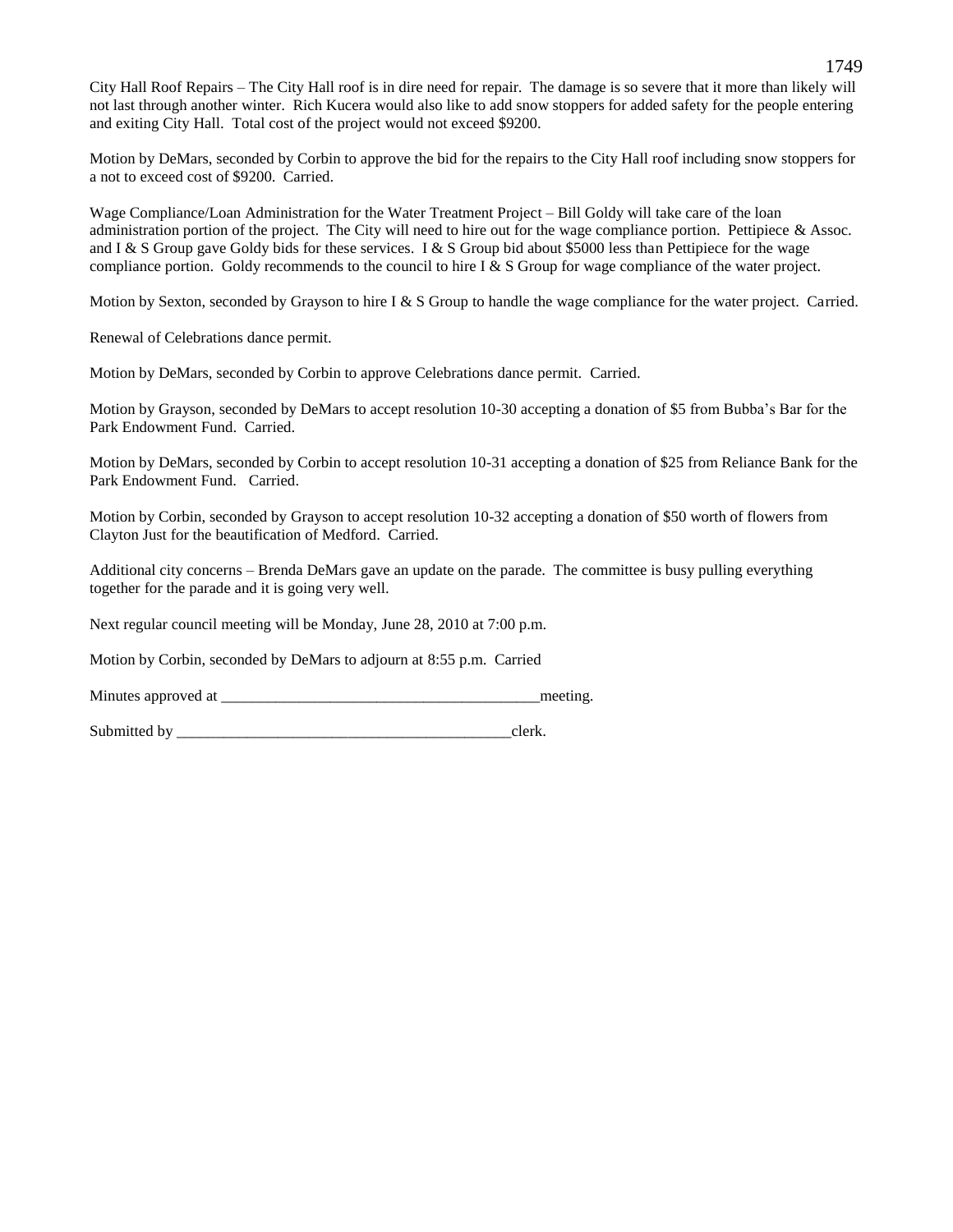#### **FINDINGS AND DECISION**

On June 1, 2010, at 7:00 p.m., a hearing was held before the Medford City Council regarding the disposition of a dog owned by Brandin Botten. Mr. Botten was given notice of his right to a hearing and requested the hearing. Mr. Botten was present at the hearing and presented information to the Council for its consideration. The City Council also considered police reports from incidents said to have occurred on June 23, 2009 and March 11, 2010 regarding the dog in question.

Based upon the police reports submitted and the information provided by Mr. Botten, the Council makes the following:

# FINDINGS

1. Brandin Botten resides at 209 Central Avenue East, Medford, Minnesota. Mr. Botten has an additional mailing address of P.O. Box 371, Medford, Minnesota.

2. The Council finds the June 24, 2009 police report of Officer Darrin Helget to be credible. On or about June 23, 2009 Mr. Botten's dog ran after a child, bit her in the back of the right arm and scratched her across the stomach. The dog, when unprovoked, inflicted a bite on a human and, when unprovoked, chased or approached a person other than on the dog's own property in an apparent attitude of attack. Based on the June 23, 2009 incident the dog constituted a potentially dangerous dog.

3. Following the June 23, 2009 incident Mr. Botten was provided with a notice that he harbors a potentially dangerous dog.

4. The Council finds the March 15, 2010 police report of Officer Troy Matejcek to be credible. On March 11, 2010 the dog chased and lunged at a pedestrian. This occurred after Mr. Botten was advised that he harbors a potentially dangerous dog. The dog aggressively bit, attacked, or endangered the safety of a human.

5. Mr. Botten was provided with notice that harbors a dangerous dog and that he must register his dog as a dangerous dog with the City of Medford and satisfy all statutory requirements for harboring a dangerous dog. As of the date of the hearing, Mr. Botten has failed to satisfy those requirements and the dog has been seized by the City of Medford.

# DECISION

Based upon the foregoing Findings, the City Council hereby issues the following decision:

1. The dog owned by Brandin Botten constitutes a dangerous dog under Minnesota law.

2. The dog shall continue to be held by the City of Medford.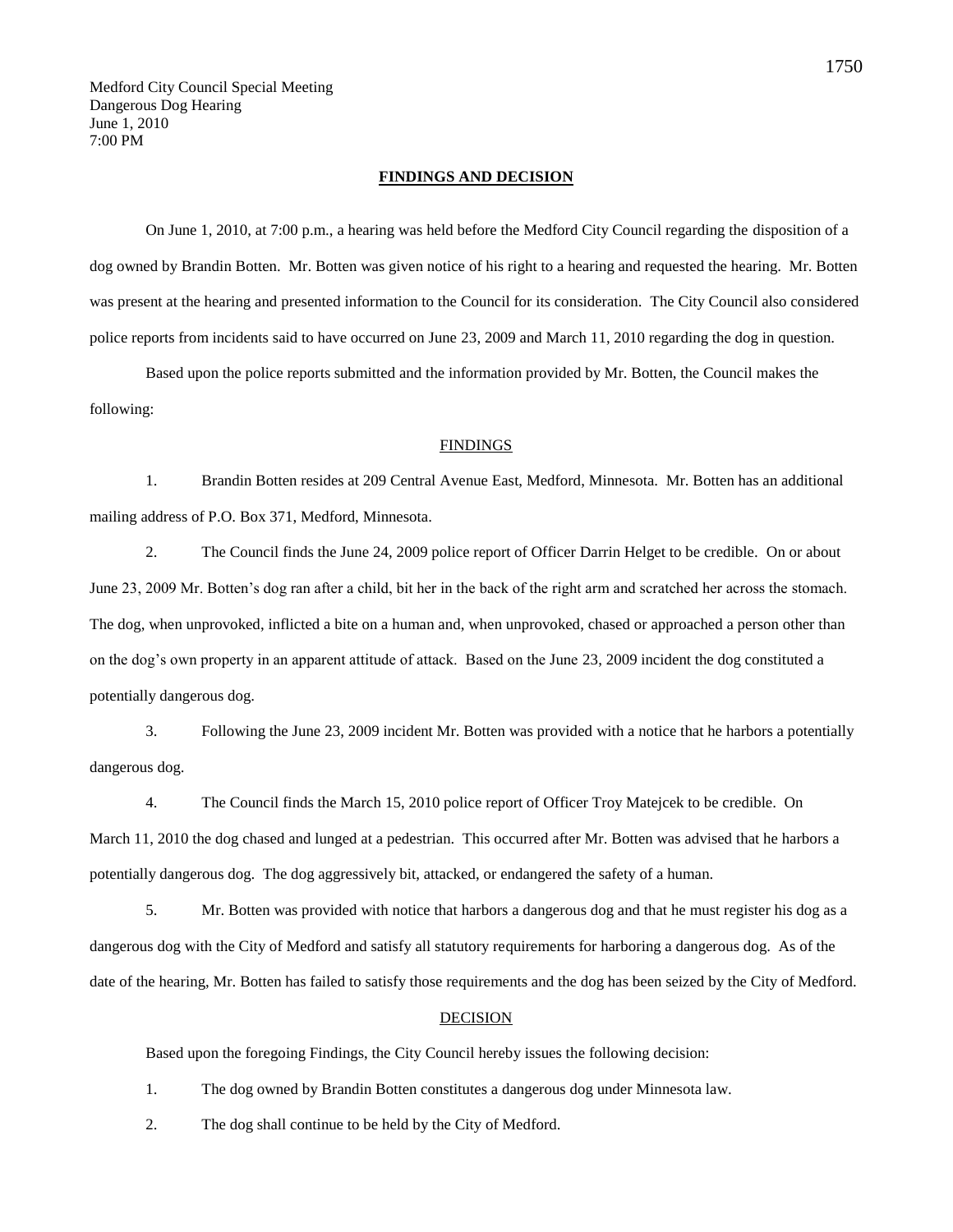3. No later than June 16, 2010 Mr. Botten shall provide to the City of Medford sufficient proof that he will

timely satisfy the following requirements:

- (i) Register the dog with the City of Medford and satisfy all registration requirements.
- (ii) Provide a proper enclosure exists for the dog and post his premises with a clearly visible warning sign that there is a dangerous dog on the property, including a warning symbol to inform children.
- (iii) Obtain a surety bond or policy of liability insurance in the sum of at least \$300,000 payable to or insuring any person injured by the dog, said surety bond or liability insurance policy to be approved by the City of Medford.
- (iv) Implant a microchip identification in the dog at Mr. Botten's expense.
- (v) Sterilize the dog at Mr. Botten's expense.
- (vi) Pay all impounding and boarding fees incurred by the City of Medford relating to the seized dog.
- 4. If Mr. Botten fails to present proof that the aforementioned requirements shall be met no later than

June 16, 2010, the City of Medford shall dispose of the dog.

These unanimous findings and decision of the Medford City Council following hearing were made on June 1,

2010.

Dated: June 2, 2010

y Shomes

Danny Thomas, Mayor Medford City Council

Minutes approved at \_\_\_\_\_\_\_\_\_\_\_\_\_\_\_\_\_\_\_\_\_\_\_\_\_\_\_\_\_\_\_\_\_\_\_\_\_\_\_\_\_meeting.

Submitted by clerk.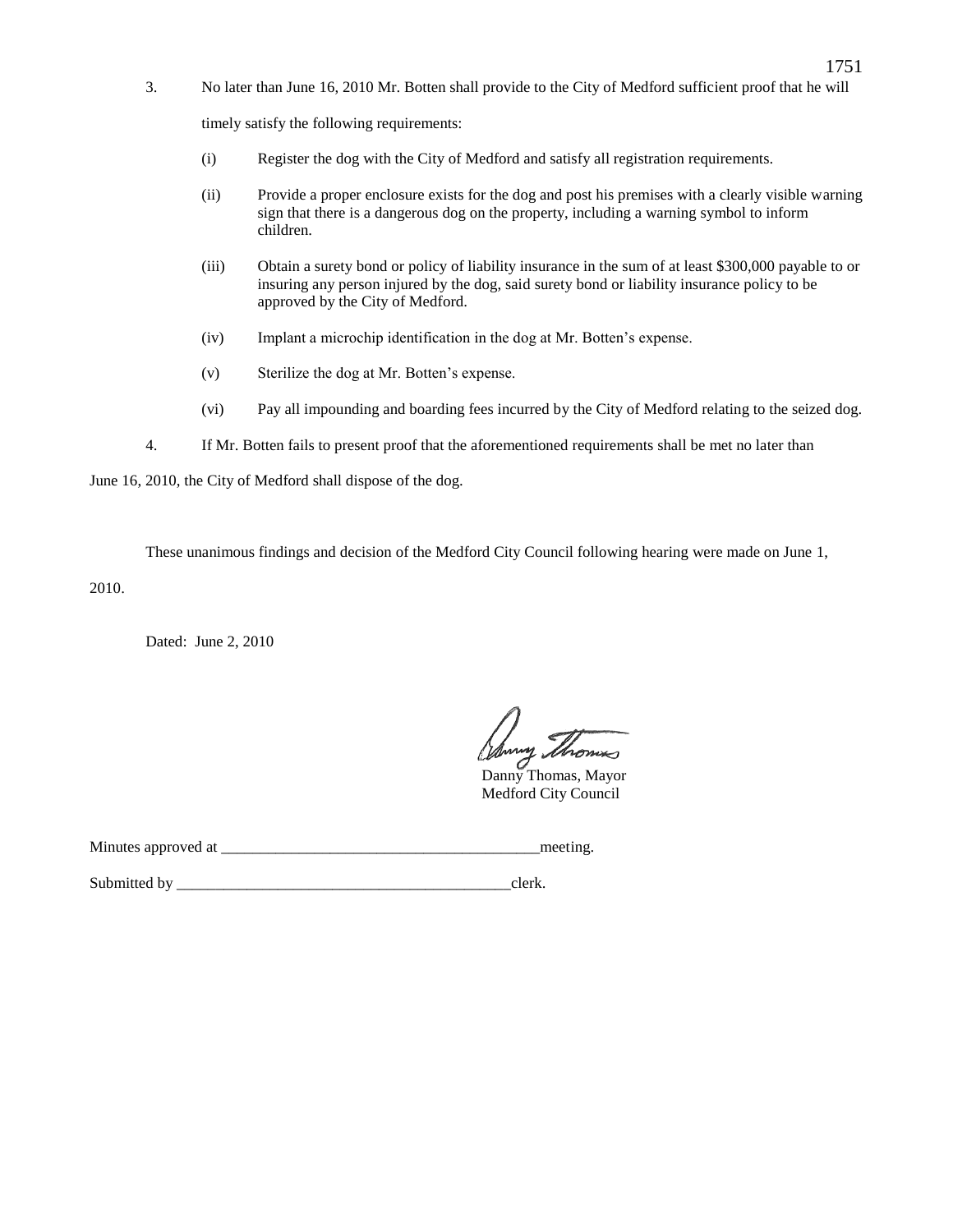Special Joint City Council and Zoning Board Meeting June 21, 2010 7:00 p.m. City Hall

Mayor Thomas called the meeting to order at 7:00 p.m. Members present were Thomas, Corbin, Sexton, DeMars, and Grayson.

Others attending were Bill Goldy, Amber Kniefel, Pat Merritt, Drew DeMars, Ivan Cowell, Paul Beiser, Ross Olson, and Lyle Tuttle.

The purpose of this meeting is to discuss chapter 4, section 4.33, subdivision 11A of the city code. This section of the code addresses the parking of recreational vehicles within city limits.

Councilmember Sexton asked the Zoning Board what the initial intent of adding this section to the code was.

Zoning Board chair person, Pat Merritt, answered that weed growth and the appearance of the property were motivating factors in adding verbiage pertaining to recreational vehicle parking.

Councilmember Sexton is concerned with parking in the rear yard.

Councilmember DeMars is concerned with parking in the rear yard and the neighbors that have to look at it.

Councilmember Corbin made a suggestion to ban parking of recreational vehicles without a surface all together.

Mayor Thomas suggested to the council and the zoning board ideas for the different sections of a property. 1. Front yard parking, whether it be a recreational vehicle or a regular traveling vehicle, has to be on a surface. 2. Side yard parking needs a surface. 3. Rear yard parking being limited to two vehicles, this would include all vehicles not just recreational vehicles, would not need to be on a surface. If city staff sends out a letter for not maintaining the area used for parking, this would be considered a warning. If city staff has to send out a second letter for lack of maintenance of the area, the property owner would be required to install a surface under the vehicle.

Mayor Thomas opened this suggestion up to discussion by asking the following questions in order to get a consensus of the group.

1. Does the front yard need a surface in order to park vehicles? Council and zoning board consensus was, yes.

2. Should there be a limit on the number of vehicles parked in the front yard? Grayson and Sexton thought other factors should be looked at before setting a limit on the number of vehicles. The others all thought a 2-4 vehicle limit should be set.

3. Does the side yard need a surface in order to park vehicles? Thomas and Sexton felt a surface in the side yard should be required. The others all felt the area should be maintained with a limit on the number of vehicles allowed to be parked in the side yard.

4. How many vehicles should be allowed in the rear yard with the idea of no surface as long as the area is maintained without any violations? Consensus of the group is to allow two vehicles to be parked in the rear yard.

5. Should there be a limit on the number of vehicles parked in the side yards? The group answered in ranges between 0-3 and to only allow vehicles to be parked on one side of the property.

City Administrator, Bill Goldy, discussed the option of leaving the code the way it is without all the extra restrictions or deleting the section entirely.

City Clerk, Amber Kniefel, suggested to amend the code to read that a surface would not be required until there is a written notice of violation issued to the property concerning the maintenance of the parking area. Every parcel would be given one warning letter for non-compliance of properly maintained a parking area, if the staff has to send out a second notice, the property owner would be required to install a surface under the vehicle.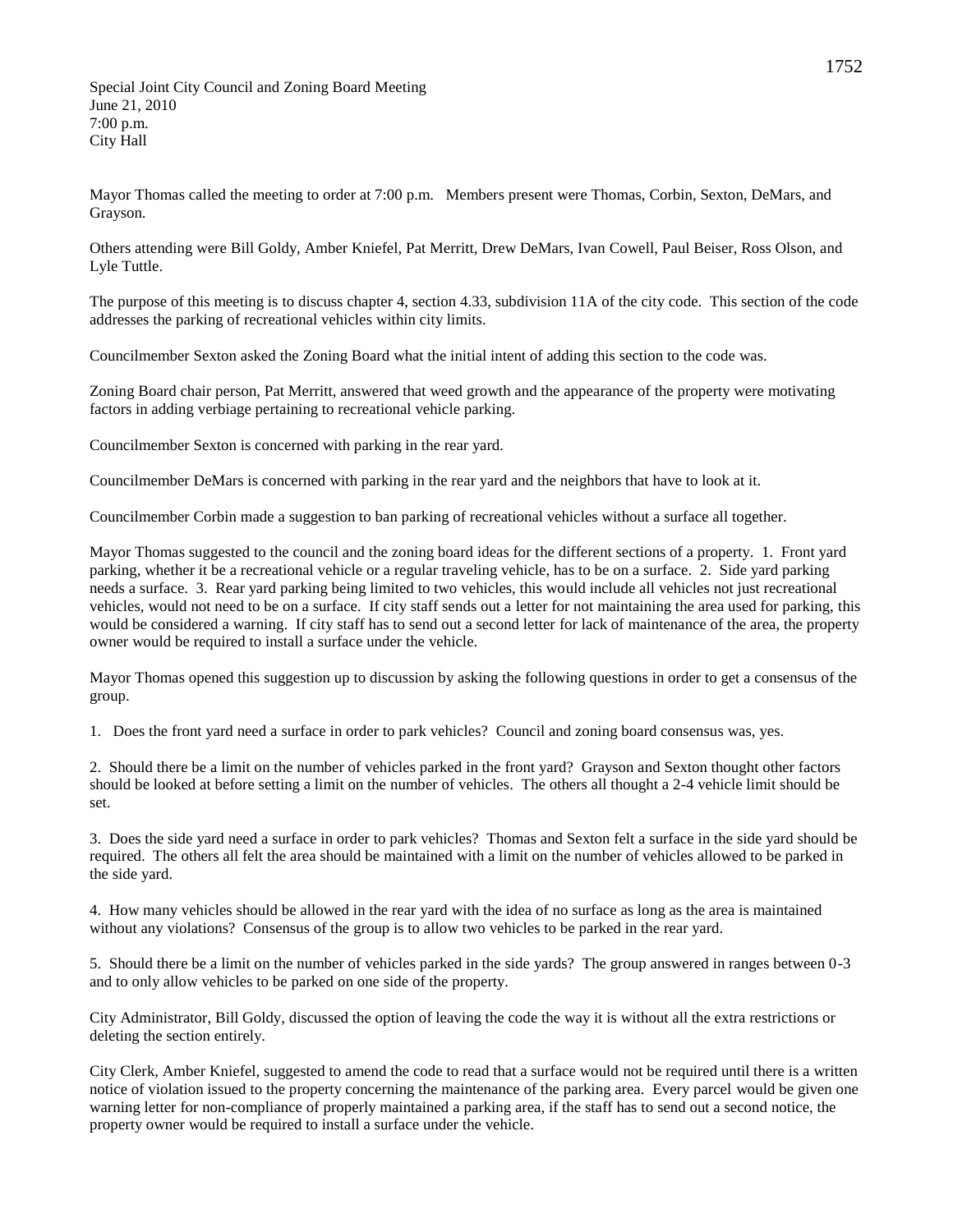Council instructed city staff to draft a proposed amendment to this section and present it at the next council meeting. Adding a clear definition of what the city expects for the maintenance, explaining the initial warning, and opening the ordinance up to all vehicle parking, not just recreational parking.

A public hearing will be held at the next zoning board meeting on Monday, July 19, 2010 at 7:00 p.m.

Motion by Corbin, seconded by DeMars to adjourn the meeting at 8:10 p.m.

Minutes approved at \_\_\_\_\_\_\_\_\_\_\_\_\_\_\_\_\_\_\_\_\_\_\_\_\_\_\_\_\_\_\_\_\_\_\_\_\_\_\_\_\_meeting.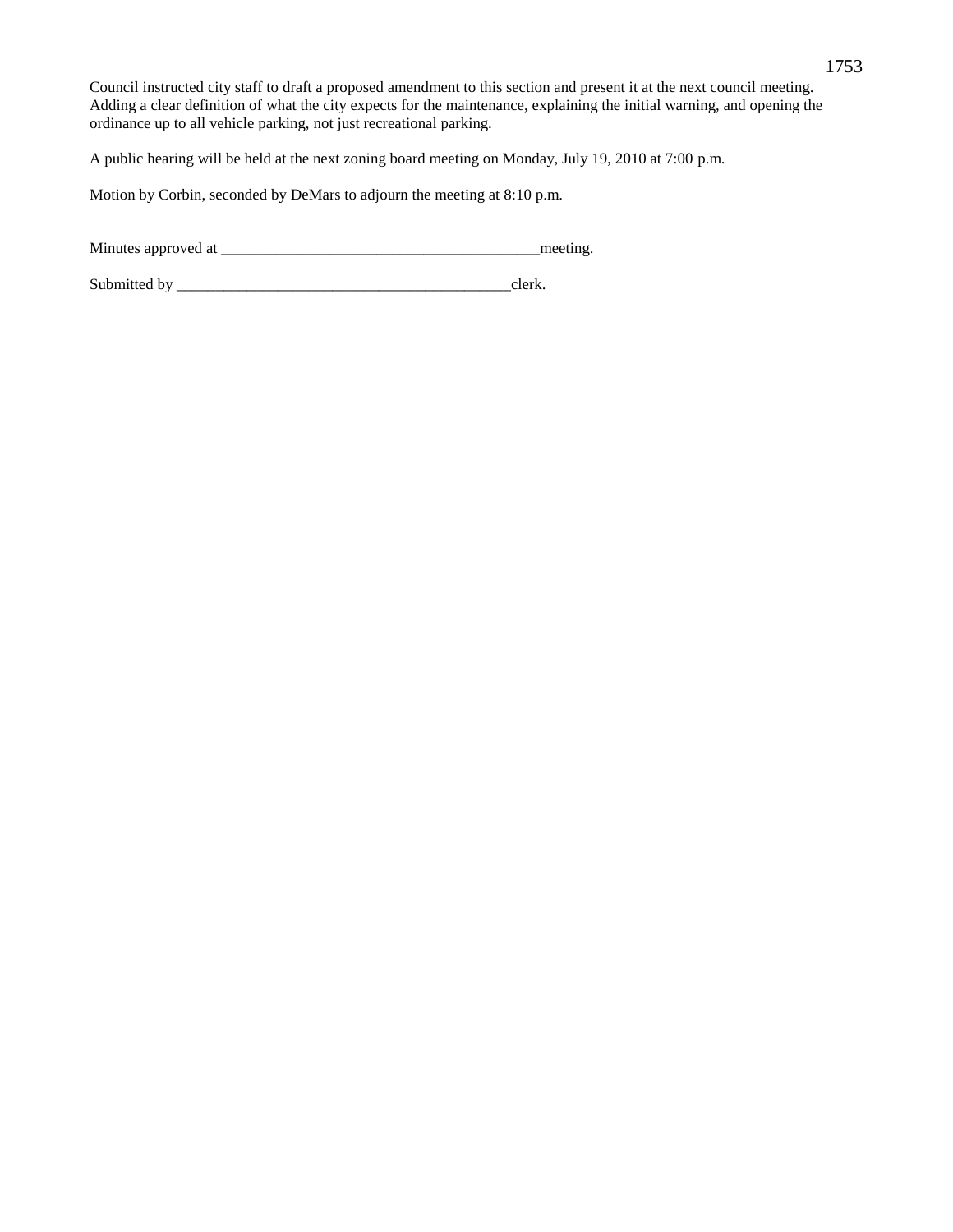Regular Council Meeting June 28, 2010 7:00 p.m. City Hall

Mayor Thomas called the meeting to order at 7:00 p.m. Members present were Thomas, DeMars, Corbin, Sexton, and Grayson.

Others attending were Bill Goldy, Amber Kniefel, Mark Rahrick, Pat Merritt, Rich Kucera, Seth Peterson, Theresa Sierakowski, Pete Hein, Jackie Sexton, Jon Sexton, Jeff Sexton, Dan Sexton, and Barry Hager with CenterPoint Energy.

Agenda – Move all resolution for donations in memory of Jerry Sexton after the approval of the check register. Add a parade update under new business.

Motion by Sexton, seconded by DeMars to approve the agenda as amended. Carried

Motion by Sexton, seconded by Corbin to approve the minutes as presented. Carried

Motion by DeMars, seconded by Corbin to approve the May and June city and liquor store bills as presented. Carried

Motion by Sexton, seconded by Corbin to approve the May 2010 check register as presented. Carried

Jackie, Jon, Jeff, and Dan Sexton are in attendance tonight to present the City of Medford donations from friends and family in memory of their father, Jerry Sexton.

Jackie Sexton read each of the resolutions.

Motion by Corbin, seconded by DeMars to accept resolution 10-38 a \$20 donation from Jerry Paschke to the Medford Park Endowment Fund in memory of Jerry Sexton. Carried.

Motion by Grayson, seconded by Corbin to accept resolution 10-39 a \$25 donation from Ed & Jodie Mogensen to the Medford Park Endowment Fund in memory of Jerry Sexton. Carried.

Motion by DeMars, seconded by Grayson to accept resolution 10-40 a \$20 donation from Karen & Steven Nordsiden to the Medford Municipal Complex Fund in memory of Jerry Sexton. Carried.

Motion by Grayson, seconded by Corbin to accept resolution 10-41 a \$75 donation from Land O'Lakes, Inc. to the Medford Municipal Complex Fund in memory of Jerry Sexton. Carried.

Motion by DeMars, seconded by Corbin to accept resolution 10-43 a \$390 donation from Wenger Corp., Sage Electrochromics, Curtis and Sharon Hayes, Steven Jaster, Bernie and Kathleen Ploog, Nancy Vaillancourt, Danny and Linda Thomas, Jeremy and Melissa Stadler, Jerry and Mark Carstensen, and John and Cheryl Pfeifer to the Medford Municipal Complex Fund in memory of Jerry Sexton. Carried.

Concerns from the general public/requests from organizations.

Pete Hein is in attendance tonight to ask the council for approval to set up a sign on Main Street advertising the sale of sweet corn at the Hein residence. The Hein residence is outside city limits. The sign section of the City Code regulates that any signage must be on the property that is being advertised. Signage is parcel specific. The sign that Mr. Hein is asking for would be considered an off premise sign which is prohibited in the ordinance. The City Council denied Mr. Hein's request.

CenterPoint Energy Grant Award Presentation – Rick Hager, the Medford Fire Chief, applied for a grant to purchase a fourgas monitor/leak detector for the fire department. CenterPoint Energy approved the grant request. Barry Hager presented the council a check for \$950. The council thanked Mr. Hager and CenterPoint Energy for the grant awarded.

Motion by Corbin, seconded by Sexton to accept resolution 10-33 a grant for \$950 from CenterPoint Energy for the Medford Fire Department to purchase a four-gas monitor/leak detector. Carried.

Planning and Zoning Board – Pat Merritt presented the minutes from the Planning and Zoning regular meeting. The Zoning Board heard two public hearings.

The Zoning Board recommended to the council to approve the replat of Scenic Heights for the water tower location and the enlargement of the presented lots.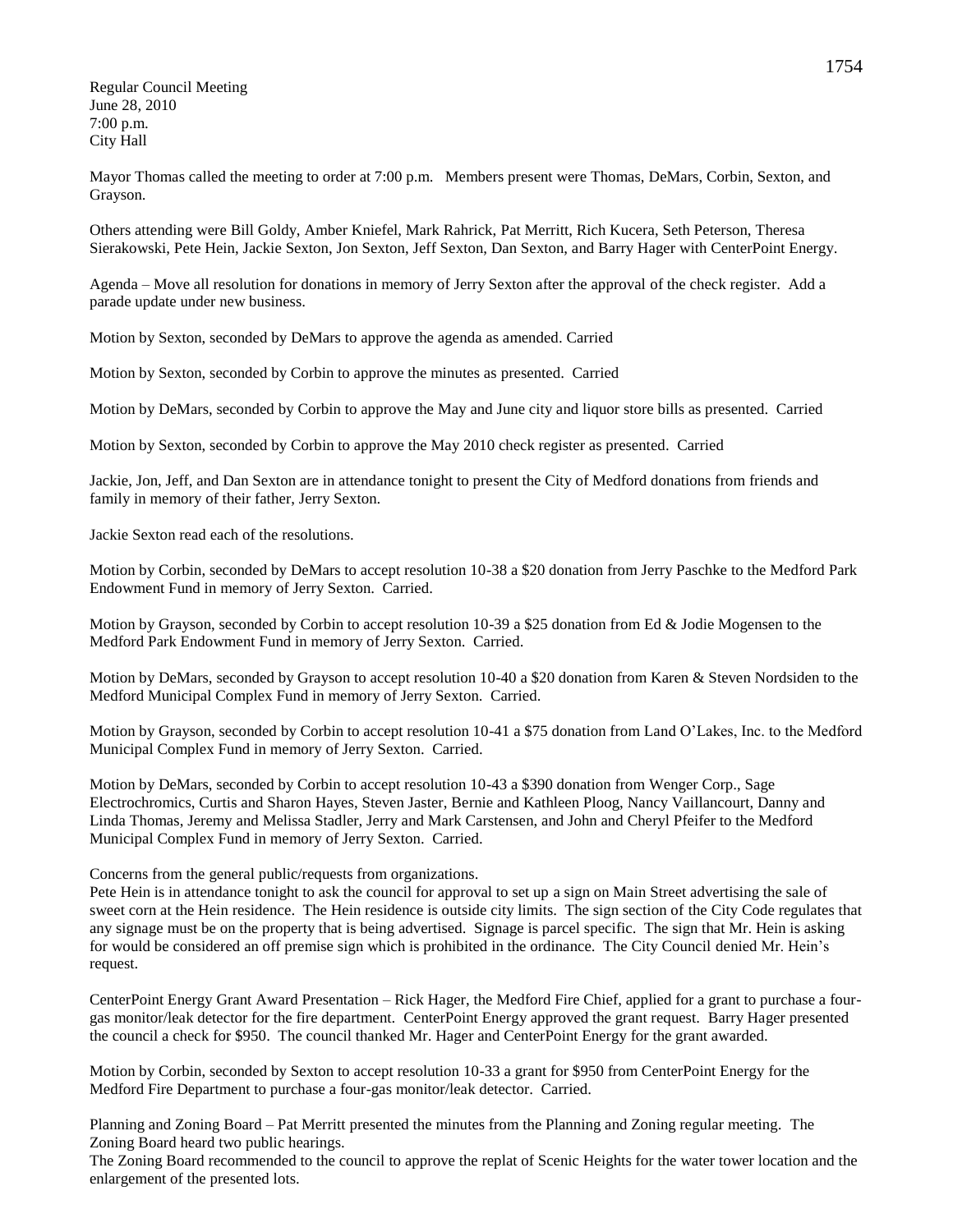Motion by DeMars, seconded by Corbin to approve the Scenic Heights replat as presented. Carried.

The lots on the replat that Kavitz presented to be enlarged need to have the original drainage and utility easements vacated. The Zoning Board recommended to the council to approve the presented vacation of drainage and utility easements for the lots to be enlarged.

Motion by DeMars, seconded by Grayson to approve the vacation request for the drainage and utility easements. Carried.

EDA - City Administrator, Bill Goldy, informed the council that the City did receive a \$5,000 grant from Steele County to help fund the city brochure, the city website, and the Shop Medford program. The grant resolution will be in the next packet.

Park Board – Theresa Sierakowski presented the Park Board minutes. The pool hours over the July 4<sup>th</sup> holiday may be altered a little due to past attendance over the holiday. A new stove was installed in the chalet funded by the Park Endowment interest. The Park Board was presented with an amplifier request for use in the park over the weekend of July  $4<sup>th</sup>$ . The band would consist of 4-5 people and the hours would be from 3:00 PM – 10:00 PM.

Motion by Sexton, seconded by DeMars to approve the amplifier request. Carried.

The Park Board discussed the amendment to Chapter 4, Section 4.61 relating to parks. Park Board recommendation to the council is to approve the presented changes.

Motion DeMars, seconded by Sexton to approve the presented amendment to Section 4.61 relating to parks. Carried.

City Engineer – Seth Peterson – Water Mains Realignment – The city had to renegotiate with the railroad to get an additional easement. The railroad owns, in addition to the 100 foot right-a-way, another 36 foot wide stretch of land that runs adjacent the 100 foot right-a-way. Mr. Goldy negotiated with the railroad and agreed upon a purchase price of the additional easement to be \$4,500 pending council approval. This easement would run through the 36 foot wide stretch of land and over 300 feet to the south to tie into Beiser's property.

Motion by Grayson, seconded by DeMars to approve the payment of \$4,500 to the railroad for the additional easement needed to run water mains to the new tower on the hill. Carried.

Peterson asked the council for approval to advertise for bids on the water main portion of the water project.

Motion by Sexton, seconded by DeMars to approve Bolton & Menk to advertise for bids for the water main portion of the water project. Carried.

Revised plans and specs will be sent to the Department of Health. Bolton & Menk will advertise for bids in July and open bids in August. Construction could likely begin this fall.

Water Treatment Facility and Water Tower Update – The contractors, the city engineer, and city staff had a preconstruction meeting. The water treatment facility construction will begin soon. The water tower is projected to be erected by December.

Main Lift Station – This project for the wastewater plant was budgeted for 2010 and the advertisement for bids went out. Bid opening is Friday, July 02, 2010. Goldy asked the council for approval to move forward with the project once the contractor is selected. Council agreed to allow Goldy, Kucera, and Peterson select a contractor and move forward with the project.

City Clerk- Amber Kniefel – Approval of resolution 10-42 certifying unpaid water/sewer bills to Steele County.

Motion by Sexton, seconded by Corbin to approve resolution 10-42 certifying unpaid water/sewer bills to Steele County. Carried.

City Administrator – Bill Goldy – Bill Goldy updated the council on numerous issues.

Finance and Commerce Newsletter – This would be another resource for the city to advertise construction projects.

League of MN Cities Conference – The conference was beneficial and Mr. Goldy felt it would be a good idea for members of the council to also attend next year.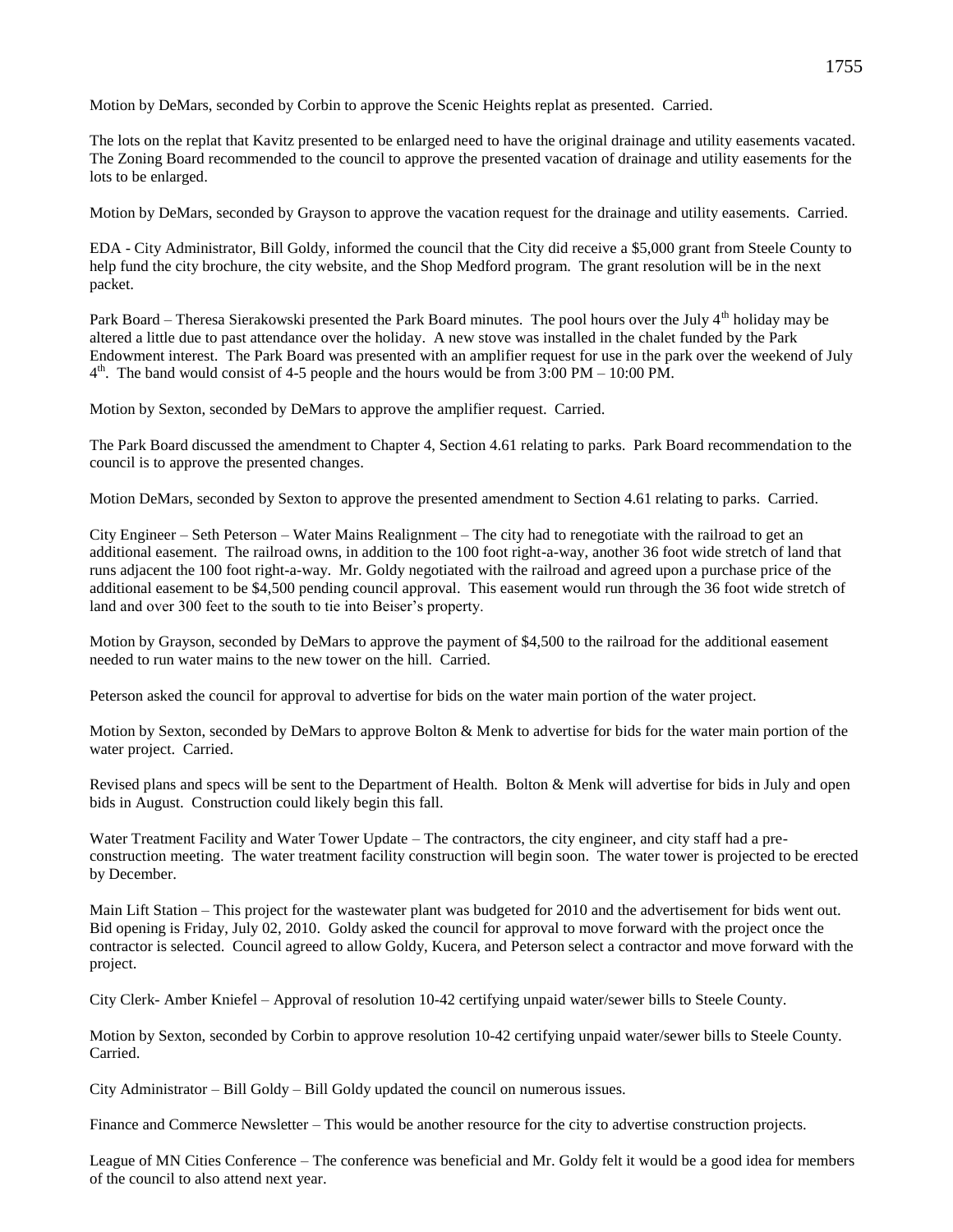City Insurance Policy – Liability Coverage Waiver – Goldy recommends that the city does not waive the monetary limits on municipal tort liability established by MN Statutes 466.04.

Motion by Sexton, seconded by DeMars to approve the liability coverage waiver without waiving the monetary limits on municipal tort liability. Carried.

Overall City Insurance Polity – Goldy is researching ways to possibly get the premiums lowers. Dave Rubey, the city insurance agent, dropped his commission rate from 10% to 8%.

Bill Goldy is asking the council to hold a special meeting in July to discuss budget preparation and financial planning. The special meeting will be on Thursday, July 15, 2010 at 6:30 PM.

Public Works Department – Rich Kucera presented a street maintenance proposal. Two bids were received for the street project. Kucera's recommendation to the council is to approve the bid from Seykora & Born in a not to exceed cost of \$15,000.

Motion by DeMars, seconded by Corbin to approve the bid from Seykora & Born for the street project for a not to exceed cost of \$15,000. Carried.

Tennis court resurfacing. The tennis courts have not been redone since around 1998 and has cracks, pop out holes, and needs paint.

Kucera recommends to the council to approve C & H Sport Surfaces, Inc. to repair and color coat both the tennis courts and the basketball court for \$6,850.

Motion by Corbin, seconded by DeMars to approve the bid from C & H Sport Surfaces, Inc. for \$6,850 to repair and color coat the tennis courts and the basketball court. Carried.

## New Business

City Attorney – Mark Rahrick – presented an amendment to sections 4.10 and 4.12 of the code to add interim use permits as another tool for the city to use when considering special requests. Rahrick explained how interim use permits would work. Interim Use Permits could be granted for anything that a conditional use permit could be granted for. This is already set up in the code. The difference is that interim use permits can incorporate more restrictions as seen fit by the zoning board and the council.

Motion by DeMars, seconded by Corbin to approve ordinance 2010-06 amending sections 4.10 and 4.12 of the city code to allow for the issuance of interim use permits. Carried.

Motion by Corbin, seconded by DeMars to accept resolution 10-34 accepting a donation of \$5 from Pat & Kay Merritt for the Park Endowment Fund in memory of Albert Maas. Carried.

Motion by Sexton, seconded by Corbin to accept resolution 10-35 accepting a donation of \$5 from Pat & Kay Merritt for the Park Endowment Fund in memory of Clint Underdahl. Carried.

Motion by DeMars, seconded by Corbin to accept resolution 10-36 accepting a donation of \$20 from Al and Pat Jirele for the Park Endowment Fund. Carried.

Additional city concerns – Brenda DeMars gave an update on how the parade went. DeMars gave a huge thank you to all that were a part of the parade, Jim Spinler, Darren Hagen, John Vick, Vern Owens, Bill and Jean Heyer, city employees, volunteers, all the donations. The city council also thanked Brenda for all her hard work and making the parade possible.

Grayson asked the council if we could add tougher restrictions to the dog ordinance. Rahrick answered that we follow state statute when it comes to dangerous dogs.

DeMars asked about the tree park and moving trees to private property. The trees have gotten very big and we are not sure if they can be moved anymore.

Sexton asked about the shed next to the city shop. The shed is not owned by the city and is on city property. Kucera and Goldy will discuss this matter.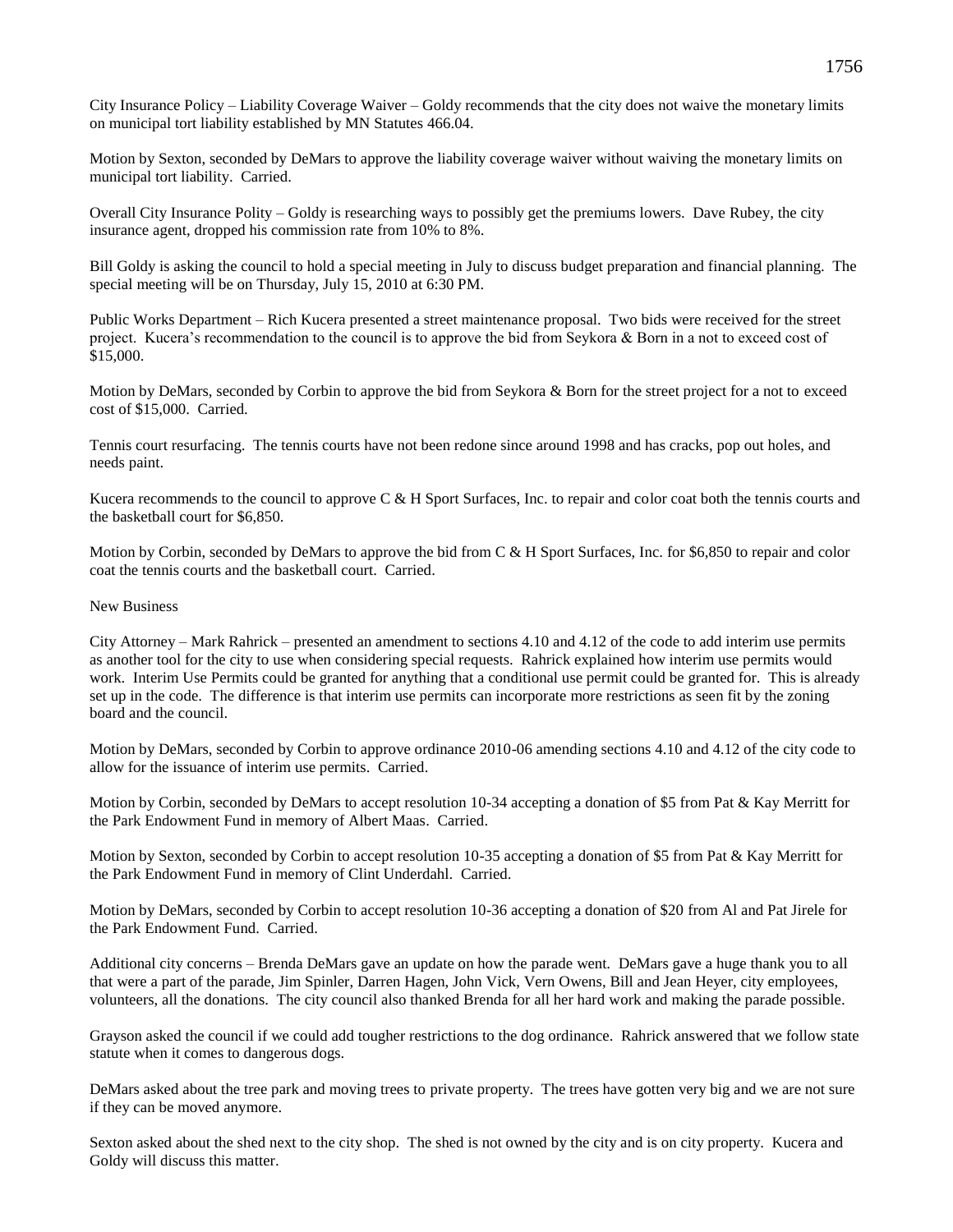Next regular council meeting will be Monday, July 26, 2010 at 7:00 p.m.

Motion by Corbin, seconded by DeMars to adjourn at 8:24 p.m. Carried

Minutes approved at \_\_\_\_\_\_\_\_\_\_\_\_\_\_\_\_\_\_\_\_\_\_\_\_\_\_\_\_\_\_\_\_\_\_\_\_\_\_\_\_\_meeting.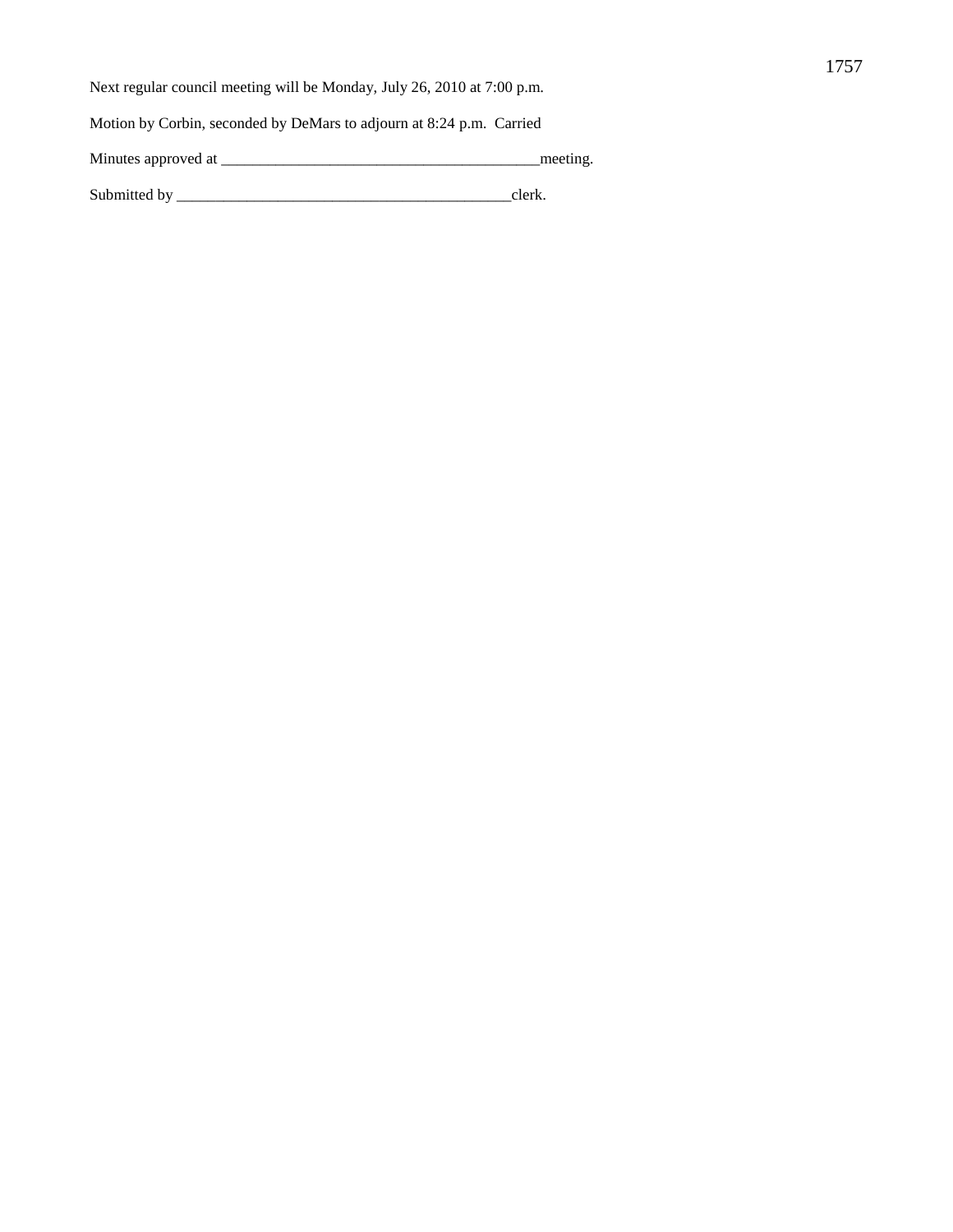Special City Council Meeting July 15, 2010 6:00 p.m. City Hall

Mayor Thomas called the meeting to order at 6:12 p.m. Members present were Thomas, Corbin, Sexton, DeMars, and Grayson.

Others attending were Bill Goldy, Amber Kniefel, Rich Kucera, Mark Rahrick, and Jeff Karow.

The purpose of this meeting is to hold a disciplinary hearing regarding city employee, Jeff Karow.

City Attorney, Mark Rahrick, explained the procedure involved concerning a closed meeting of the city council. Mr. Karow requested the meeting to be closed.

Motion by Corbin, seconded by DeMars to close the hearing under MN Statute 130.05. Carried.

Mr. Karow was asked to join the closed session.

Mr. Karow was asked to leave the closed session.

Motion by Corbin, seconded by DeMars to come out of closed session at 8:07 p.m.

Motion by Corbin, seconded by Grayson to terminate Jeff Karow as an employee of the City of Medford. Carried. Yes: Corbin, Grayson, DeMars No: Thomas and Sexton

Motion by Corbin, seconded by DeMars to adjourn the meeting at 8:08 p.m.

| Minutes approved at | meeting. |
|---------------------|----------|
|                     |          |
|                     |          |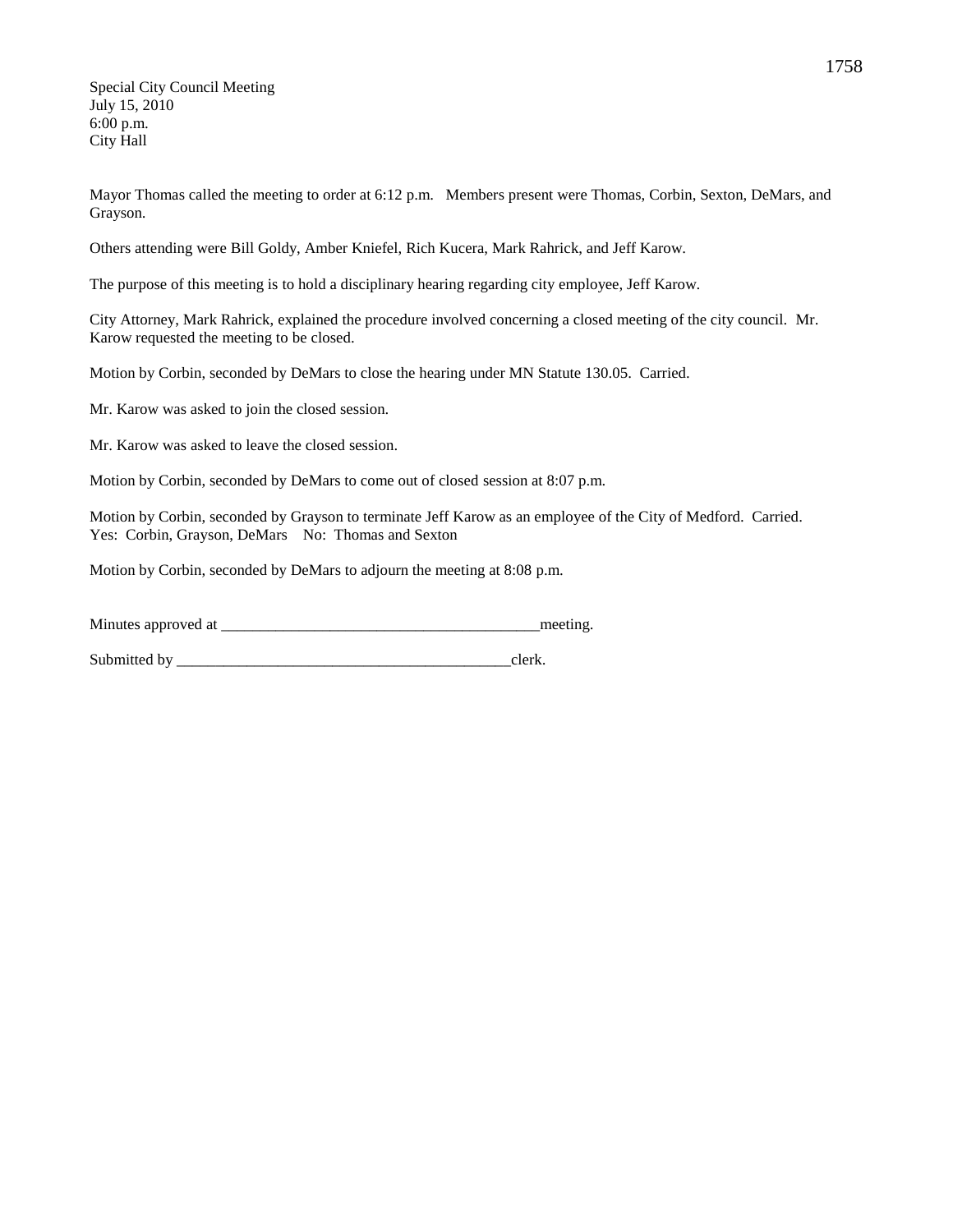Special City Council Meeting July 15, 2010 8:26 p.m. City Hall

Mayor Thomas called the meeting to order at 8:26 p.m. Members present were Thomas, Corbin, Sexton, DeMars, and Grayson.

Others attending were Bill Goldy, Amber Kniefel, and Rich Kucera

The purpose of this meeting is to discuss 2011budget and financial planning for the City of Medford.

Motion by Corbin, seconded by DeMars to approve the agenda as presented. Carried.

Public Works Equipment Replacement Plan – Rich Kucera, Public Works Director, presented information concerning the city equipment and vehicles.

Kucera addressed the council with the need for reliable equipment, the need to control expenses associated with equipment, public safety, employee safety, and delivering customer service in a timely and professional manner.

Kucera's recommendation to the City Council is to purchase a 2011 Ford F-350 chassis cab with a service body, crane, lift gate, and a snow plow from Crysteel for \$57,300.00.

Mayor Thomas asked about the need for the Dodge and the loader and the possibility of saving on expenses with those vehicles.

Mr. Goldy stated that the Dodge and the loader are basically used for the street department. The utility truck recommended by Mr. Kucera is used for the water/sewer department. The utility truck would be purchased using water/sewer funds.

Council asked Kucera to get more details on the utility truck, the Dodge, and the loader and present at the July 26, 2010 regular council meeting.

2011 Budget Preparation

City Staff – City Hall staffing during the six week maternity leave of the City Clerk. Mr. Goldy recommends to the city council to hire a temporary part-time (20 hours per week) administrative assistant to help with daily utility bill entry and answering the phone.

Council consensus is to allow Mr. Goldy to budget for an administrative assistant for 20 hours per week for approximately 6 weeks.

Mr. Goldy would like to budget extra for the city auditor in case help is needed with payroll, fund accounting, etc.

Council consensus is to allow Mr. Goldy to budget extra for Abdo during Kniefel's leave.

Public Works Department

The Public Works Department will have a need for a third full-time employee starting January 2011.

Council consensus is to allow Mr. Goldy to budget for a third full-time employee for the Public Works Department.

Mr. Goldy recommends allowing Vern Wheeler and Butch Schultz to work up to 40 hours a week at their regular wage until the staffing issue is discussed at the next council meeting.

Council consensus is to allow Mr. Goldy to authorize Vern Wheeler and Butch Schultz to work up to 40 hours at their regular wage until the staffing discussion at the July council meeting.

Overall Staff Wages – Mr. Goldy asked the council the direction they want to go regarding the wage freeze. City staff have been on a wage freeze for two years. The total expense to the city would be \$10,400 for all city staff to be budgeted in for raise in 2011.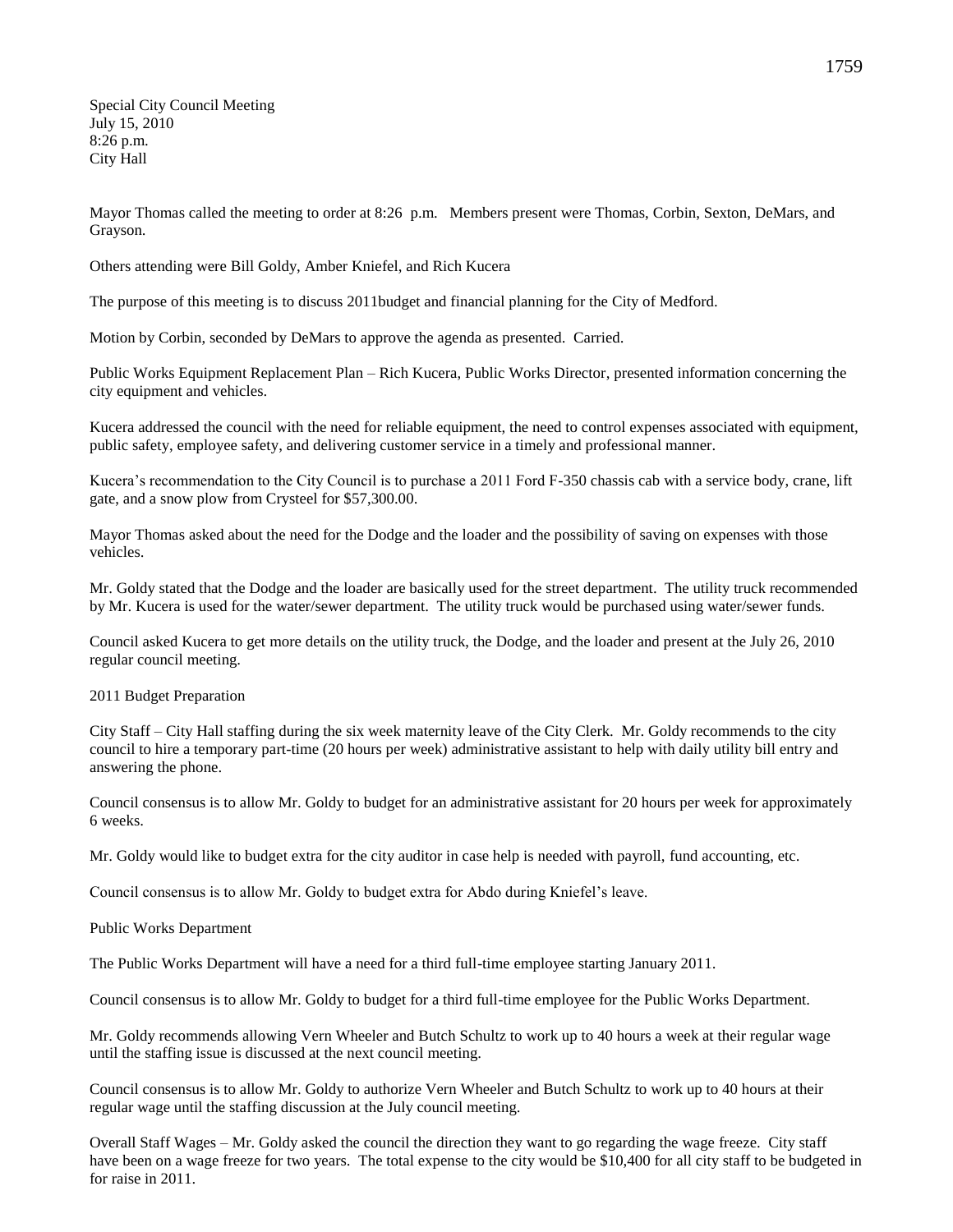Mayor Thomas stated he felt the wage freeze should be lifted.

Motion by Corbin, seconded by Grayson to institute a wage freeze for 2011. Yes: Corbin, Sexton, DeMars, Grayson No: Thomas Carried.

Council Goals or Projects – Grayson reminded the council about the new sign regulations mandating reflectivity and structure of every sign in the City. Kucera is working on the regulations.

Sexton asked if the council needed to budget anything for Piper Hill. Mr. Goldy answered that the city does not need to budget anything for Piper Hill.

Corbin added that the city needs to start budgeting for the new fire department communication system.

Staff Recommended Goals/Projects – Continued Improvements to the fire hall in the amount of \$22,000.

Council consensus was to allow Goldy to budget \$22,000 for the fire hall improvements.

Replacement of the dump truck for \$30,000.

Council consensus is to allow Goldy to budget \$30,000 for replacement of the dump truck.

Park Equipment – Council will review.

Large Pavilion Repairs – Council consensus is to allow the repairs to be budgeted.

2011 Revenue Budget

Local Government Aid – City is scheduled to receive \$209,000. Goldy informed the council that the city should anticipate additional unallotments from that \$209,000. Goldy recommends budgeting for \$167,200.

Council consensus is to budget \$167,200 (20% less) than the anticipated 2011 amount.

City Tax Levy – The levy increase from 2009 to 2010 was 3%. Total levy amount was \$436,331. Goldy is recommending a 3.5% increase for 2011. The total levy would be \$451,602. The EDA levy will be reinstated for 2011.

Council consensus is to allow Goldy to budget for a 3.5% levy increase.

Financial Planning – Outside of the PFA water and sewer loans, all debt service is scheduled to be paid off by 2017. All reserve funds will be gone by 2017. The city must start correcting the general fund deficit of -\$211,096. The general fund has been at a deficit since 2007. The city must increase revenues, decrease expenses, transfer annually from the liquor store to the general fund, and budget capital outlay. Currently, the budgeted amount to be transferred from the liquor store to the general fund is \$5,000. Goldy recommends increasing the transfer for 2010 to \$40,000.

Council consensus is to transfer \$40,000 from the liquor store fund to the general fund for 2010.

Utility Rate Planning – Current fund balance for the water and sewer funds are strong. Goldy presented the possibility of not raising the water/sewer rates for 2011. However, if the rates were not increased for 2011, the rates would increase significantly in 2012. An increase to the water flat rate and the usage rates will be necessary.

Goldy will present more information at the next council meeting.

Capital Improvement Programming – Rich Kucera and Bill Goldy are working on a long range plan for capital projects. A capital improvement plan will assist with budgeting for expenses, safety of infrastructure and equipment, provide transparency, and help city staff provide efficient and essential service to the public.

Motion by Corbin, seconded by DeMars to adjourn the meeting at 9:30 p.m.

Minutes approved at \_\_\_\_\_\_\_\_\_\_\_\_\_\_\_\_\_\_\_\_\_\_\_\_\_\_\_\_\_\_\_\_\_\_\_\_\_\_\_\_\_meeting.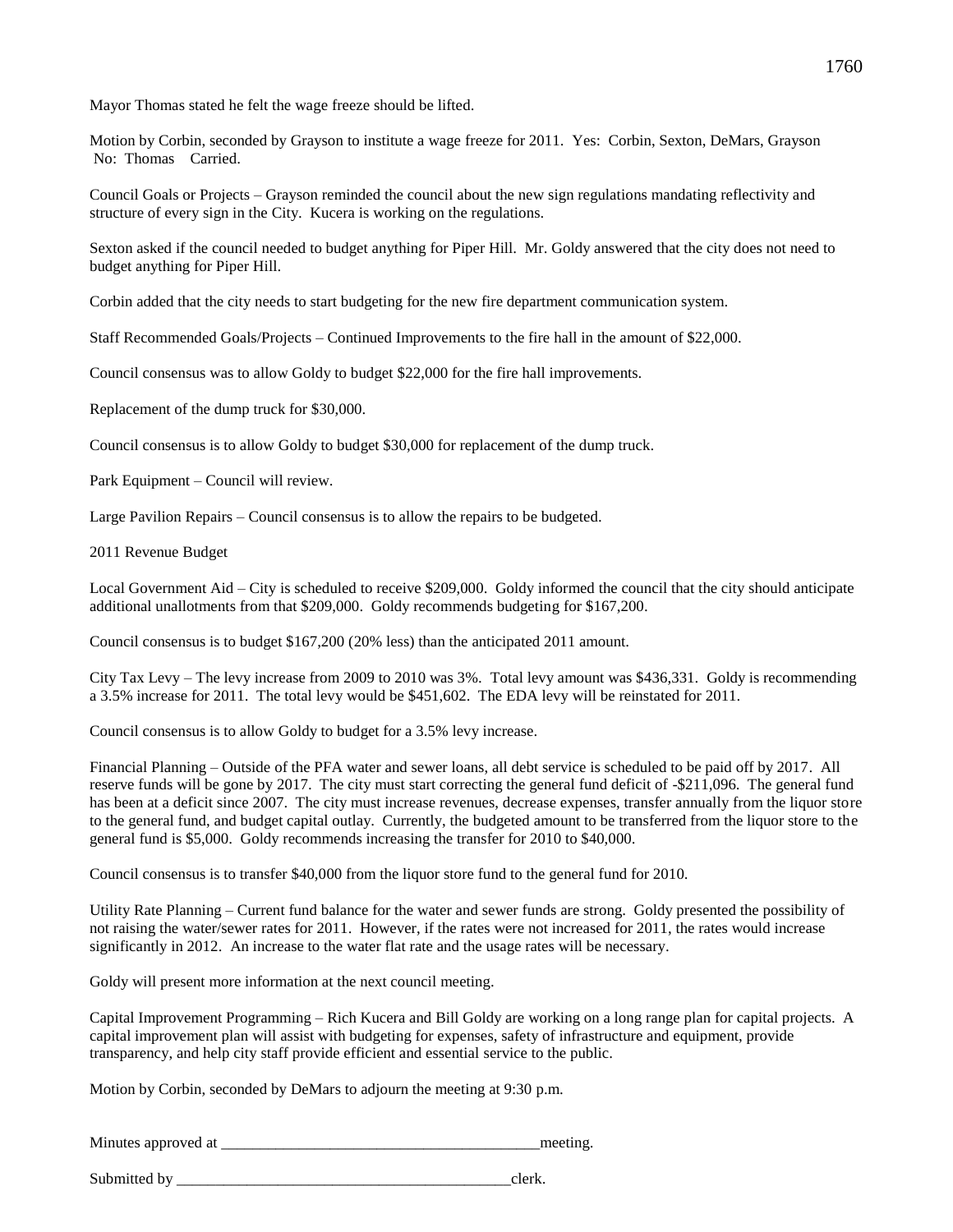Regular Council Meeting July 26, 2010 7:00 p.m. City Hall

Mayor Thomas called the meeting to order at 7:00 p.m. Members present were Thomas, DeMars, Corbin, Sexton, and Grayson.

Others attending were Bill Goldy, Amber Kniefel, Mark Rahrick, Pat Merritt, Rich Kucera, Seth Peterson, Theresa Sierakowski, Rich Quiring, Vern Wheeler, Todd Schwanke, and Jim Drache.

Agenda – Add interview with city staff under new business.

Motion by Corbin, seconded by Grayson to approve the agenda as amended. Carried

Motion by Sexton, seconded by Corbin to approve the minutes as amended. Carried

Motion by Corbin, seconded by Sexton to approve the June and July city and liquor store bills as presented. Carried

Motion by Corbin, seconded by DeMars to approve the June 2010 check register as presented. Carried

Concerns from the general public/requests from organizations.

Pat Merritt asked for an update from Mark Rahrick, city attorney, of the Frank Woodfill Wildlife Refuge. Mr. Rahrick informed Mr. Merritt and the council that he has been working with the surveyor and will be moving forward.

Planning and Zoning Board – Pat Merritt presented the minutes from the Planning and Zoning meetings. The Zoning Board had a public hearing on Section 4.33, Subd. 11, Vehicle and Recreational Vehicle Parking and Storage. Zoning Board recommendation was to approve the Section 4.33 amendment to the city code.

Rich Quiring was given the opportunity to address the council with his concerns with the proposed amendment of the code. Mr. Quiring is concerned with allowing an unlimited number of vehicles parked and stored on residential lots. He feels the current ordinance helps a great deal with keeping the city looking nice, clean and well kept. Thus, bringing in more businesses and homeowners. Mr. Quiring is against the proposed changes the to the code.

Jim Drache was given the opportunity to address the council with his thoughts concerning the proposed code amendment. Mr. Drache asked how the ordinance will be enforced. Mayor Thomas answered that the city administrator, Bill Goldy, will be enforcing the code by spending approximately 25% of his time per week on code enforcement. Mr. Drache added that he feels the code already has been helping with getting property owners to clean up their properties.

Mayor Thomas took multiple calls concerning the proposed ordinance change ranging from bigger fines for noncompliance, added a limit to the number of vehicles allowed to parked on properties, addressing the size of vehicles, etc.

Theresa Sierakowski agrees with the proposed changes to the ordinance. She felt it was a fair compromise.

The ordinance is parcel specific, once a violation occurs and a warning notice is issued, the ordinance applies throughout the entire property.

Mayor Thomas asked Mr. Goldy if he felt the proposed ordinance was fair and if he was going to be able to keep up with the enforcement of it. Mr. Goldy said he would do his best.

Motion by DeMars, seconded by Grayson to approve the proposed ordinance 2010-6 amending Section 4.33, Subd. 11 concerning vehicle and recreational vehicle parking and storage. Yes: DeMars, Grayson, Sexton No: Thomas and Corbin. Motion carried.

Zoning Board is asking the city council for Mr. Goldy to attend a zoning board meeting and explain interim use permits.

Zoning Board reviewed the section of the code involving adult establishments within city limits. The Zoning Board recommendation to the city council is to allow adult establishments in only C-3 districts.

Council consensus is to allow adult establishments in only C-3 districts. A public hearing will be held at the next zoning board meeting.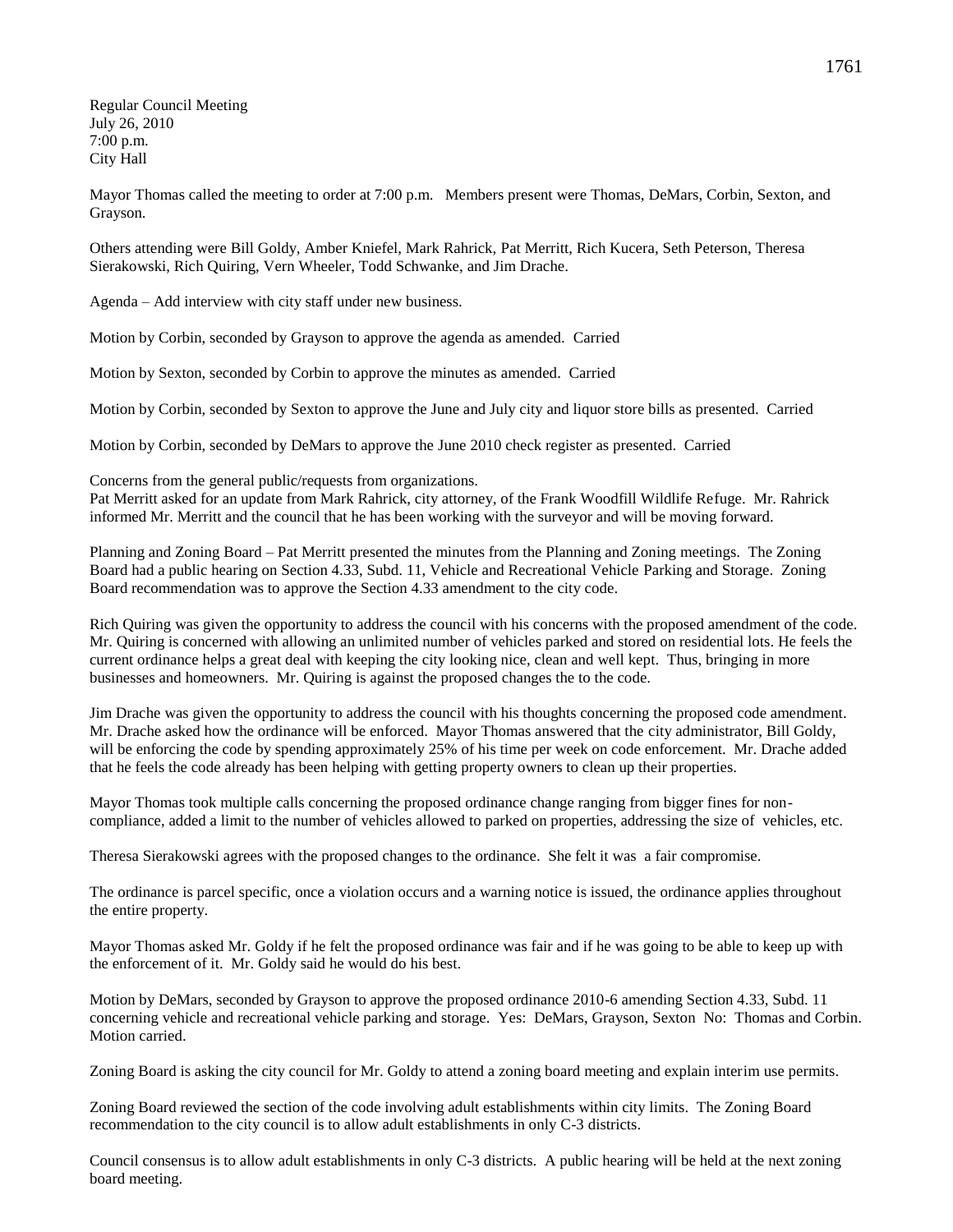EDA - City Administrator, Bill Goldy, presented the EDA minutes from the July meeting. The EDA is asking for council input about having a contest for the redesign of a city logo and slogan. The contest winner could possibly win \$50 in Shop Medford Bucks.

Motion by Corbin, seconded by DeMars to allow the EDA to organize a contest for the redesign of the city logo and slogan to run through October 31, 2010. Carried.

The EDA is recommending to the city council to reinstate the EDA levy for the 2011 budget.

Park Board – Theresa Sierakowski presented the Park Board minutes. Wilma Mueller would like to donate \$1000 to the Medford Straight River Park with the intent to purchase a new baby swing and a piece of toddler equipment in memory of her daughter, Pam Mueller.

The park board discussed different improvement ideas for the park. Bill Goldy, Rich Kucera, and Chelsey Stadler will also be involved to coordinate a grant funding list to submit to the county for 2011.

City Engineer – Seth Peterson – Wencl Projects – Mr. Peterson spoke with Mr. Wencl about finishing the street improvements on Central, 1<sup>st</sup> Ave NE, and 3<sup>rd</sup> St NE. Mr. Wencl said the improvements will be finished by the end of August, beginning of September.

Water Main Project Update – The project was put out for bids. Bid opening will be August 19, 2010.

Water Treatment Facility – The project is well under way.

Main Lift Station – The total project cost was \$28,000 and is under way.

City Attorney – Mark Rahrick informed the council that the city has received an unemployment claim for the recent employee separation. Council consensus is to not challenge the unemployment claim.

City Administrator – Bill Goldy – Bill Goldy updated the council on the budget, financial report, and the current status of the liquor store. The liquor store is looking positive at this point.

Public Works Department – Rich Kucera presented a proposal for the replacement of the service truck.

Kucera recommends to the city council to purchase a new service truck from Owatonna Ford for a purchase price of \$57,300. The expense will be split between the water and sewer funds.

Motion by Grayson, seconded by DeMars to purchase the 2011 service truck from Owatonna Ford for \$57,300. Carried.

Replacement Plan for Public Works Equipment – All public works equipment will go on a capital improvement plan with approximately a 12 year replacement cycle. After owning a piece of equipment for 3-4 years, the city will start budgeting for its replacement. Budgeting capital outlay will better prepare the city for future expenses.

Short-term Replacement Plan – Kucera looked into the trade in value of the 2002 Dodge Pick-up. Councilmember Corbin suggested looking into different types of service vehicles that could possibly be more cost effective than purchasing a new truck.

2008 John Deere Loader – The lease for the loader ends at the end of 2011. The city would have a lease payment in 2010 and 2011 of approximately \$18,000 and the purchase price for a buy out at the end of the lease would be \$45,000.

Kucera looked into just leasing a loader for the winter months. A five month winter lease would be \$16,000.

Council consensus was to finish the current lease and consider recommendations at the next council meeting.

Public Works Staffing – Job Posting – Goldy and Kucera recommend to the city council to approve the move of Vern Wheeler to the full time public works position and to put a part-time position up for applications. The full time position that is recommended will be placed on the wage scale at Range 9, Step 3 of \$14.83 per hour.

Motion by Thomas, seconded by DeMars to promote Vern Wheeler into the full time public works position at Range 9, Step 3, \$14.83 per hour with benefits. Carried.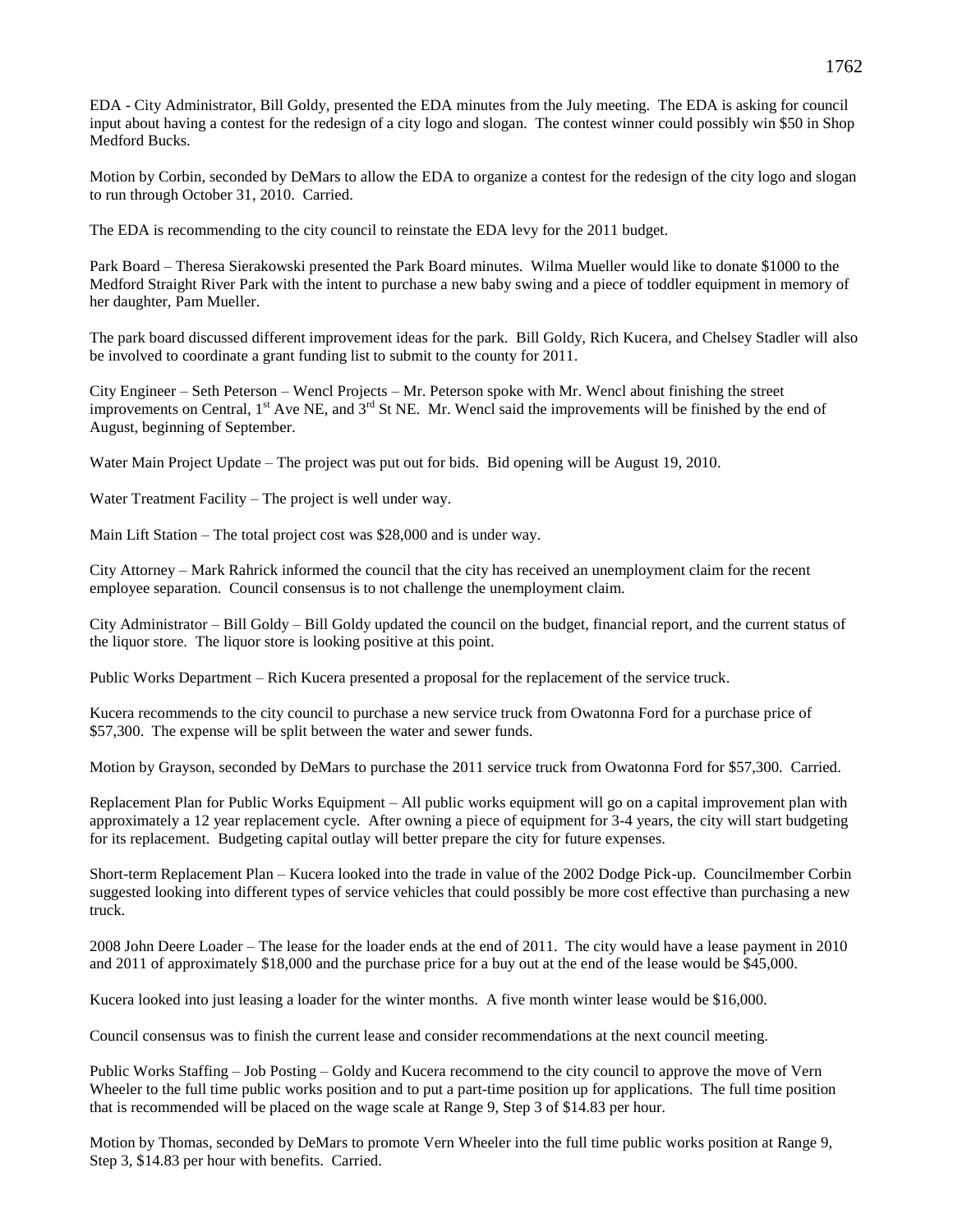The posting for the part-time position could possibly lead to a full-time position in 2011.

Council consensus is in favor of allowing Goldy and Kucera post the part-time position, handle the interview process, and hire whom they feel is the best candidate for the position.

2011 Utility Rates – Current utility rates will generate approximately \$75,000 per year, which is half of the \$150,000 yearly anticipated bond payment for the new water treatment facility. The other half of the \$150,000 anticipated bond payment needs to be generated by the utility bills also, which is another \$75,000. Goldy is recommending to the council to raise the utility rates for 2011 to cover at least half of the \$75,000, which would be approximately \$38,500.

Sexton, Grayson, and DeMars favor an option that raises both the flat rate and the usage rate on the utility bills.

Thomas and Corbin favor the option that raises just the flat rate.

New Business

Motion by Sexton, seconded by Corbin to accept resolution 10-44 accepting a donation of \$50 from Telecom Pioneers for the Medford Straight River Park. Carried.

Motion by Corbin, seconded by DeMars to accept resolution 10-45 accepting a grant from Steele County to help pay for City of Medford EDA programs. Carried.

Motion by Corbin, seconded by Sexton to accept resolution 10-46 accepting a donation of \$50 from David and Lois Nelson for the Park Endowment Fund in memory of Jerry Sexton. Carried.

Additional city concerns – Mayor Thomas organized an interview with each staff member of the city hall and public works department. Mayor Thomas presented his findings to Bill Goldy and Rich Kucera with the intent of giving ideas that could make the city staff a better team.

Next regular council meeting will be Monday, August 23, 2010 at 7:00 p.m.

Motion by Corbin, seconded by DeMars to adjourn at 8:56 p.m. Carried

Minutes approved at the meeting.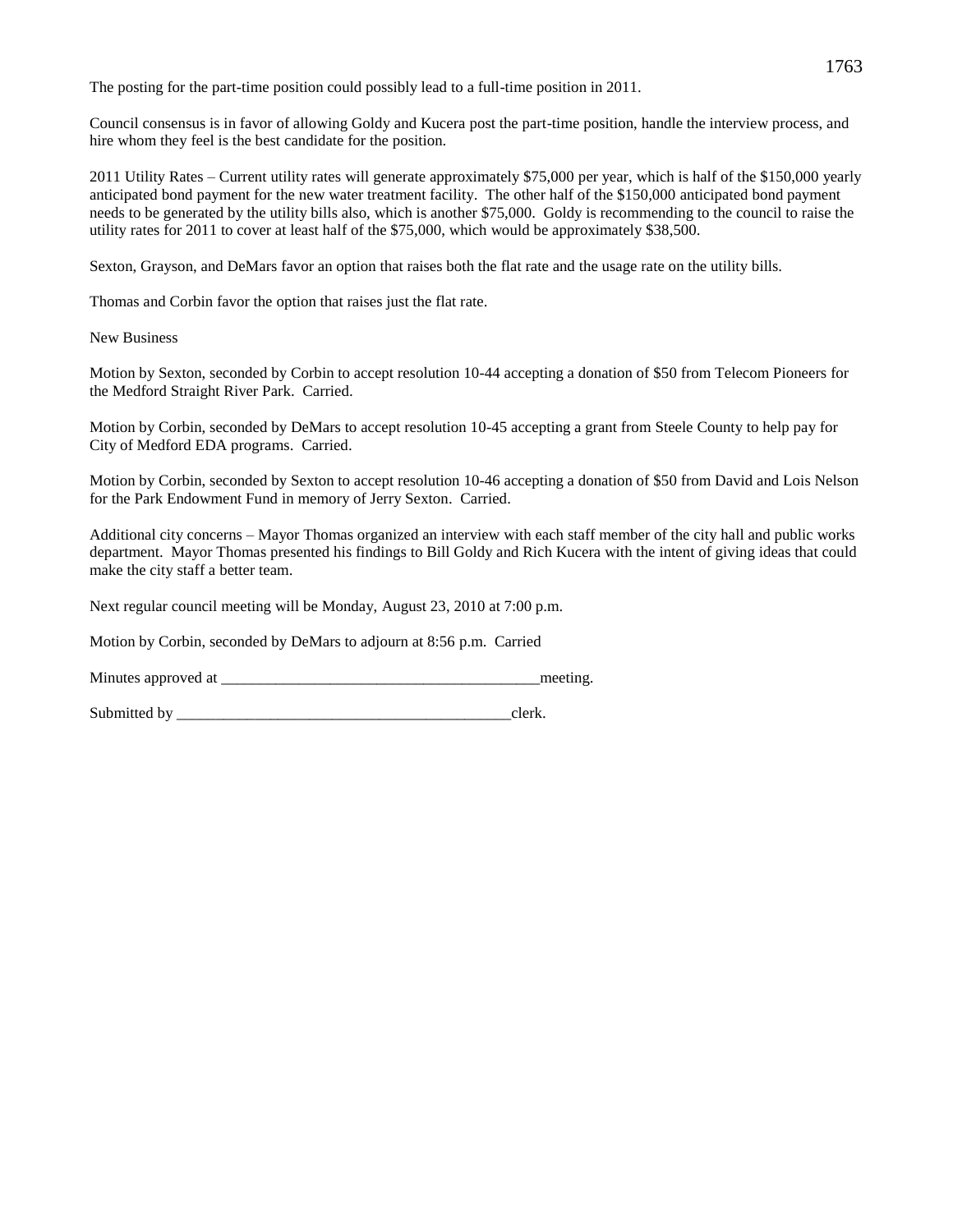Regular Council Meeting August 23, 2010 7:00 p.m. City Hall

Mayor Thomas called the meeting to order at 7:01 p.m. Members present were Thomas, DeMars, Corbin, Sexton, and Grayson.

Others attending were Bill Goldy, Amber Kniefel, Mark Rahrick, Pat Merritt, Rich Kucera, Seth Peterson, Theresa Sierakowski, Jane Nyquist, and Phil Heim.

Motion by Corbin, seconded by Sexton to approve the agenda as presented. Carried

Minutes – Mayor Thomas asked that the July regular meeting minutes be amended. The minutes were presented as Mayor Thomas being in favor of raising the flat rate portion of the utility bills. Mayor Thomas would like the minutes to reflect him being in favor of raising the usage rate portion of the utility bills.

Motion by DeMars, seconded by Sexton to approve the minutes as amended. Carried

Motion by Sexton, seconded by DeMars to approve the July and August city and liquor store bills as presented. Carried

Motion by DeMars, seconded by Corbin to approve the July 2010 check register as presented. Carried

Concerns from the general public/requests from organizations.

Phil Heim presented the council with information about possibly moving the Farmer's Market out to the Outlet Center. Sharon Paulson has been in contact with Bill Goldy about advertising and insurance. Mr. Goldy informed Mr. Heim that city insurance would not be a possibility for use on private property. Mr. Heim is looking into how Faribault and Owatonna organize their Farmer's Markets. Councilmember Sexton asked about a food permit. Mr. Goldy answered that no food permit would be needed from the city since it is being held on private property.

Pat Merritt asked for an update from Mark Rahrick, city attorney, of the Frank Woodfill Wildlife Refuge. Mr. Rahrick informed Mr. Merritt and the council that the survey has been received and sent off to the county engineer for review.

Jane Nyquist presented the council information on the Statewide Health Improvement Program (SHIP). The goal of the program is to help people live longer, better, healthier lives. SHIP is intended to reduce obesity and tobacco use. Ms. Nyquist is requesting the council to brainstorm project ideas that could possibly be funded through this program. The Park Board will discuss this at their next meeting.

Planning and Zoning Board – Pat Merritt presented the minutes from the Planning and Zoning meetings. The Zoning Board had a public hearing on Section 4.83, Subd. 3, A and Section 4.32 of the Medford city code. Zoning Board recommendation was to approve Section 4.83 and 4.32 amendments to the city code. Sections 4.83 and 4.32 are recommended to be amended to allow adult establishments specifically in C-3 zoning districts.

Motion by Corbin, seconded by DeMars to approve the amendment to Section 4.83, Subd. 3, A of the Medford City Code. Carried.

Motion by Corbin, seconded by Grayson to approve the amendment to Section 4.32 of the Medford City Code. Carried.

The Zoning Board has concerns with grass clippings being deposited in the streets. Goldy informed the council that a notice will be in the CAST.

The Zoning Board has concerns with the weeds along the railroad tracks. Mr. Merritt asked the council about the possibility of allowing the girl and boy scout troops volunteer to help clean up the weeds. The council felt that the troops should not go on private property. Council consensus is to have the city public works staff take care of the weeds and charge the cost back to the railroad.

The Zoning Board has concerns with the eight inch grass and weed growth regulation. The board members felt that six inches would be more feasible. Council consensus is to change the code to read that six inches of grass and weed growth constitute a code violation.

Park Board – Theresa Sierakowski presented the Park Board minutes. No council action was needed.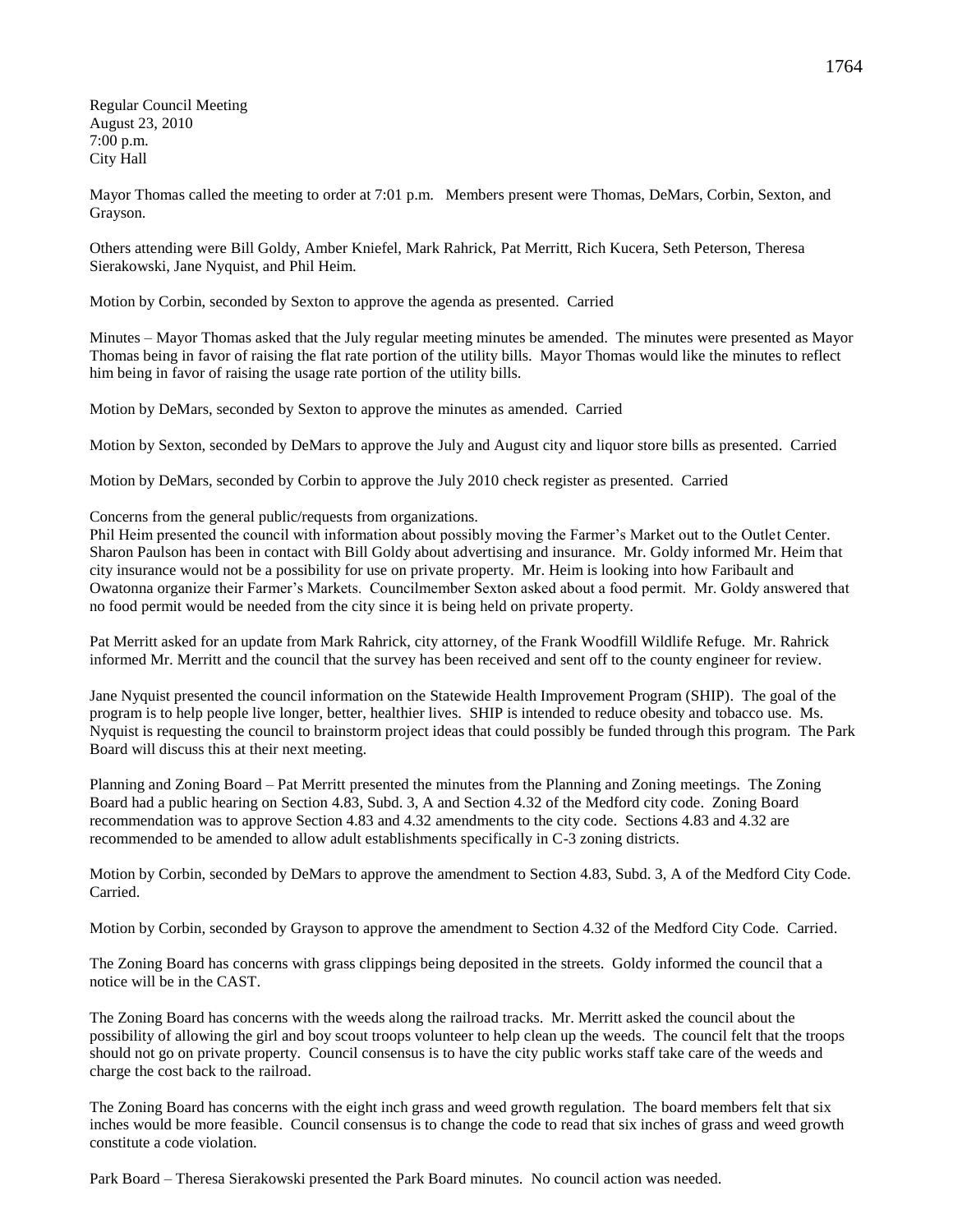The City Council would like to thank Chelsey Stadler and the rest of the pool staff for their work well done this 2010 summer season of the pool.

City Engineer – Seth Peterson – The bids for the water main portion of the project have been accepted. Heselton Construction, LLC was the low bidder of the project with the project bid coming in at \$449,935.12. Bolton & Menk is recommending to the city council to approve the bid from Heselton Construction, LLC in the amount of \$449,935.12.

Motion by Corbin, seconded by Grayson to award the water main project to Heselton Construction, LLC for the amount of \$449,935.12. Carried.

Mr. Peterson presented pay request #1 for the water treatment facility portion of the water project in the amount of \$86,191.60.

Motion by Sexton, seconded by Corbin to approve the payment of pay request #1 in the amount of \$86,191.60. Carried.

Water Tower Update – The project should begin this week.

Main Lift Station – The project is progressing.

Mayor Thomas asked about the water tower design and when the engineer will need the information. Mr. Peterson answered that they will need the water tower design by the end of January.

Brick Color for the Water Treatment Facility – Mayor Thomas asked to have Goldy, Kucera, and Kniefel pick out the brick color.

City Attorney – None.

City Administrator – Bill Goldy – Collection of administrative citations. Mr. Goldy set up an agreement with the Collection Bureau of Little Falls to collect unpaid administrative citations on behalf of the city.

Mr. Goldy is working on a city safety program.

Public Works Department – Rich Kucera – Staffing of part-time public works worker. Mr. Kucera offered the job to Dennis Clark. Mr. Clark accepted and began working for the city at \$11.00 per hour. Mr. Clark will be working Monday, Wednesday, and Friday including being on the on-call rotation schedule.

Snow Plowing of the Church Parking Lots – Mr. Goldy and Mr. Kucera are working on a snow removal policy. The council needs to give direction for the policy as to whether city staff is going to continue plowing the church lots at no charge. This discussion will be tabled until the September meeting.

Mr. Kucera informed the council of the vandalism at the park.

New Business

Motion by Sexton, seconded by Corbin to accept resolution 10-46 accepting a donation of \$1000 from Wilma Mueller for the Medford Straight River Park playground equipment. Carried.

Street Condition of 1<sup>st</sup> Ave SE – Mayor Thomas was approached by one of renters along the street about paving  $1<sup>st</sup>$  Ave SE. Mr. Goldy sent letters out last year to all the affected property owners. All the property owners were greatly opposed to the street upgrade. Council consensus is not to take any action at this time.

2011 City Budget – Mr. Goldy presented a memo prepared to explain the preliminary budget and levy. The proposed levy increase for 2011 is 3.5%.

Mayor Thomas stated that he is not in favor of an increase to the flat water rate. He is in favor of adjusting the usage rates. Mayor Thomas truly feels the council needs to come up with something different to help the citizens. He feels the flat rate is not fair. Councilmember DeMars also has concerns with putting the entire increase on the flat rate.

Mr. Goldy explained that the flat rate is used to pay the actual cost of the debt service for the water treatment facility project. User rates are used to pay for operation and maintenance costs of the facility. Since usage rates can fluctuate a great deal, there is no guarantee the revenue will be enough to pay the debt service payment.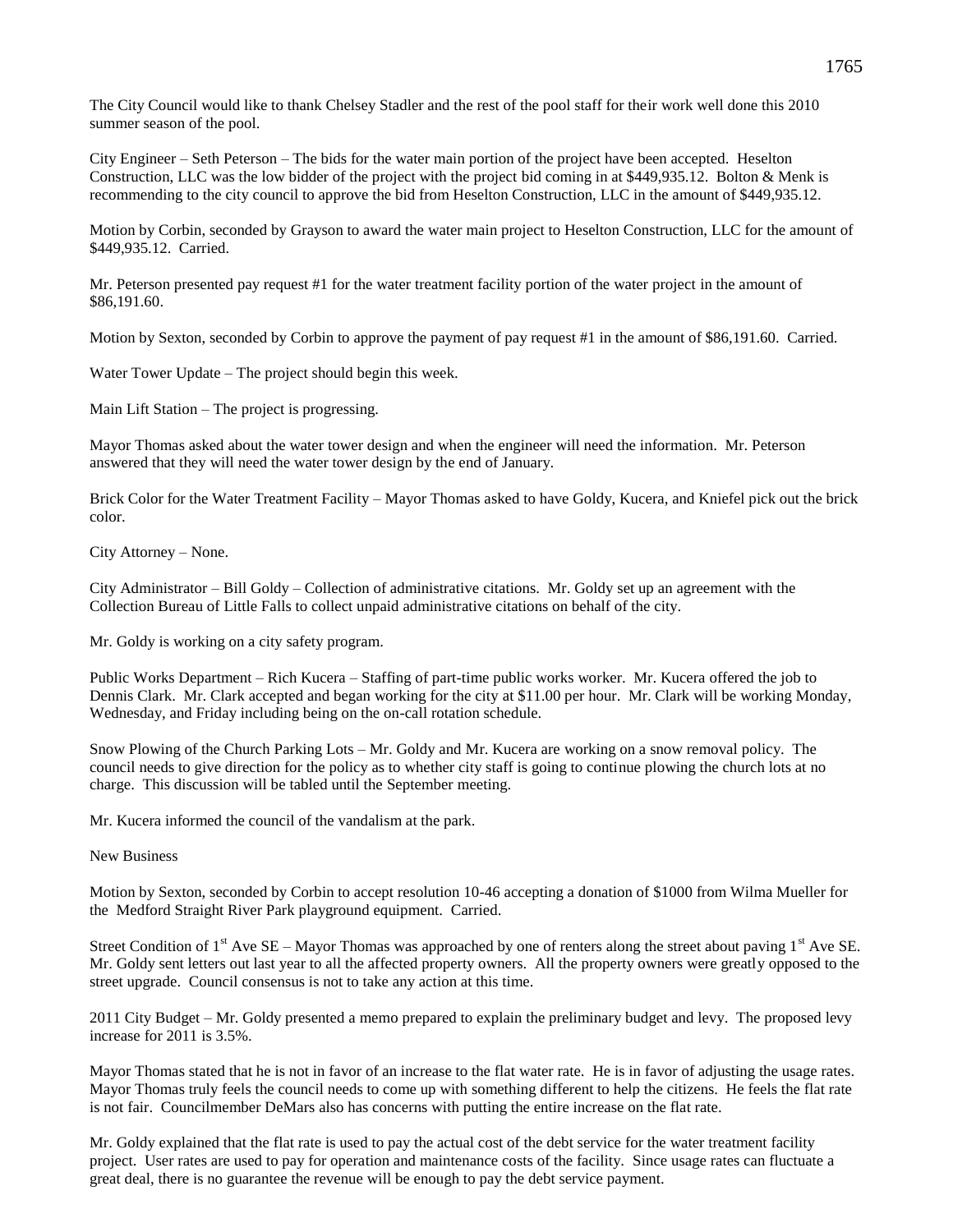Mayor Thomas also stated that he was not in favor of hiring a third full-time employee in 2011. The question about how much staffing was needed once the new water treatment facility was on-line was posed to Mr. Peterson. Mr. Peterson explained that the recommendation for staffing at the wastewater treatment plant is 1 ½ employees; one full-time and one part-time. The recommendation of staffing for the upcoming water treatment plant is also  $1\frac{1}{2}$ employees. This would mean three full-time employees for the actual operation of the facilities.

Mayor Thomas believes more part-time help is what the city should be looking into, not another full-time employee. Mayor Thomas feels it would save the city money because benefits would not be included with part-time staff.

Councilmember Corbin felt the city would be not be saving money by only hiring part-time staff. Mr. Corbin calculated that, in fact, it would cost the city more. When figuring in wages, benefits, training for licensure and time spent on training the daily responsibilities it takes to run the facilities, it would be more cost effective to hire one more full-time employee.

Continued discussion on the increase of the water bills. Mayor Thomas asked for a consensus.

Grayson, DeMars and Corbin are in favor of increasing both the flat rate and the usage rate for 2011.

Thomas and Sexton are in favor of increasing the usage rate for 2011.

Council consensus is to have Mr. Goldy present numbers to the council next month to decide how the flat rate and the usage rate would be affected.

Mr. Goldy needed direction about staffing for 2011. Council consensus is to leave the budgeted amounts for staffing in the budget and determine staffing needs at a future meeting.

Motion by Corbin, seconded by Sexton to approve Resolution 10-47 for the 2011 preliminary levy. Carried.

Truth in Taxation Hearing – The scheduled December  $27<sup>th</sup>$  meeting will be moved up to December 20, 2010 at 7:00 PM. The city council will discuss the budget and levy and allow public comment at the council meeting on December 20, 2010 at 7:00 PM.

Additional city concerns – None.

Next regular council meeting will be Monday, September 27, 2010 at 7:00 p.m.

Motion by Corbin, seconded by DeMars to adjourn at 9:17 p.m. Carried

Minutes approved at \_\_\_\_\_\_\_\_\_\_\_\_\_\_\_\_\_\_\_\_\_\_\_\_\_\_\_\_\_\_\_\_\_\_\_\_\_\_\_\_\_meeting.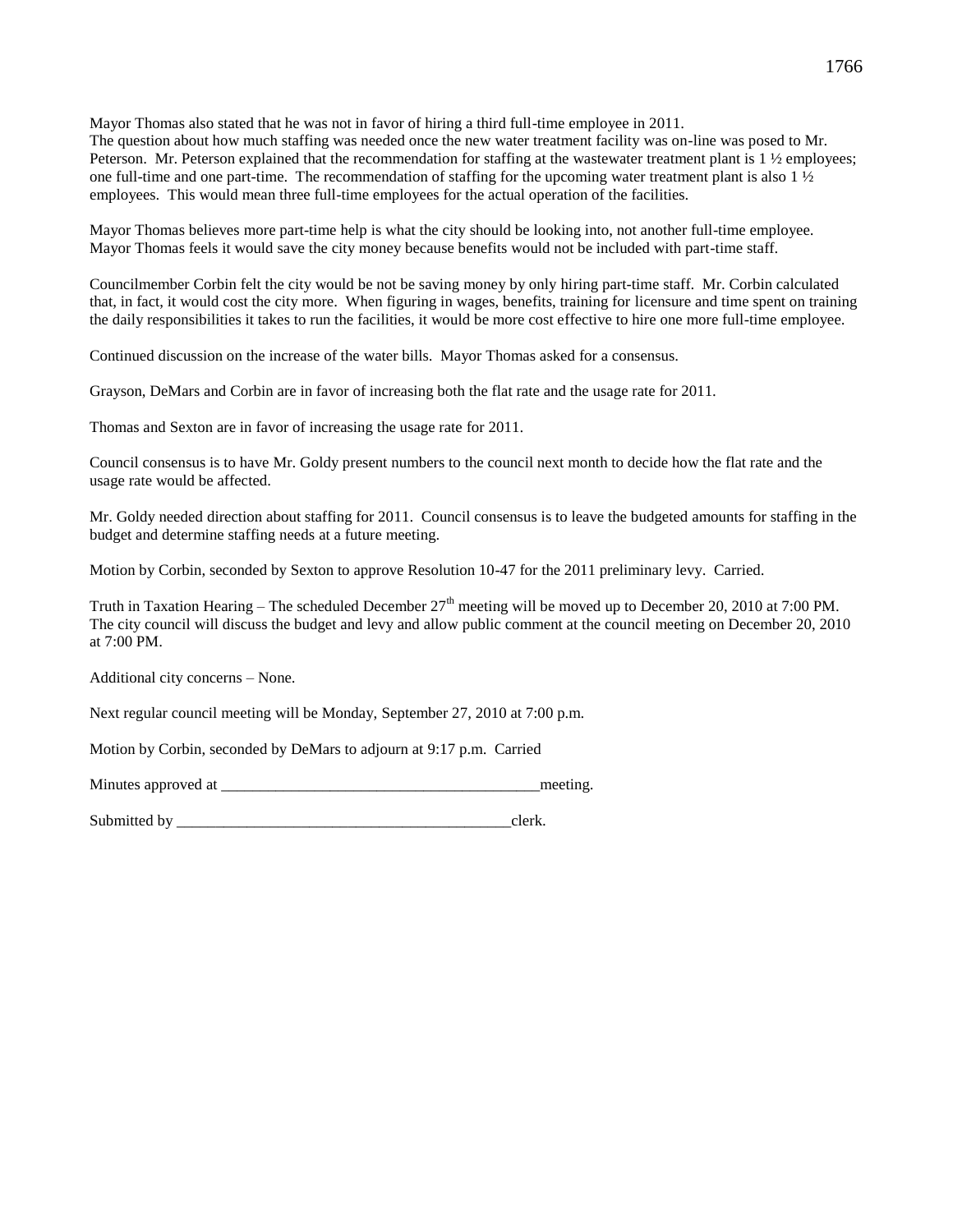Special Council Meeting September 20, 2010 6:15 p.m. City Hall

Mayor Thomas called the meeting to order at 6:15 p.m. Members present were Thomas, Corbin, Sexton, DeMars and Grayson.

Others attending were Amber Kniefel and Rich Kucera.

The purpose of this meeting is to accept the city administrator's resignation and discuss filling the position.

Motion by Sexton, seconded by Grayson to approve the agenda as presented. Carried.

Motion by Grayson, seconded by Corbin to accept the resignation of city administrator, Bill Goldy. Carried.

Filling the position

Approve the job posting. Council consensus is to add that the position is full-time and an application deadline of October 8, 2010.

Where to post the position – Council would like the position posted on the city website, the League of MN Cities website, Owatonna People's Press, Faribault Daily News, Monster, Yahoo, Minnesota Job Network, MN State University, Mankato, and the Star Tribune.

Ranking of candidates – Bill Goldy, Amber Kniefel, and Mike Corbin will rank the applications. Once finished with the ranking, a special meeting will be called, and the top applicants will be presented to the full council. The council will review the applications and choose the candidates to be interviewed. Interview times and dates will be set during the special meeting.

Motion by Corbin, seconded by Grayson to adjourn the special meeting at 6:45 p.m. Carried.

Minutes approved at \_\_\_\_\_\_\_\_\_\_\_\_\_\_\_\_\_\_\_\_\_\_\_\_\_\_\_\_\_\_\_\_\_\_\_\_\_\_\_\_\_meeting.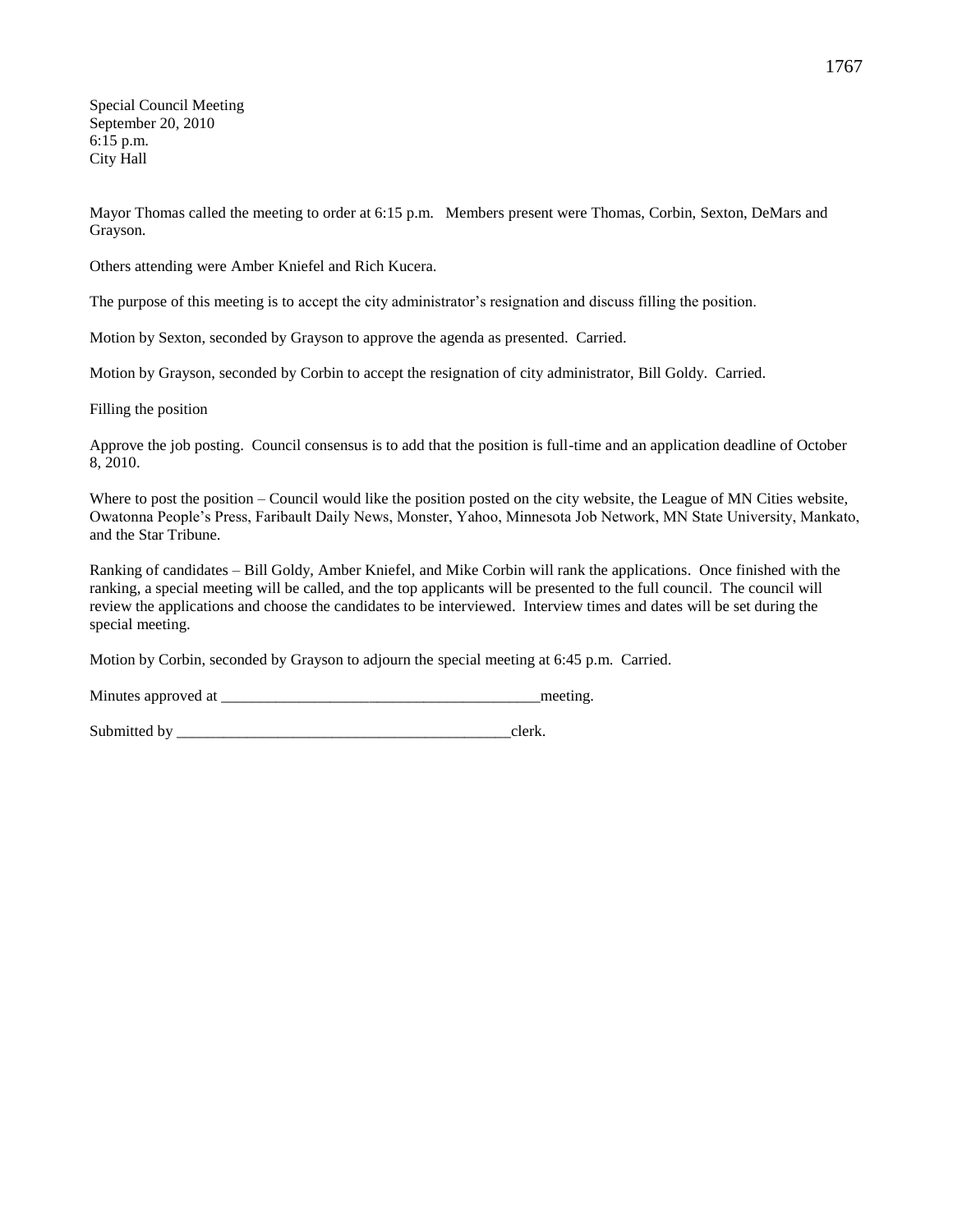Regular Council Meeting September 27, 2010 7:00 p.m. City Hall

Mayor Thomas called the meeting to order at 7:00 p.m. Members present were Thomas, DeMars, Corbin, Sexton, and Grayson.

Others attending were Bill Goldy, Amber Kniefel, Mark Rahrick, Rich Kucera, Seth Peterson, Theresa Sierakowski, Paul Beiser, and Rich Quiring.

Agenda: Added PFA resolutions 10-51 and 10-52 under new business and the flood damage assessment after the presentation by Pastor Rudloff.

Motion by Corbin, seconded by DeMars to approve the agenda as amended. Carried

Minutes – Mayor Thomas asked that the July regular meeting minutes be amended. City Clerk, Amber Kniefel, listened to the tape recorded meeting and determined that the minutes were an accurate reflection of the decisions made at that council meeting. The minutes will remain as originally written.

Motion by Corbin, seconded by Grayson to approve the regular August council meeting minutes and the September special council meeting minutes as presented. Carried

Motion by Sexton, seconded by DeMars to approve the August and September city and liquor store bills as presented. Carried

Motion by Grayson, seconded by Corbin to approve the August 2010 check register as presented. Carried

Concerns from the general public/requests from organizations. None.

Pastor Rudloff was on tonight's agenda to present to the city council information on the social host ordinance. Pastor Rudloff is not in attendance. City attorney, Mark Rahrick, explained to the council that Steele County has been in discussions about writing a county wide social host ordinance. The City of Medford could then be covered by the ordinance. If the county does not pass a social host ordinance and the City of Medford would want to add the ordinance to the city code, the county would look at enforcing and prosecuting the violations on behalf of the City. Council consensus is to wait and see what the county decides to do.

Flood Update – Mayor Thomas, Bill Goldy, and Rich Kucera met to draft a preliminary damage assessment of the recent flooding that occurred within the City. FEMA will be visiting this week to do an assessment of the damages to determine if the city is eligible to recover funds.

Pastor Rudloff joined the council meeting. Mayor Thomas allowed Pastor Rudloff to address the council. Pastor Rudloff explained the social host ordinance to the council. Rahrick reiterated where the county is at with this ordinance. Pastor Rudloff informed the council of various programs throughout the county ranging from disposing of medications, tobacco use by under age children, and homelessness.

Planning and Zoning Board – Paul Beiser presented the minutes from the Planning and Zoning meetings. The Zoning Board had a public hearing on a variance request made by Lynn Hager at 220 1<sup>st</sup> St SE. Mr. Hager requested three variances to build a new deck on the south side of the house. A current Supreme Court decision has determined that strict compliance with the language to prove undue hardship makes getting approval for a variance more difficult. If a property can be put to reasonable use without granting a variance, the municipality must deny the variance request.

Motion by Corbin, seconded by Sexton to deny the variance request because the application does not meet the undue hardship requirement. Carried.

EDA – Bill Goldy presented the September EDA minutes. This is the last year for the Shop Medford Program. No council action was needed.

Park Board – Theresa Sierakowski presented the Park Board minutes. Three Park Board members will be resigning from the board. The chair of the board, Theresa Sierakowski, may have a few names of people that would be interested.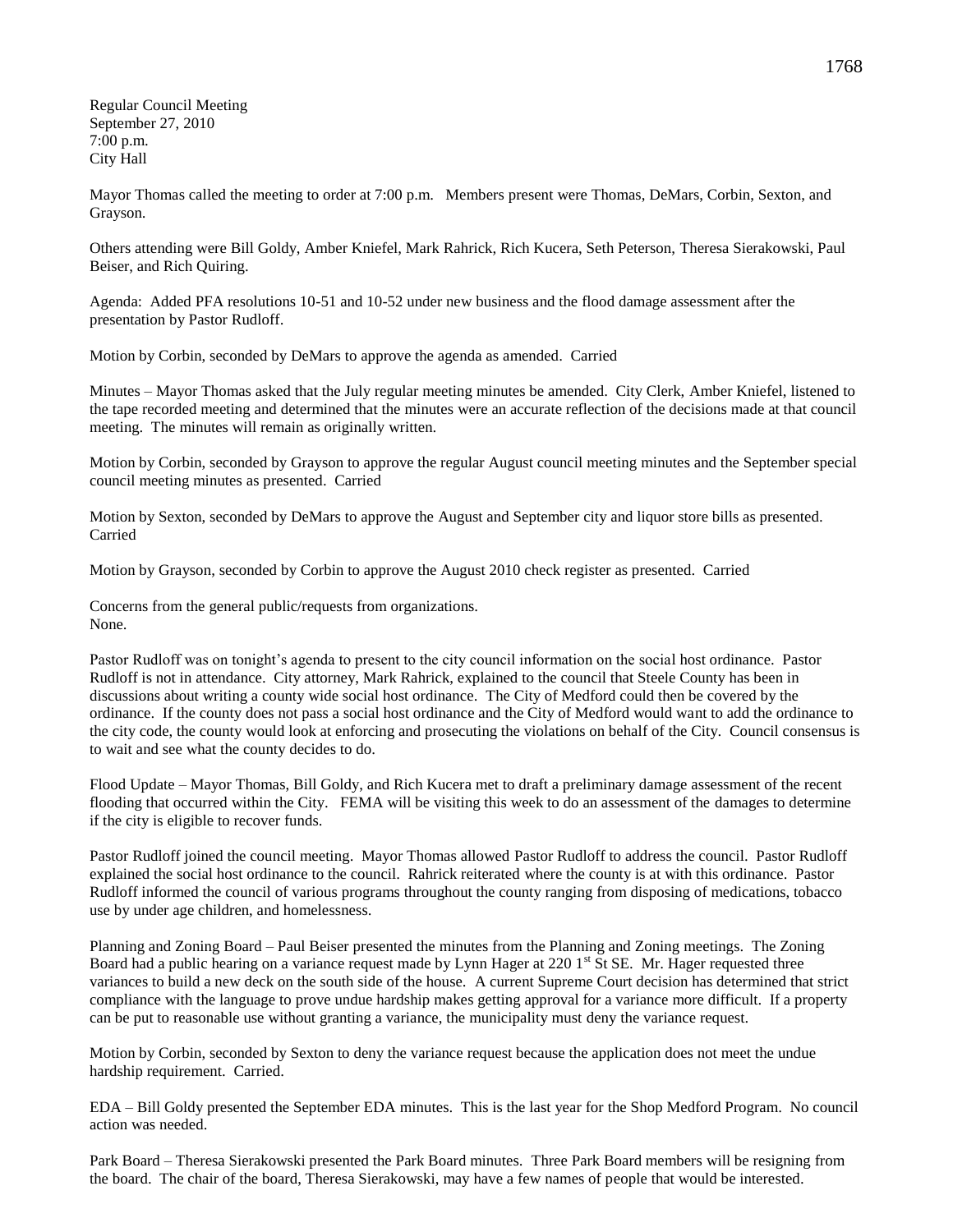Sierakowski will get a list to the Mayor. Due to the flooding in the park, Park Board meetings will be cancelled until further notice. No council action was needed.

City Engineer – Seth Peterson – Peterson presented four pay requests for approval from the council for payment.

Quality Flow Systems, Inc. repaired the main lift station for the wastewater treatment plant.

Motion by Corbin, seconded by Grayson to approve the pay request from Quality Flow Systems, Inc. in the amount of \$28,000.00. Carried.

BCM Construction is requesting the payment of the final retainage for the Ritchie Bros. project.

Motion by Sexton, seconded by Corbin to approve the pay request from BCM Construction in the amount of \$33,717.23. Carried.

Wapasha Construction is the general contractor for the water treatment facility.

Motion by DeMars, seconded by Corbin to approve pay request #2 from Wapasha Construction in the amount of \$66,391.70. Carried.

General Construction Services is the general contractor for the new water tower.

Motion by DeMars, seconded by Grayson to approve the pay request from General Construction Services in the amount of \$42,750.00. Carried.

City Administrator, Bill Goldy, informed Mr. Peterson that there have been many complaints about the unfinished roads involved with the Wencl Old School Addition improvements. Council would like Mr. Peterson to meet with Mr. Wencl to get these roads finished.

Mr. Peterson addressed the council to truly explain the job well done by Rich Kucera, Public Works Director, during the recent flooding in the City. Rich Kucera, Vern Wheeler, Butch Schultz, and Dennis Clark went above and beyond to ensure that our city was safe and without as much damage as possible. They worked around the clock to keep the wastewater treatment plant working and sewage out of the homes in Medford.

Rich Kucera wanted everyone to know that without such a great crew, none of this would have been possible.

On behalf of the city council, Mayor Thomas gave the entire Public Works Department a tremendous thank you!

Mayor Thomas and the city council also wanted to give a huge thank you to the Medford Fire Department and the many volunteers for the numerous hours worked to mitigate as much flood damage as possible. Everyone worked together and proved once again how great our city really is.

City Attorney – Updated the council on the Frank Woodfill Wildlife Refuge. The County has signed the deed and the council needs to take action accepting the deed.

Motion by Corbin, seconded by DeMars to accept the deed so the city can take possession of the property. Carried.

City Administrator – Bill Goldy – The City's safety program is finished.

Goldy met with Senator Parry to discuss various issues concerning Medford, including the need for a sales tax.

The PFA loan request was approved with a 1% interest rate for a total loan amount of \$2.825 million.

The financial condition of the city – The city checking account will be in need of transfers in order to pay the monthly bills and the pay requests presented earlier. The city general savings account is also running low. Transfers will need to be made from the debt service savings account. Once reimbursements from the PFA are received, the savings accounts will be replenished.

City Administrator job postings – The posting has been submitted to the Star Tribune, Owatonna People's Press, Faribault Daily News, and Minnesota Job Network, it is also on the League of MN Cities website and the City of Medford website.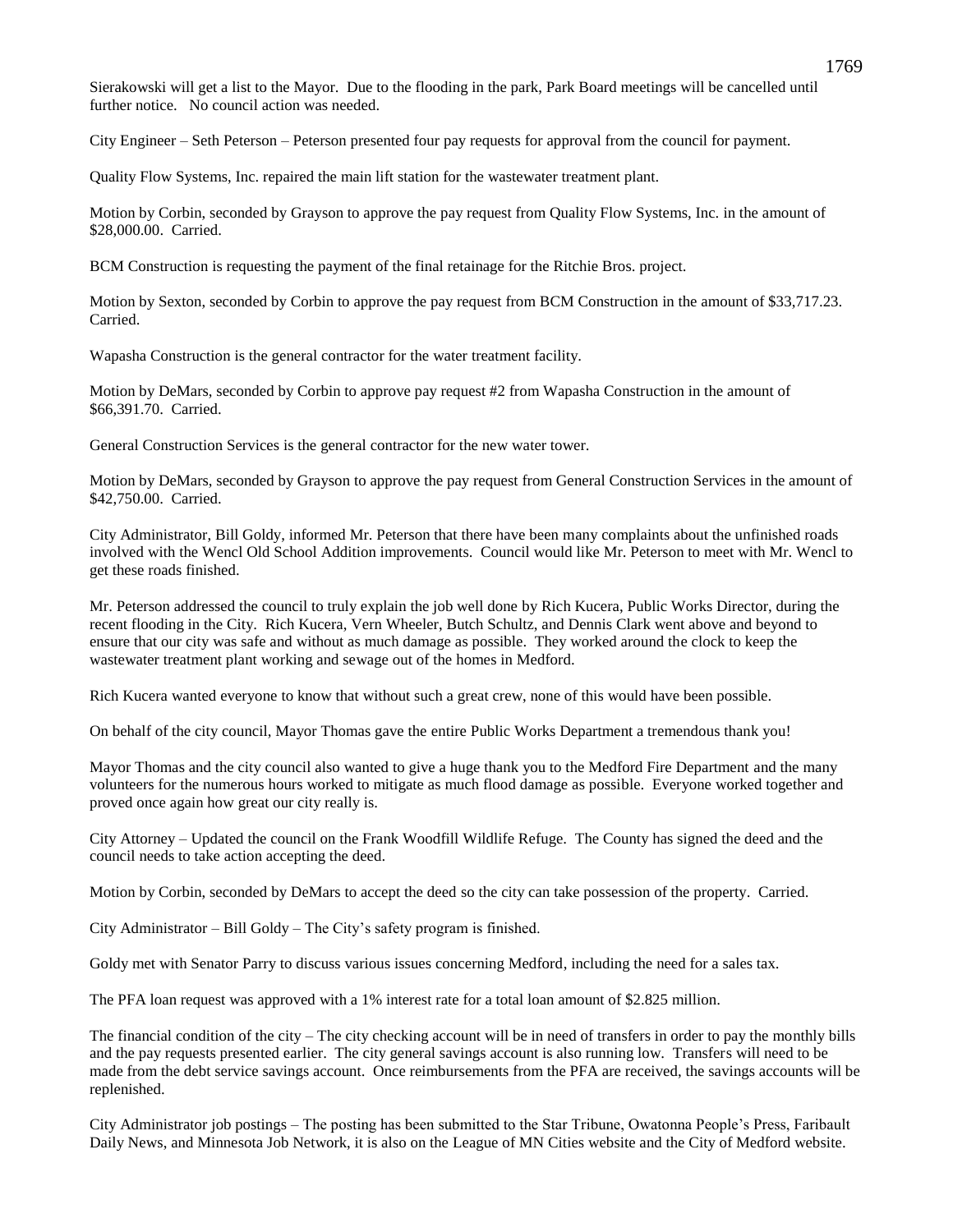City Administrator hours – Bill Goldy explained to the council the projects he would like to handle before the end of his employment with the City of Medford. Starting October 4, Mr. Goldy would like to go down to 20 hours per week, working Monday, Wednesday, and a half day of Fridays until his last day of October 22. He feels 20 hours per week will be sufficient to finalize the projects, while saving the city money. Mayor Thomas and Goldy spoke about the possibility of hiring Goldy as a contract employee through I & S Group for 6-10 hours per week to help with the transition to a new city administrator. Goldy could then keep helping the city during the hiring period along with getting the new administrator informed on current city happenings. The charge from I  $&$  S Group would be \$65 per hour.

Motion by Sexton, seconded by Grayson to allow I & S Group to draft an agreement for contract services with Bill Goldy for \$65 per hour and to authorize Mayor Thomas to sign the agreement. Carried.

Public Works Department – Rich Kucera – Sexton asked Kucera about the mowing in railroad right-of-way east of  $4<sup>th</sup>$  St SE. The Public Works Department does maintain the area.

#### Old Business

Christ the King Church/City Property Issues – Property lines and ownership have been questioned along the Christ the King property and the City of Medford park and pool property. Rahrick has done extensive research involving the different parcels in question. Actions that have been taken by the church council and the city council in the past may not have been recorded properly causing these issues. Mayor Thomas met with a few of the church representatives to go over the information Rahrick drew up. The church representatives then met with Rahrick and determined that they do agree with his findings. Next the church representatives need to meet with their full council and come to a decision on what they would like to do next to fix the issues. Once they decide, they will come to a council meeting and everyone will discuss.

The council approved a conditional use permit on one of the parcels that is in question. At the next council meeting, the conditional use permit will need to be discussed and acted upon.

#### New Business

Ordinance 2010-9: Amendment to Section 11.20 Subd. 2, 8 of the Medford City Code – Changing the maximum grass and weed growth height from 8 inches to 6 inches.

Motion by Grayson, seconded by DeMars to approve ordinance 2010-9 amending the maximum grass and weed growth height from 8 inches to 6 inches. Yes: Thomas, Corbin, DeMars, Grayson No: Sexton Carried.

Data Practices Policy – Bill Goldy drafted a policy for city staff to follow regarding data practices.

Motion by Corbin, seconded by DeMars to approve the data practices policy as presented. Carried.

Water and Sewer Rates Memo – Bill Goldy presented a memo outlining the city's finances and options to address the water and sewer debt load.

Water Proposal #1 – Adjust the 2011 water flat rate by adding \$7.00, eliminate the user fee and add this revenue to the flat rate in the amount of \$6.75, for a total flat water rate of \$27.00 per month for every connection in the city.

Water Proposal #2 – Adjust the 2011 water flat rate by adding \$4.00, eliminate the user fee and add this revenue to the flat rate in the amount of \$6.75, for a total flat water rate of \$24.00 per month for every connection in the city.

Water Proposal #3 – Eliminate the user fee and add this revenue to the flat rate in the amount of \$6.75 and adjust the usage scale.

Goldy's recommendation to the council is to go with option #1. This would be the final adjustment to the flat rate because it would cover the debt payment for each year for the water treatment facility. If the city would choose options #2 or #3, Mr. Goldy is recommending the usage rates be increased as it is addressed in the memo.

Sewer Proposal – The final adjustment to the sewer flat rate would be \$3.00, and adjust the usage rates for 2011. This would cover the debt payment and operation and maintenance costs to run the wastewater treatment facility.

City council decided to table the water and sewer discussion until the November council meeting.

Resolution 10-48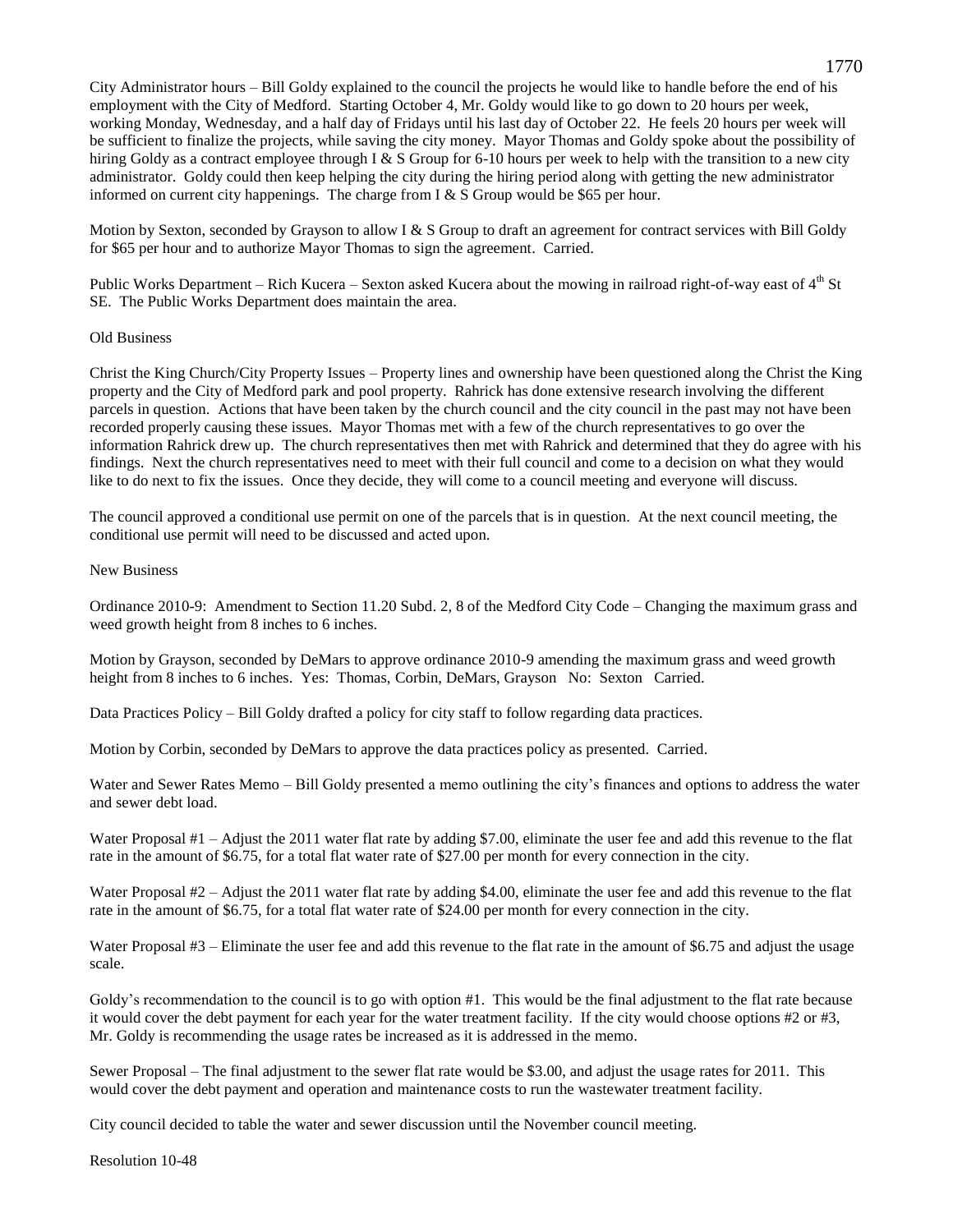Motion by Grayson, seconded by DeMars to accept resolution 10-48 a donation for the Medford Park Endowment Fund from Pat and Kay Merritt in the amount of \$10 in memory of Nick Stadler. Carried.

Motion by DeMars, seconded by Corbin to accept resolution 10-49 a donation for the Medford Park Endowment Fund from Ivan and Mary Cowell in the amount of \$10 in memory of Nick Stadler. Carried.

Motion by Corbin, seconded by Sexton to accept resolution 10-50 a resolution certifying unpaid utility bill to Steele County for payment on 2011 taxes. Carried.

Motion by DeMars, seconded by Corbin to accept resolution 10-52 a resolution accepting the offer of the Minnesota Public Facilities Authority to purchase a \$2,825,000 general obligation water revenue note of 2010, providing for its issuance and authorizing execution of a bond purchase and project loan agreement. Carried.

Motion by Grayson, seconded by Corbin to accept resolution 10-51 a resolution establishing procedures relating to compliance with reimbursement bond regulations under the internal revenue code. Carried.

Additional city concerns – On behalf of the Steele County Law Enforcement, Sergeant Youngquist commended the City of Medford for the work well done in response to the flooding.

Next regular council meeting will be Monday, October 25, 2010 at 7:00 p.m.

Motion by Corbin, seconded by DeMars to adjourn at 8:50 p.m. Carried

Minutes approved at the meeting.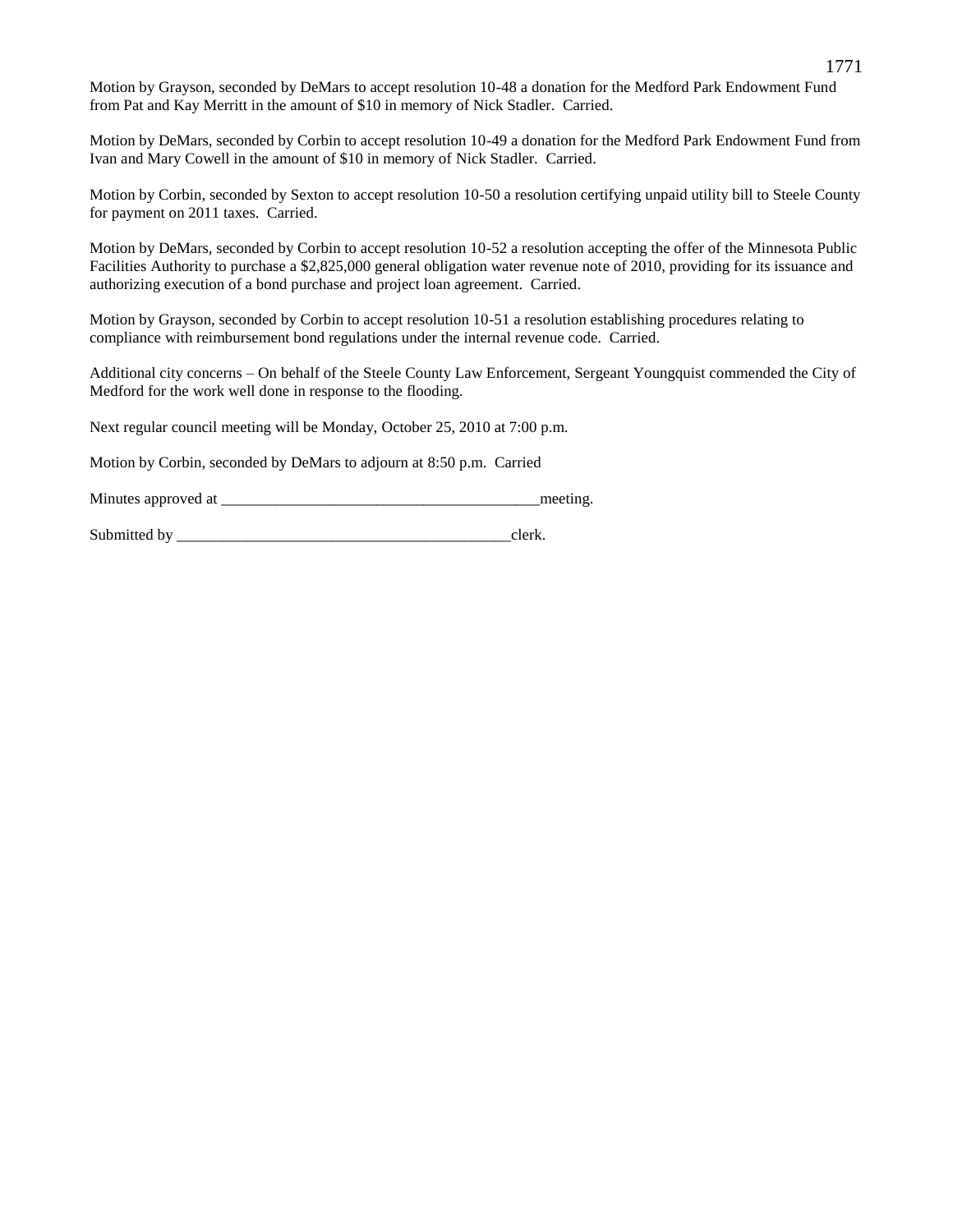Special Council Meeting October 18, 2010 6:30 p.m. City Hall

Mayor Thomas called the meeting to order at 6:32 p.m. Members present were Thomas, Corbin, and Grayson.

Members absent were DeMars and Sexton.

Others attending were Amber Kniefel, Rich Kucera, Bill Goldy, and Chad Merritt.

The purpose of this meeting is to discuss the process to fill the city administrator position and park recovery following the flood.

Motion by Corbin, seconded by Grayson to approve the agenda as presented. Carried.

Process to Select City Administrator

Select Interview Candidates. All candidates have been assigned a number and names have been blocked out. Once the candidates have been selected, names will become public. The city received a total of 35 applications. The top seven candidates have been presented to the council. The council will interview four candidates. The four candidates that have been chosen are candidates #12, #26, #27, and #30.

Dates and Times of the Interviews. The interviews will be held on October 28, 2010 starting at 6:00 PM.

Interview Questions. Mayor Thomas suggested that each council member come up with two questions and submit them to city hall staff. These will be the main questions for each interview. After the main questions are asked and if time permits, each council member will have the opportunity to ask one additional question.

Council consensus is to have Bill Goldy attend the interviews as part of the ten hours contracted with I & S Group.

Councilmember Grayson asked about allowing Rich Kucera and Amber Kniefel ask questions of the interview candidates. Council consensus is to allow Kucera and Kniefel to ask one question.

Park Recovery Discussion. The playground has been inspected and sanitized, but still needs woodchips. The chalet is a complete loss. All electrical throughout the park needs to be replaced. The tennis courts and the basketball courts still have silt on the surfaces. The large and small pavilion are structurally "good". Prior to the flood, Kucera had been working on getting quotes to reinforce the beams of the large pavilion. Kucera is looking for direction from the council moving forward with the clean-up and repair of the park.

Goldy will be attending a FEMA meeting in Owatonna on Wednesday, October 20, 2010.

Mayor Thomas suggested to hold off on spending any funds to repair any area of the park at this time. The Mayor would like to wait and see if FEMA funds will be available to the city. Public works staff is only to work on areas that involve public safety and keep the main area of the park closed for the winter. Kucera will fence off the park and keep the sledding hill open only during daylight hours.

Mayor Thomas asked if Kucera could gather an estimate of the cost to move the ice rink and warming house to the old school property that the city recently purchased.

Rich Kucera asked where the council would like to store the chalet tables and chairs. Council suggested donating them to the school. Council asked Kucera to see of the school would like to have them.

Councilmember Grayson will put a thank you in the CAST for the volunteers of the flood. Administrator Goldy will also present a resolution at the next council meeting.

Motion by Corbin, seconded by Grayson to adjourn the special meeting at 7:07 p.m. Carried.

Minutes approved at \_\_\_\_\_\_\_\_\_\_\_\_\_\_\_\_\_\_\_\_\_\_\_\_\_\_\_\_\_\_\_\_\_\_\_\_\_\_\_\_\_meeting.

| Submitted b<br>hv |  |  |
|-------------------|--|--|
|-------------------|--|--|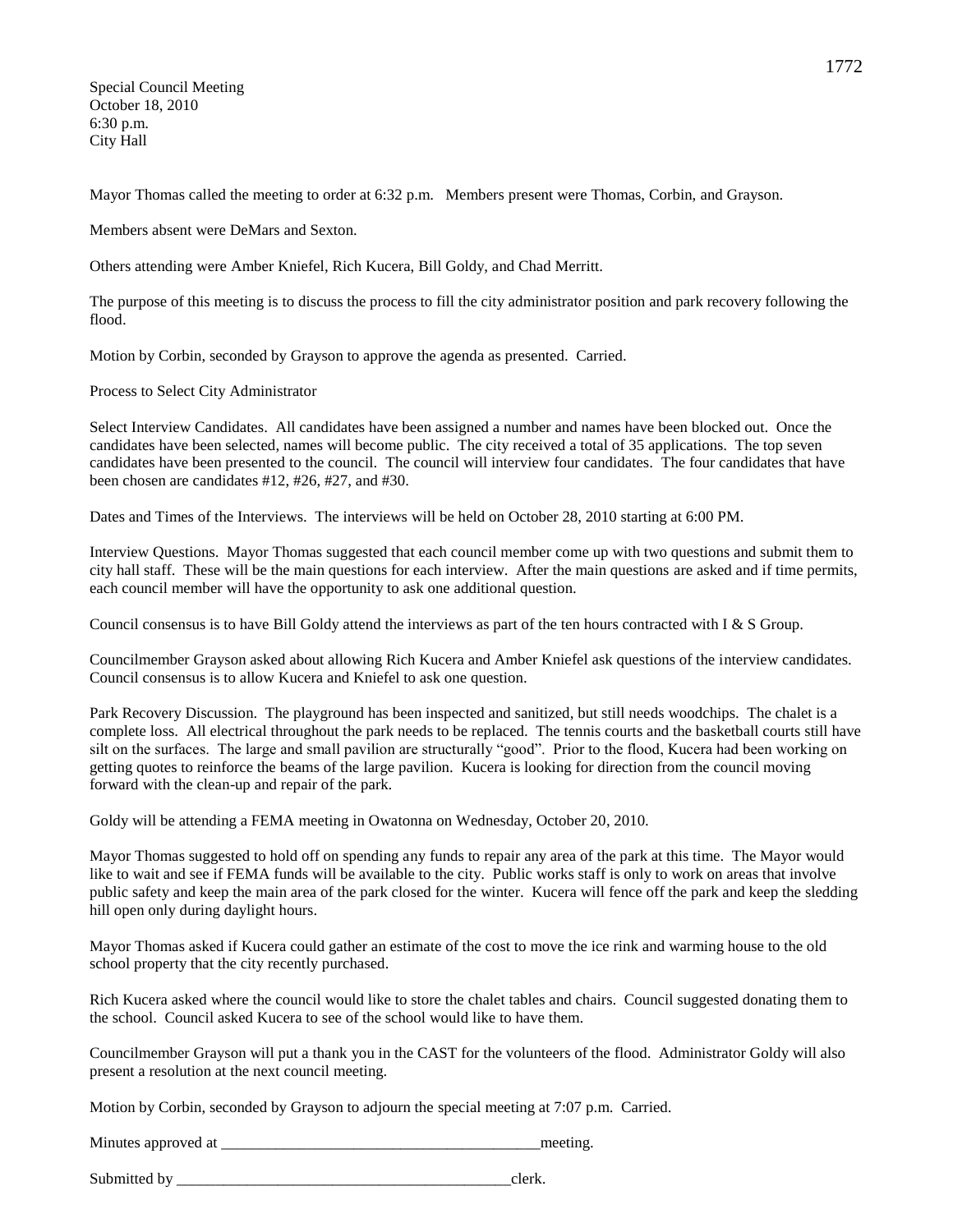Regular Council Meeting October 25, 2010 7:00 p.m. City Hall

Mayor Thomas called the meeting to order at 7:00 p.m. Members present were Thomas, DeMars, Corbin, and Sexton

Members Absent: Grayson

Others attending were Bill Goldy, Amber Kniefel, Mark Rahrick, Rich Kucera, Seth Peterson, Pat Merritt, Butch Schultz, Vern Wheeler, Dennis Clark, Rick Hager, Andy Colwell, and Dennis Morgan

Agenda: Added Christ the King Church Property Line Discussion after the approval of the check register and added Certificates of Appreciation after the Christ the King Church Discussion.

Motion by DeMars, seconded by Corbin to approve the agenda as amended. Carried

Minutes – No Changes.

Motion by Sexton, seconded by Corbin to approve the regular September council meeting minutes and the October special council meeting minutes as presented. Carried

Motion by DeMars, seconded by Corbin to approve the September and October city and liquor store bills as presented. Carried

Motion by Corbin, seconded by DeMars to approve the September 2010 check register as presented. Carried

Concerns from the general public/requests from organizations. None.

Christ the King Church Boundary Lines – Dennis Morgan, Christ the King Church Trustee, presented information to the City Council concerning the history of the church boundary lines. All the proper documents were drawn up and approved by both the city council and the church trustee board in 1980. The documents were never officially recorded through Steele County. City Attorney, Mark Rahrick, spoke about vacating certain portions of the properties to reflect the original agreement. The property will need to be surveyed. Both parties are in agreement that the cost will be split 50/50. The existing property lines along with the proposed lines will be flagged so both the church and the city can see where the lines will be. An agreement will be drawn up stating that the city will continue to remove the snow from the parking lot in exchange for the use of the parking lot during the summer for the pool.

Motion by DeMars, seconded by Sexton to authorize the survey and to split the cost 50/50 between the city and the church. Carried.

Certificates of Appreciation – Mayor Thomas presented certificates of appreciation to Rich Kucera, Vern Wheeler, Butch Schultz, Dennis Clark and the Medford Fire Department for the commitment and hard work during the September flooding.

Planning and Zoning Board – No meeting the month of October.

EDA – Drawing of the Shop Medford Winners – Andy Colwell drew the names. \$400 winner is Peter King, \$250 winner is Jessica Wiebrand, the six \$100 winners are Charles von Fischer, Linda Dudas, Barb Tieskoetter, Vicki Barbknecht, Janet Lynn, and Kris Kubista.

Colwell suggested to the council the idea of having the City of Medford have a Facebook page and also be on UTube. Administrator Goldy asked Colwell to talk about this at the next EDA meeting.

Park Board – No meeting the month of October.

City Engineer – Seth Peterson – Peterson presented updates on the Water Treatment Facility, the water tower, and the water main project. Peterson also presented two pay requests for approval from the council for payment.

Wapasha Construction Pay Request #3 in the amount of \$97,147.95 for the water treatment facility.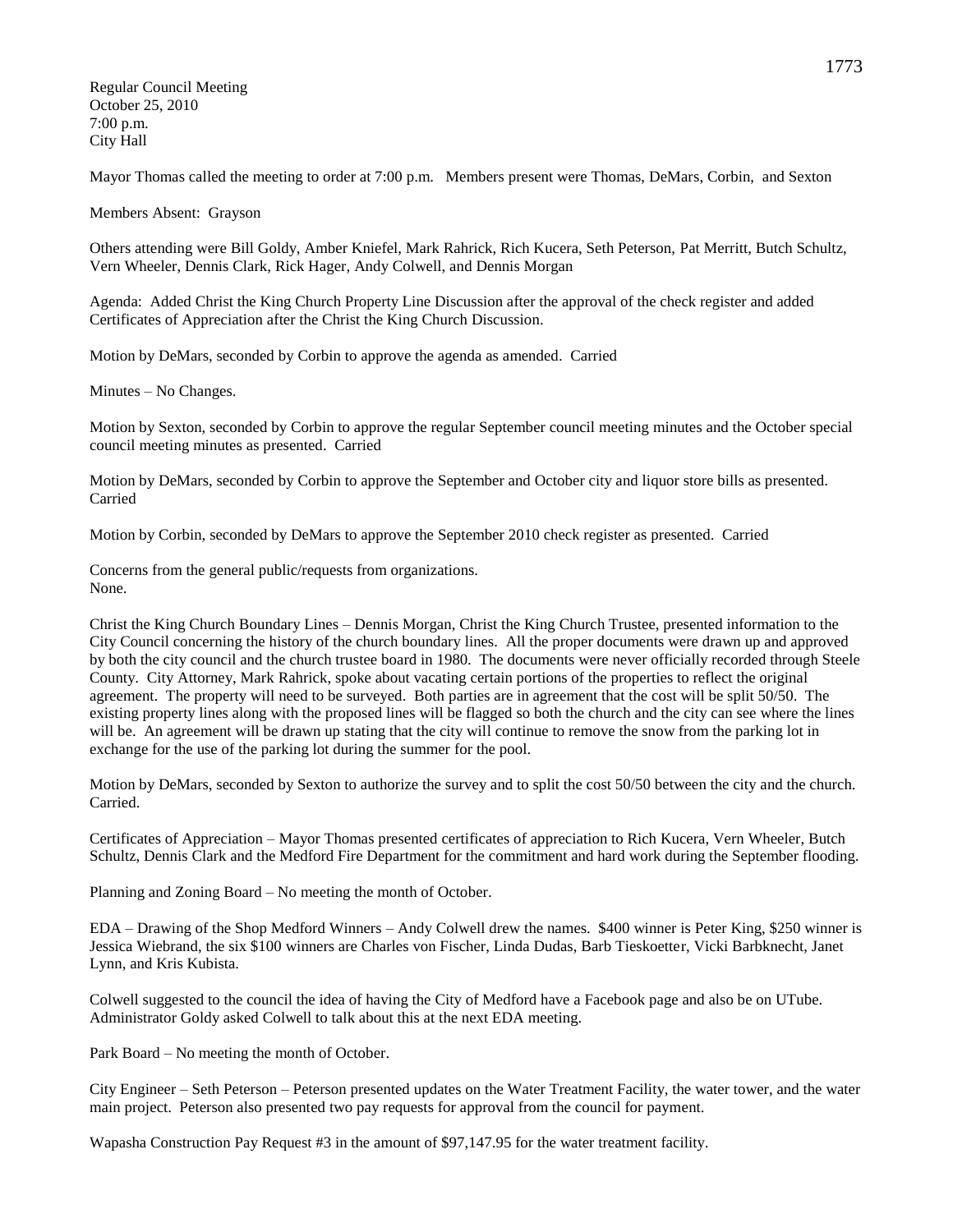Motion by Sexton, seconded by DeMars to approve pay request #3 from Wapasha Construction in the amount of \$97,147.95. Carried.

General Construction Pay Request #2 in the amount of \$305,900.00 for the water tower project.

Motion by Corbin, seconded by Sexton to approve the pay request #2 from General Construction in the amount of \$305,900.00. Carried.

Wencl street projects are almost complete.

City Attorney – Medford Auto Sales Conditional Use Permit. Jeff Karow, owner of Medford Auto Sales, had an agreement with Christ the King Church to use a portion of their land for a used automobile sales lot. In order to use the land for a sales lot, a conditional use permit was needed. Research has shown that the property is not recorded as Christ the King Church property.

Motion by Corbin, seconded by DeMars to revoke the conditional use permit issued to Christ the King Church and Jeff Karow for Medford Auto Sales. Carried.

City Clerk – Amber Kniefel – It was discussed at a previous meeting to hire a temporary part-time assistant in City Hall to cover some of the city clerk duties while Kniefel is out on leave. The water treatment plant is well under way and the city will be installing new meters on all hook-ups within the city for the automatic read system. Kniefel would like to have Rich Kucera trained on the utility billing system. Kucera will then assist in the office on a limited part-time basis until Kniefel returns from leave. Council consensus was to allow Kucera to assist in City Hall.

City Administrator – Bill Goldy – Goldy attended a FEMA meeting for an update on the progress for recovery from flood damage. Rich Kucera will be the main contact between FEMA and the City. FEMA will be in contact with Kucera to go over worksheets evaluating the extent of the flood damage in the city.

Future Municipal Complex – Goldy would like council feedback on drafting a sale tax resolution asking for a 1/2% sales tax to fund the municipal complex. Mayor Thomas had conversations with Patti Fritz about possible state bonding. Council consensus is to allow Goldy to draft a resolution seeking legislation authorizing a sales tax to fund the municipal complex.

Public Works Department – Rich Kucera – Estimates to move the ice rink and warming house to a new location. Kucera received an estimate from R&K Electric in the amount of \$5, 615.00. Kucera will ask for two more bids. Corbin stated that with the financial condition of the city, he does not feel it is necessary to spend public funds to move the ice rink. Mayor Thomas stated that he agreed with Corbin. Sexton would like to do more research and begin asking for donations.

The discussion was tabled for more information on estimates and donations.

New Business

Ordinance 2010-10: Amendment to Section 8.01 of the Medford City Code – Snow Removal.

Motion by Corbin, seconded by DeMars to approve ordinance 2010-10 amending section 8.01 regulating snow removal. Carried.

Resolution 10-56 – A resolution approving the publication of the ordinance amendment to section 8.01 by title and summary.

Motion by Sexton, seconded by DeMars to accept resolution 10-56 approving the publication of the ordinance amendment to section 8.01 by title and summary. Carried.

Resolution 10-53 – A resolution to seek legislation authorizing a local sales tax for the water and wastewater improvements.

Motion by DeMars, seconded by Sexton to accept resolution 10-53 approving a resolution to seek legislation authorizing a local sales tax. Carried.

Resolution 10-54 – A resolution to accept a donation to the Medford Fire Department from Sonja Stader.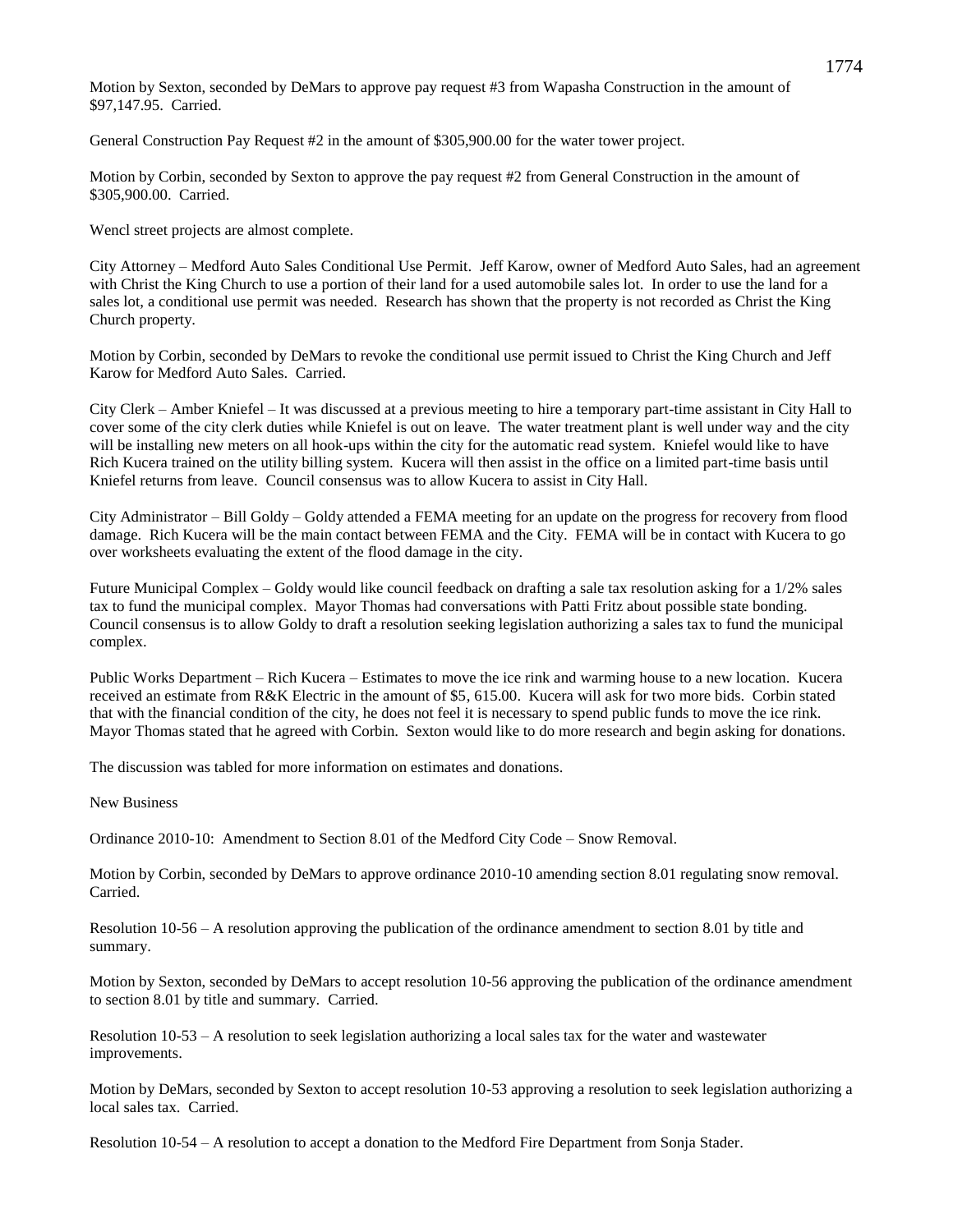Motion by Sexton, seconded by Corbin to accept resolution 10 -53 for the donation from Sonja Stadler in the amount of \$100 to the Medford Fire Department. Carried.

Resolution 10-55 – A resolution calling for the Minnesota Public Utilities Commission to reject or reduce Alliant Energy's proposed 22% electric rate increase.

Motion by DeMars, seconded by Corbin to accept resolution 10-55 calling for the Minnesota Public Utilities Commission to reject or reduce Alliant Energy's proposed 22% electric rate increase. Carried.

Additional city concerns – Pat Merritt asked the city council for an update on the Frank Woodfill Wildlife Refuge. Rahrick informed Merritt that it is done; Frank Woodfill Wildlife Refuge is considered to be part of the City of Medford.

Mayor Thomas would like to call a special meeting to discuss the budget, water and sewer rates, and a third full-time employee.

The special meeting will be held on Monday, November 15, 2010 at 6:00 PM. The regular Planning & Zoning Board meeting will be moved to Monday, November 8, 2010 at 7:00 PM

Next regular council meeting will be Monday, November 22, 2010 at 7:00 p.m.

Motion by Corbin, seconded by DeMars to adjourn at 8:20 p.m. Carried

Minutes approved at \_\_\_\_\_\_\_\_\_\_\_\_\_\_\_\_\_\_\_\_\_\_\_\_\_\_\_\_\_\_\_\_\_\_\_\_\_\_\_\_\_meeting.

Submitted by example of the state of the state of the state of the state of the state of the state of the state of the state of the state of the state of the state of the state of the state of the state of the state of the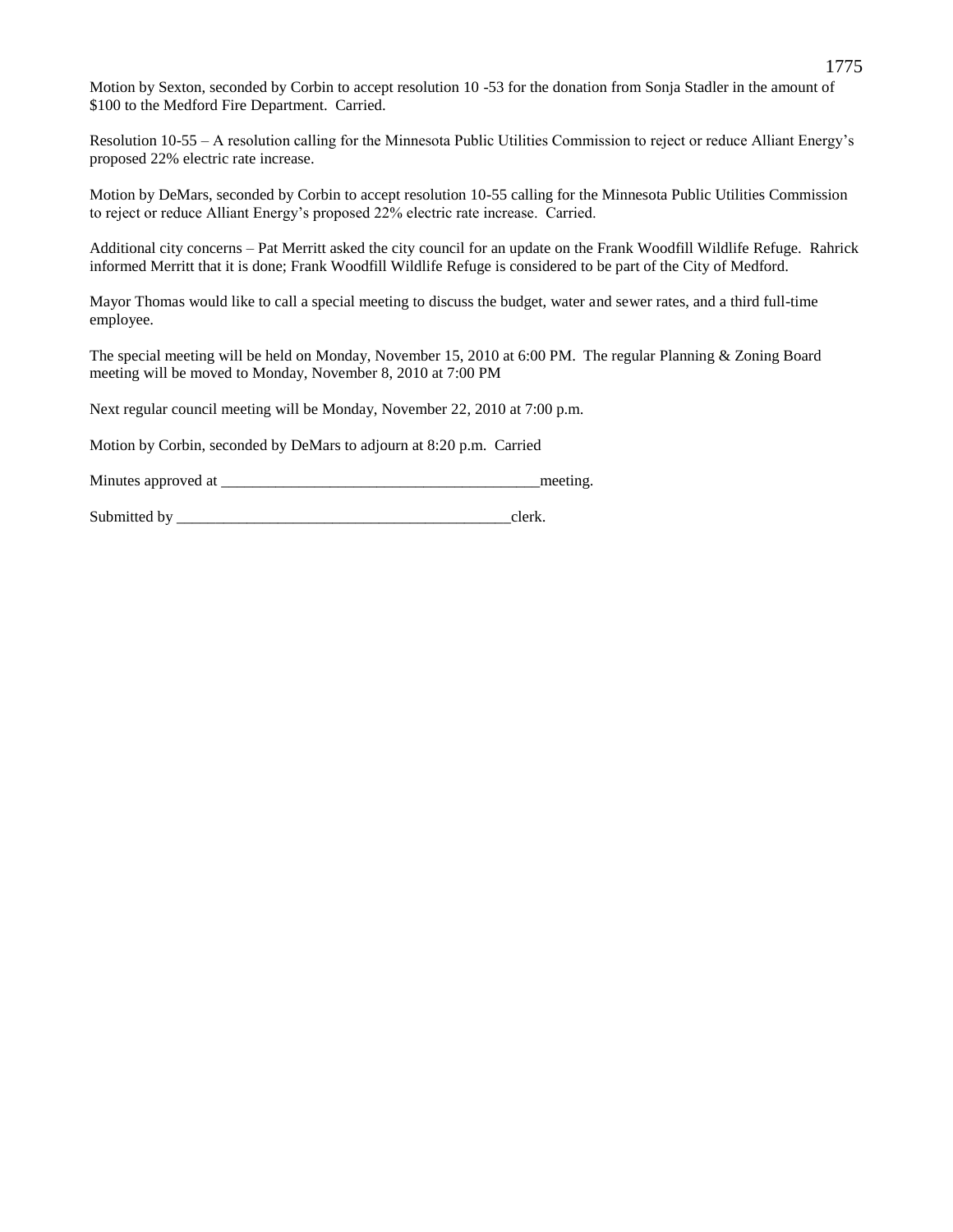Special Council Meeting October 28, 2010 Medford City Hall

Members present were Thomas, DeMars, Corbin, Grayson, and Sexton.

Others attending were Bill Goldy, Amber Kniefel, and Rich Kucera.

Mayor Thomas called the meeting to order at 6:00 p.m.

The purpose of tonight's meeting is to interview candidates for the city administrator position.

Candidates interviewed:

David Lang Lynn Hokanson Tiffany Krueger

Discussion of the interviews.

Council would like to interview candidate #26. Candidate #26 had a prior commitment and was not able to attend the set interviews for tonight. Kniefel will contact candidate #26 and inquire if they are still interested in the position and try to set up an interview.

Council consensus is to repost the position and keep the job posting open until the position is filled.

Motion by Corbin, seconded by DeMars to adjourn the meeting at 8:30 p.m. Carried.

Minutes approved at \_\_\_\_\_\_\_\_\_\_\_\_\_\_\_\_\_\_\_\_\_\_\_\_\_\_\_\_\_\_\_\_\_\_\_\_\_\_\_\_\_meeting.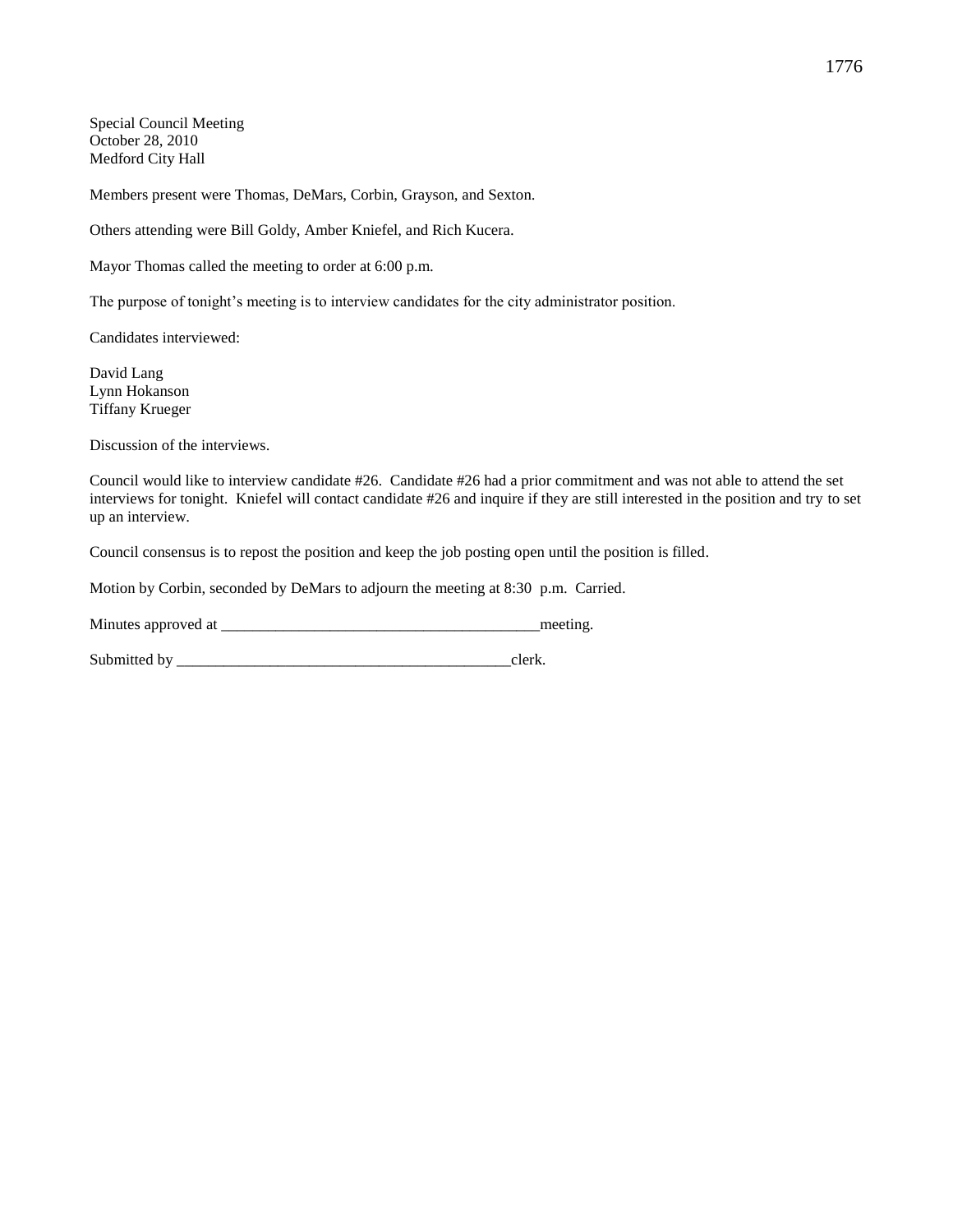Special Council Meeting November 8, 2010 Medford City Hall

Members present were Thomas, DeMars, Corbin, Grayson, and Sexton.

Other Attending were Amber Kniefel and Chad Merritt.

The purpose of the meeting is to canvass the returns and declare the results of the November 2, 2010 general election for the positions of Council Member (two seats – four year terms) and Council Member (one seat – two year term).

Motion by Sexton, seconded by DeMars to approve the agenda as presented. Carried.

City Clerk, Amber Kniefel, read the resolution certifying the 2010 election results.

| Council Members – Four Year Term votes cast: Michael Corbin - 201 votes |                             |
|-------------------------------------------------------------------------|-----------------------------|
|                                                                         | Greg Hitchcock $-209$ votes |
|                                                                         | Chad Merritt $-265$ votes   |
|                                                                         | Write-in $-16$ votes        |
|                                                                         | Under Votes $-201$          |
|                                                                         |                             |
| Council Member – Two Year Term votes cast: Jessica Grayson - 290 votes  |                             |
|                                                                         | Jason Winter $-114$ votes   |
|                                                                         | Write-in $-4$ votes         |
|                                                                         | Under Votes $-38$           |

Motion by Sexton, seconded by DeMars to approve the resolution and declare Greg Hitchcock, Chad Merritt, and Jessica Grayson as council members-elect. Carried with council members Corbin and Grayson abstaining.

Motion by Corbin, seconded by DeMars to adjourn at 6:37 p.m. Carried.

Minutes approved at \_\_\_\_\_\_\_\_\_\_\_\_\_\_\_\_\_\_\_\_\_\_\_\_\_\_\_\_\_\_\_\_\_\_\_\_\_\_\_\_\_meeting.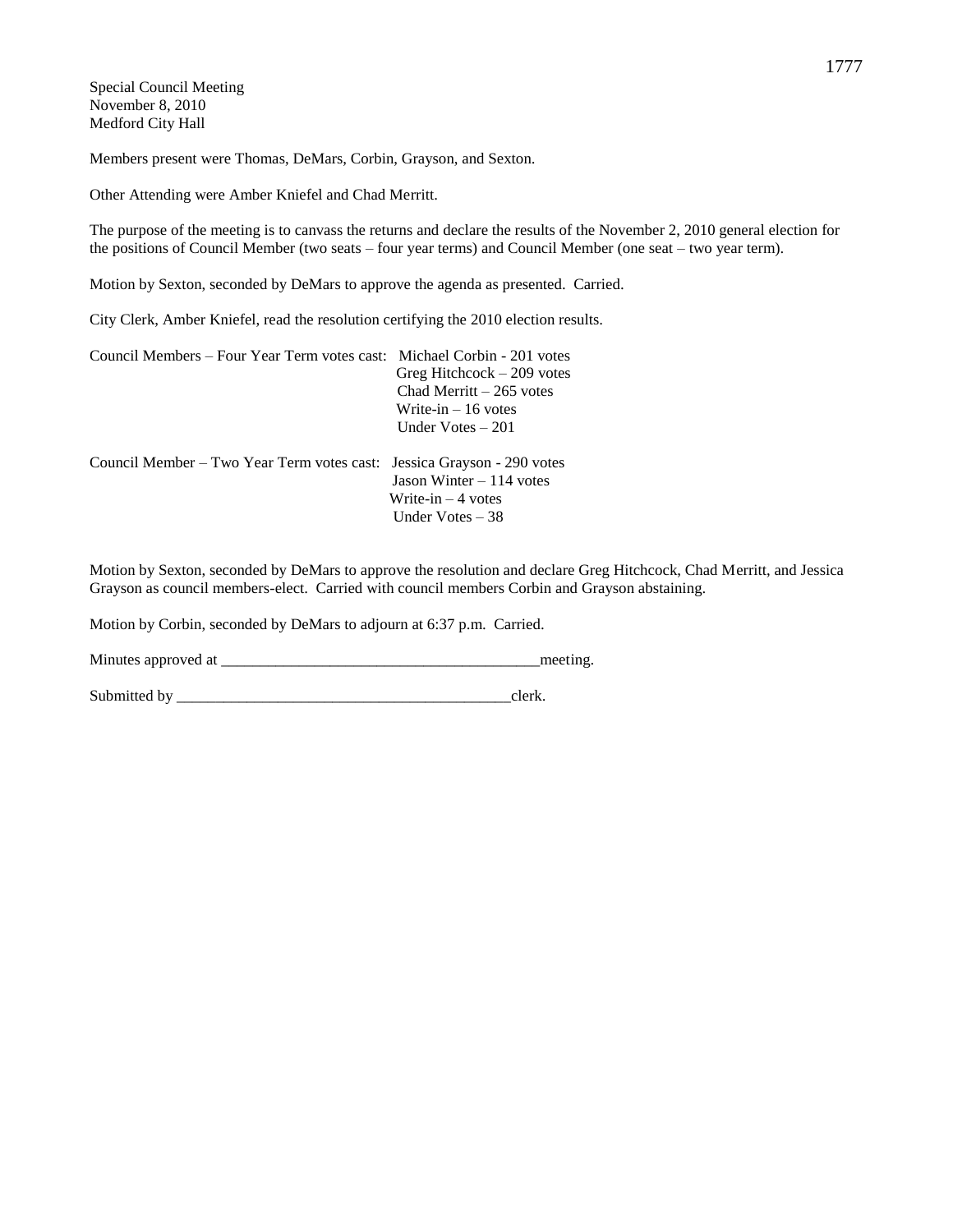Special Council Meeting November 15, 2010 Medford City Hall

Members present were Thomas, DeMars, Corbin, Grayson, and Sexton.

Others attending were Bill Goldy, Amber Kniefel, Rich Kucera, Vern Wheeler, Butch Schultz, Dennis Clark, Seth Peterson, Ed and LaVonne Cervenka, Bill Cervenka, and Irvin Jeno.

Mayor Thomas called the meeting to order at 6:00 p.m.

The purpose of tonight's meeting is to discuss and review the water rate adjustments, public works department, and the 2011 budget and levy.

Motion by Sexton, seconded by DeMars to approve the agenda as presented. Carried.

Water Rate Adjustments

Bill Goldy presented a memo addressing a possible option for the 2011 water and sewer rates. The memo described eliminating the line on the utility bill that reads "User Fee" and turn the user fee into a \$6.75 water flat rate. The total water flat rate would be \$20.00. The bill would then include a water usage fee, sewer usage fee, surcharge, water flat rate and sewer flat rate. No adjustments would be made to the first 3,000 gallons of the water usage fee. The usage fee for 4,000 and up would be charged per thousand, increasing with each thousand gallons used.

Mayor Thomas opened the discussion up to the public that were in attendance.

Ed Cervenka asked the council for the reason of the flat rates.

Mayor Thomas explained that a flat rate needed to be added to the bills to help ensure the PFA loan from the state. The city needed to show the state that a fixed revenue would be coming in to pay for the loan. The revenue would fluctuate if it were based on usage rates.

Bill Goldy explained that the flat rate is used solely for the yearly PFA loan payment.

Seth Peterson, the city engineer, added that virtually every state in Minnesota has a flat rate water and/or a flat sewer rate on their utility bills. It is imperative that cities show the guaranteed revenues to pay back the loans.

Irvin Jeno asked the council why the sewer flat rate and the water flat rate are the same amounts.

Bill Goldy explained that since the wastewater treatment plant upgrades were not as costly as the water treatment plant facility, the only needed flat rate for sewer is the \$13.25. The \$13.25 for the water treatment plant is not enough to pay the debt, so that flat rate needs to be increased by another \$13.25. The council does not want to increase the water bills by that amount all at once.

Goldy explained the benefit of the PFA loan through the state versus another lending agency. The interest rates are significantly lower through PFA. Using another agency would have increased the amount of the loan because of higher interest rates.

Irvin Jeno asked how the funds for water are used.

Goldy explained that the flat rate is used only for the payment of the PFA loan. Once enough increases have been added to the bills to pay the entire payment, there will be no more increases under flat rate. The water usage rate is used to pay the operation and maintenance cost of running the entire system.

Mayor Thomas explained that the city is continuing to pursue a local sales tax that will help with the payments of the PFA loans.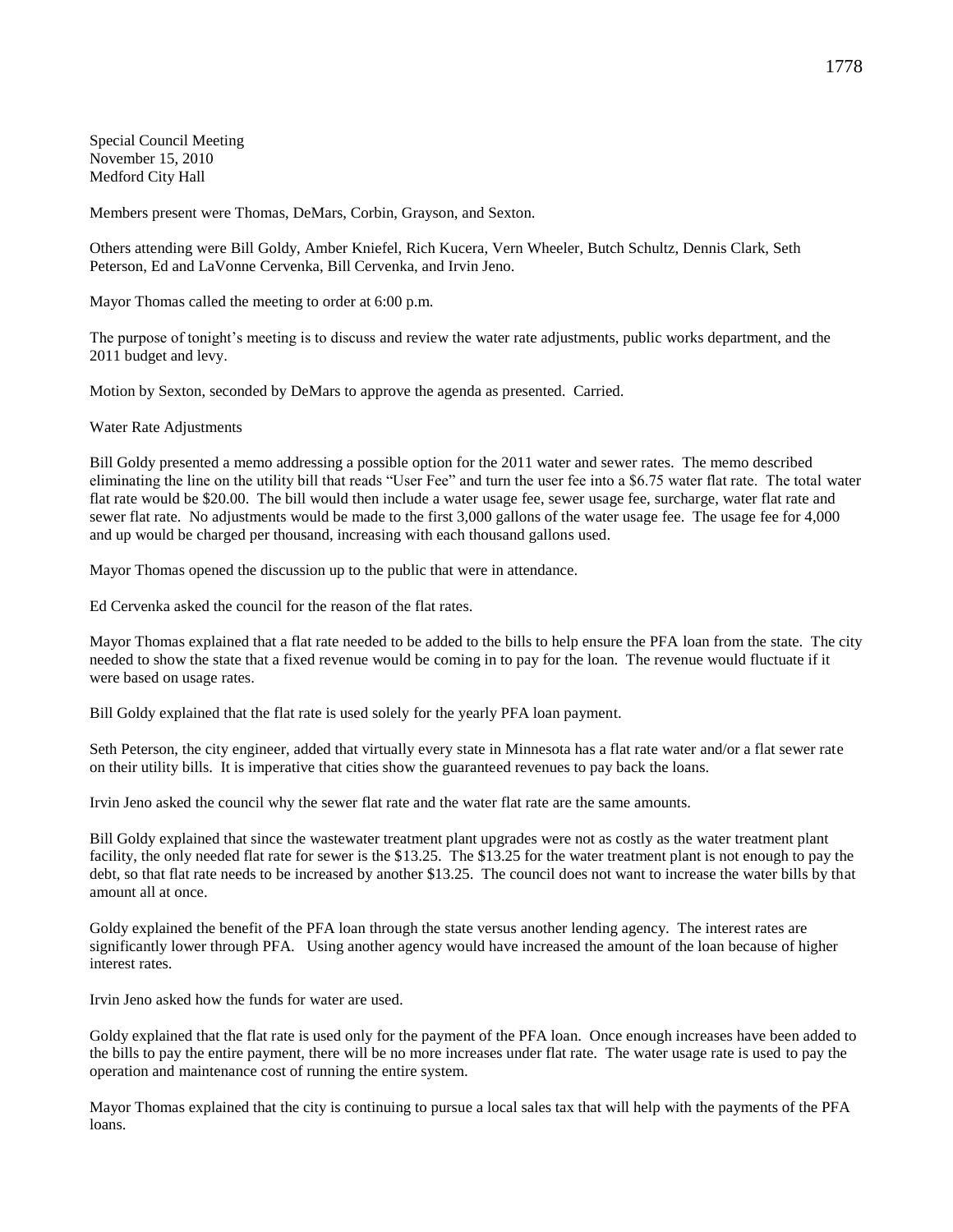Goldy added that a resolution was passed at the last council meeting asking for the option to ask the voters for a local sales tax. The council stated that the citizens should call our representatives and let them know the need for a local sales tax in our community.

Mike Grossman contacted city hall and asked Amber Kniefel to make a statement on his behalf. Mr. Grossman would prefer to see the increases made to the usage rates to help promote conservation of water.

Goldy reviewed the recommendations from the memo.

Motion by Sexton, seconded by Corbin to approve the recommendations as presented. Carried.

Public Works Department – Rich Kucera presented a memo addressing the need for a third full-time employee in the public works department. He addressed work load and cost of training part time employees.

Seth Peterson recommended that for the updates to the wastewater treatment facility and the new water treatment facility, a city should have 1.5 people per facility per day. Three full-time employees would satisfy this recommendation. Training on the new water treatment facility will begin in January.

Mayor Thomas stated that he is in complete disagreement about another full time employee. He feels that once the water plant comes on line, the staffing situation can be reviewed.

Councilmember Sexton does not agree with another full time employee. Sexton would like to see what the new year brings with LGA cuts and so forth.

Councilmembers Corbin and Grayson feel if the third full-time employee is needed to get the work done, and it is currently in the budget for next year, we should go ahead and add the full time employee starting in January.

Grayson added that the recommendation from the city engineer is to have three full time employees.

Mayor Thomas added that the recommendation from Bill Goldy is to wait until at least June when the new water plant comes on line.

Kucera explained that the work load has increased over the years and will continue to increase. Getting everything done is starting to be a challenge. The training of part time employees costs the city more money, especially if there is constant staff turn over. Having three full time employees will save the city money.

Peterson explained all the maintenance that is needed to keep these facilities up and running effectively and efficiently.

Corbin added that the council should be planning ahead. The need for a third full time employee is evident, the expense is already in the budget, so we should move ahead.

Mayor Thomas stated that he would be in favor of discussing this again once the water treatment plant comes on-line in June.

Motion by Thomas, seconded by DeMars to not hire a third full time employee until the water treatment facility comes online.

Mayor Thomas rescinded the motion.

Mayor Thomas asked for a consensus of the council as to whether we go ahead with the third full time employee, or wait.

Grayson would like to go ahead and bring on a third full time employee. DeMars would like to wait. Corbin would like to go ahead. Sexton would like to wait. Thomas would like to wait.

Council consensus is to wait until the water facility comes on-line and discuss this issue again.

2011 City Budget and Levy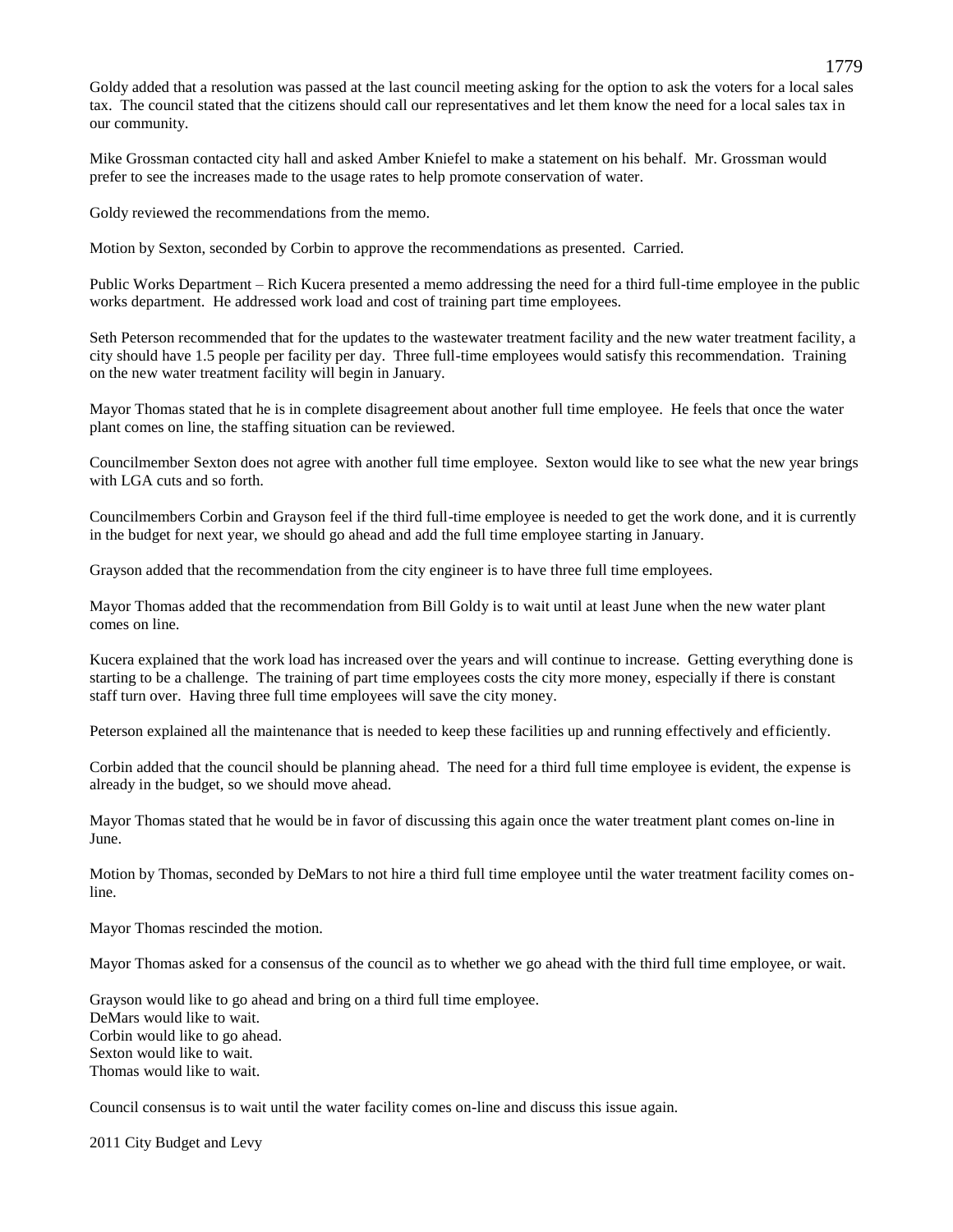Goldy presented a memo outlining possible changes to the preliminary budget to bring the levy down. If the council approves of the proposed changes, the levy will be changed from a 3.5% increase to a 2.5% increase between 2010 and 2011.

The recommendations included eliminating the expenditure to hire a temporary part time employee to fill in while Kniefel is on leave, only budget half the expense to finish the fire hall renovations in 2011 and the other half in 2012, not purchasing a new work truck for the public works department until 2012, not bringing on another full time public works employee in January, but leaving half the funding in the budget for another full time employee.

These recommendations would reduce our overall General Fund expenditure budget from \$640,981 to \$614,449.

The total levy amount would be \$447,239 instead of \$451,603.

Motion by Sexton, seconded by DeMars to approve the recommended changes to the proposed budget as presented. Carried.

Motion by DeMars, seconded by Grayson to approve the recommended changes to the proposed levy as presented. Carried.

Motion by Corbin, seconded by DeMars to adjourn the meeting at 7:08 p.m. Carried.

Minutes approved at \_\_\_\_\_\_\_\_\_\_\_\_\_\_\_\_\_\_\_\_\_\_\_\_\_\_\_\_\_\_\_\_\_\_\_\_\_\_\_\_\_meeting.

Submitted by clerk.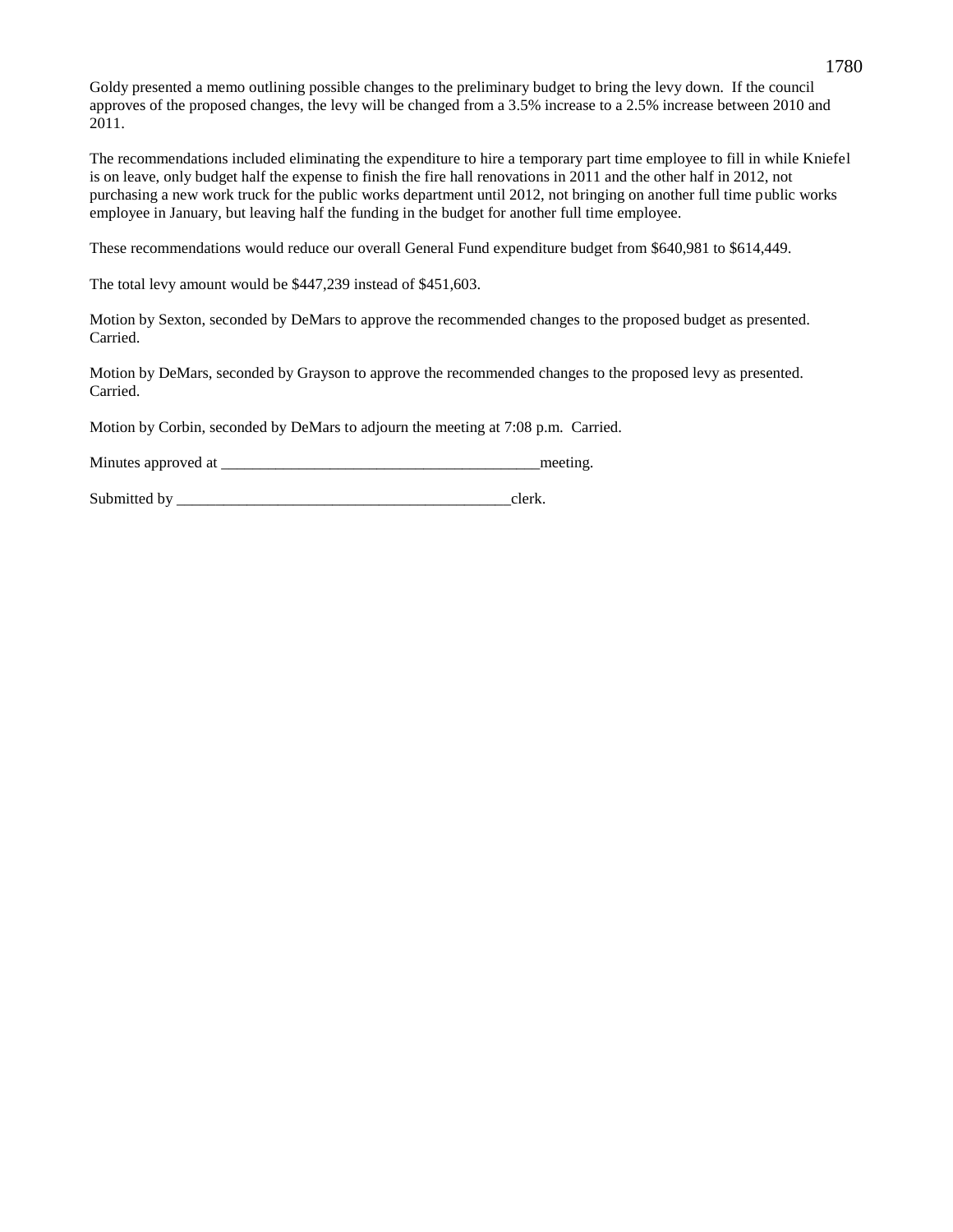Special Council Meeting November 22, 2010 Medford City Hall

Members present: Thomas, DeMars, Grayson, and Sexton.

Members absent: Corbin

Others attending were Bill Goldy, Amber Kniefel, and Rich Kucera.

Mayor Thomas called the meeting to order at 6:00 p.m.

Motion by DeMars, seconded by Sexton to approve the agenda as presented. Carried.

The purpose of tonight's meeting is to interview Loren Lodge for the city administrator position.

City Council interviewed Loren Lodge.

Discussion of the interview.

Council consensus is to have Bill Goldy check Loren Lodge's references.

Motion by Sexton, seconded by DeMars to offer Loren Lodge the city administrator position for \$52,000 per year pending Bill Goldy checking the references. Carried.

Motion by Sexton, seconded by DeMars to adjourn the meeting at 6:45 p.m. Carried.

| Minutes approved at |  | meeting |
|---------------------|--|---------|
|---------------------|--|---------|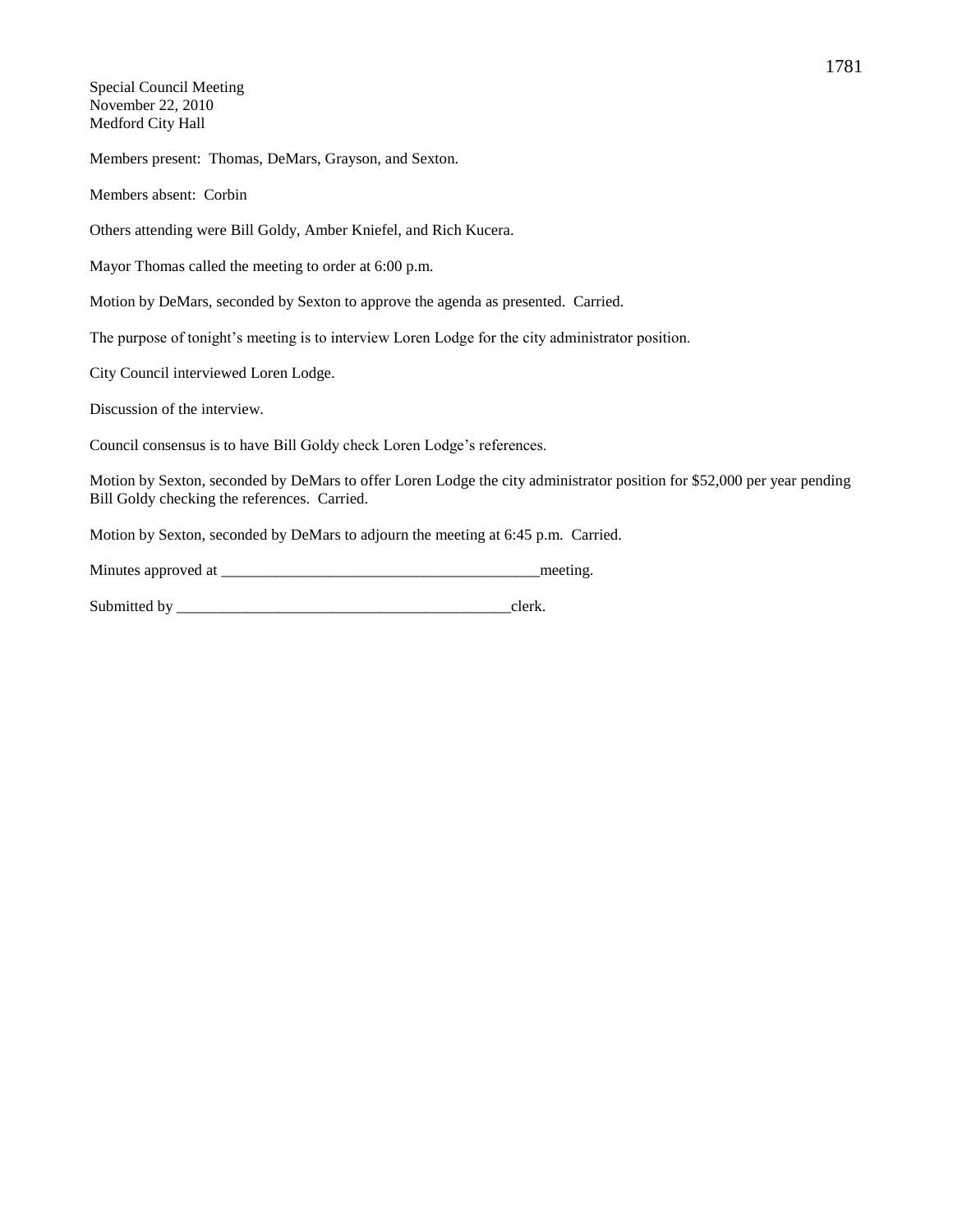Regular Council Meeting November 22, 2010 7:00 p.m. City Hall

Mayor Thomas called the meeting to order at 7:00 p.m. Members present were Thomas, DeMars, Grayson, and Sexton

Members Absent: Corbin

Others attending were Bill Goldy, Amber Kniefel, Mark Rahrick, Rich Kucera, Seth Peterson, Pat Merritt, Cheryl Clevenger, Kyle Clevenger, and Chad Merritt.

Mayor Thomas called the meeting to order at 7:00 p.m.

Agenda: Added discussion of fire service call rates under A. Fire Department.

Motion by DeMars, seconded by Sexton to approve the agenda as amended. Carried

Minutes – Sexton would the clerk to check on the R  $\&$  K bid amount given for moving the warming house. Grayson would like the clerk to check on the spelling of one of the names of the winners of the Shop Medford program.

Motion by DeMars, seconded by Sexton to approve the regular October council meeting minutes and the October and November special council meeting minutes as amended. Carried

Motion by DeMars, seconded by Grayson to approve the October and November city and liquor store bills as presented. Carried

Motion by DeMars, seconded by Grayson to approve the October 2010 check register as presented. Carried

Concerns from the general public/requests from organizations. None.

Kyle Clevenger presented an idea for an Eagle Scout project he would like to work on. Clevenger would like to renovate the canoe landing on the north side of the river by North Park. The council advised Clevenger to speak with the DNR about the landing and possibly a different property owner. The city is in favor of the project pending ownership of the property.

Planning and Zoning Board – No action needed by the council. The Zoning Board did discuss the chalet and the possibilities of rebuilding. Zoning Board consensus is to keep the chalet in the Straight River Park; either remodel or rebuild.

EDA – There was no quorum to hold an EDA meeting for the month of November.

Goldy presented the ideas received from the contest for designing a new city slogan and logo. Council consensus is to change the slogan and logo and award the prize to Carrie Heiderscheidt.

Motion by Grayson, seconded by DeMars to accept the logo design with the tree submitted by Carrie Heiderscheidt. Carried.

Motion by DeMars, seconded by Sexton to accept the slogan "A Place to Call Home Since 1853" submitted by Carrie Heiderscheidt. Carried.

Fire Department – Councilmember Grayson addressed the council about the possibility of the fire department to start charging City of Medford residents for fire calls. The idea would be to only charge when the actual use of water occurs with a minimum charge of \$500. Home owner's insurance would end up paying the fee.

Council consensus is to have Grayson speak with Rick Hager, the Fire Chief, about this possibility.

Park Board – No meeting the month of November.

City Engineer – Seth Peterson – Peterson presented updates on the water treatment facility, the water tower, and the water main project. Peterson also presented four pay requests for approval from the council for payment.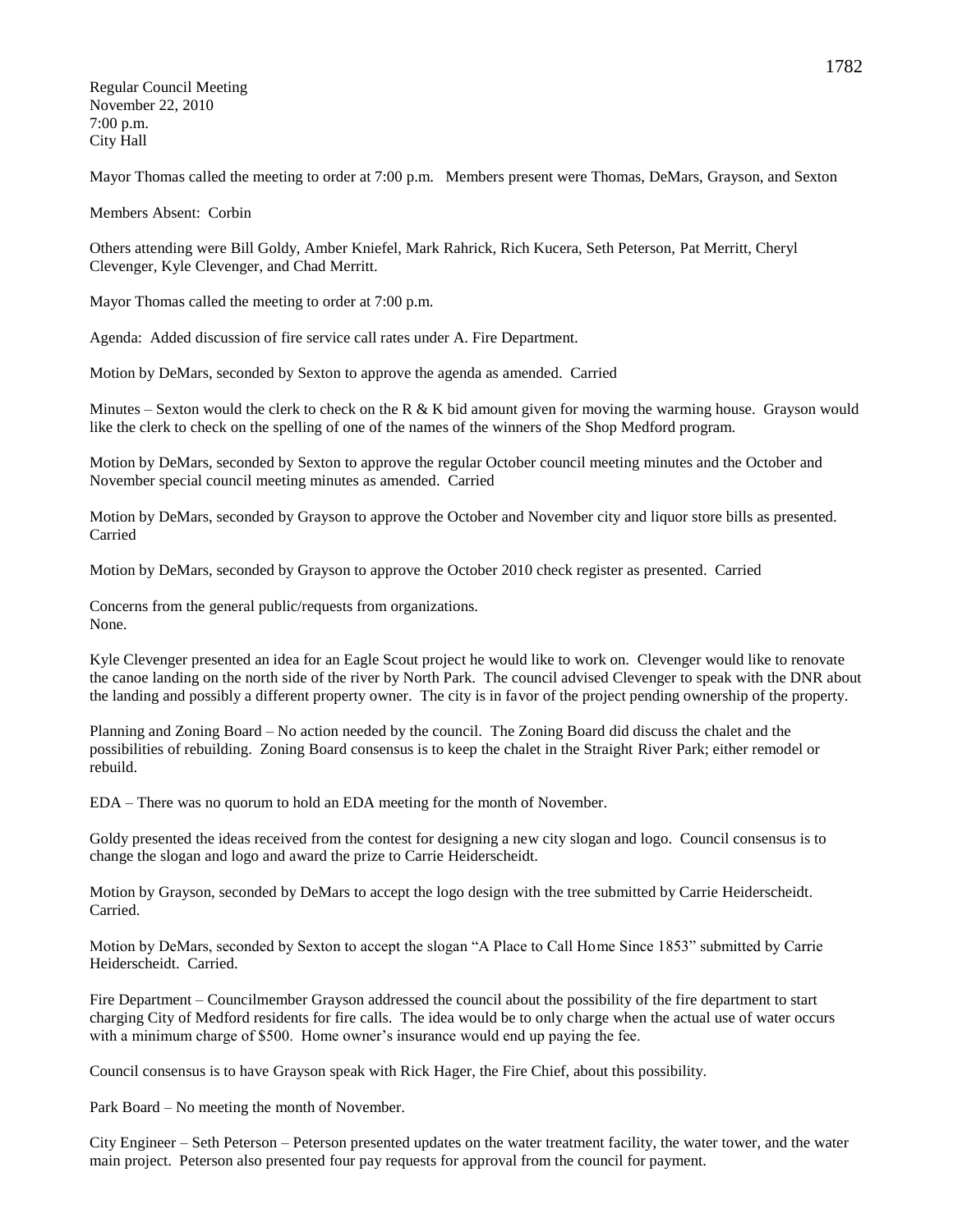Hesselton Construction, LLC Pay Request #1 in the amount of \$230,811.95 for the water main project.

Motion by Sexton, seconded by DeMars to approve pay request #1 from Hesselton Construction, LLC for the water main project in the amount of \$230,811.95. Carried.

Wapasha Construction Pay Request #4 in the amount of \$175,567.84 for the water treatment facility.

Motion by DeMars, seconded by Grayson to approve pay request #4 from Wapasha Construction in the amount of \$175,567.84. Carried.

General Construction Pay Request #3 in the amount of \$95,665.00 for the water tower project.

Motion by Grayson, seconded by DeMars to approve the pay request #3 from General Construction in the amount of \$95,665.00. Carried.

Wencl Construction 3<sup>rd</sup> Street Project Pay Request #4 in the amount of \$8,526.19.

Motion by DeMars, seconded by Sexton to approve pay request #4 from Wencl Construction in the amount of \$8,526.19. Carried.

City Administrator – Bill Goldy

Goldy will be contacting McDonald's about connecting to the city water system.

Goldy will be setting up a meeting with Patti Fritz to discuss the importance of the  $\frac{1}{2}$  percent sales tax that the city is asking for.

Public Works Department – Rich Kucera – Kucera attended a meeting on "Minnesota Recovers". Minnesota Recovers is another avenue to recover funds for the damage of the flood back in September. Once FEMA evaluates the damages, anything that FEMA does not cover can be submitted to Minnesota Recovers for possible funding.

New Business

Warming House and Ice Rink – Councilmember Sexton has collected enough donations to be able to fund the relocation of the warming house and ice rink. Jennie-O Turkey Store donated \$750, Christ the King Catholic Church donated \$500 and the Medford Fire Relief Association donated \$1,000.

The Medford Fire Relief Association also donated \$13,000 to the city – the funds will be allocated as follows: \$5,000 for the Medford Swimming Pool, \$5,000 for the relocation of the ice rink, and \$3,000 for the municipal complex.

Donation resolutions will be presented at the December council meeting.

Council consensus is to relocate the warming house and ice rink to the area the city purchased at the old school property.

Water Tower Design Contest – Students in the upper art classes at Medford Public School submitted designs for the council to review for the new water tower. Kniefel will put together a book with the designs and Kucera, Kniefel, Chad Merritt, Greg Hitchcock, and the city council can stop by city hall and vote for the designs they like the best.

City Administrator Candidates – Discussion of additional candidates will be tabled until a future meeting pending the response back from Loren Lodge.

Medford Outlet Mall – Goldy discussed with the council the status of the Outlet Mall. The Outlet Mall is going through foreclosure. Goldy has been meeting with Rod Yates of OTB Destination. OTB Destination is a company that has an interest in revitalizing the Outlet Mall. Mr. Yates has inquired about possible support from the city in getting this accomplished.

Goldy has been in contact with Mike Bubany, of David Drown Associates, to discuss possible incentives. One option would be TIF financing.

Mike Bubany would like to present the options to the city council. No fee would be charged to the city for Mr. Bubany to educate the council on this matter.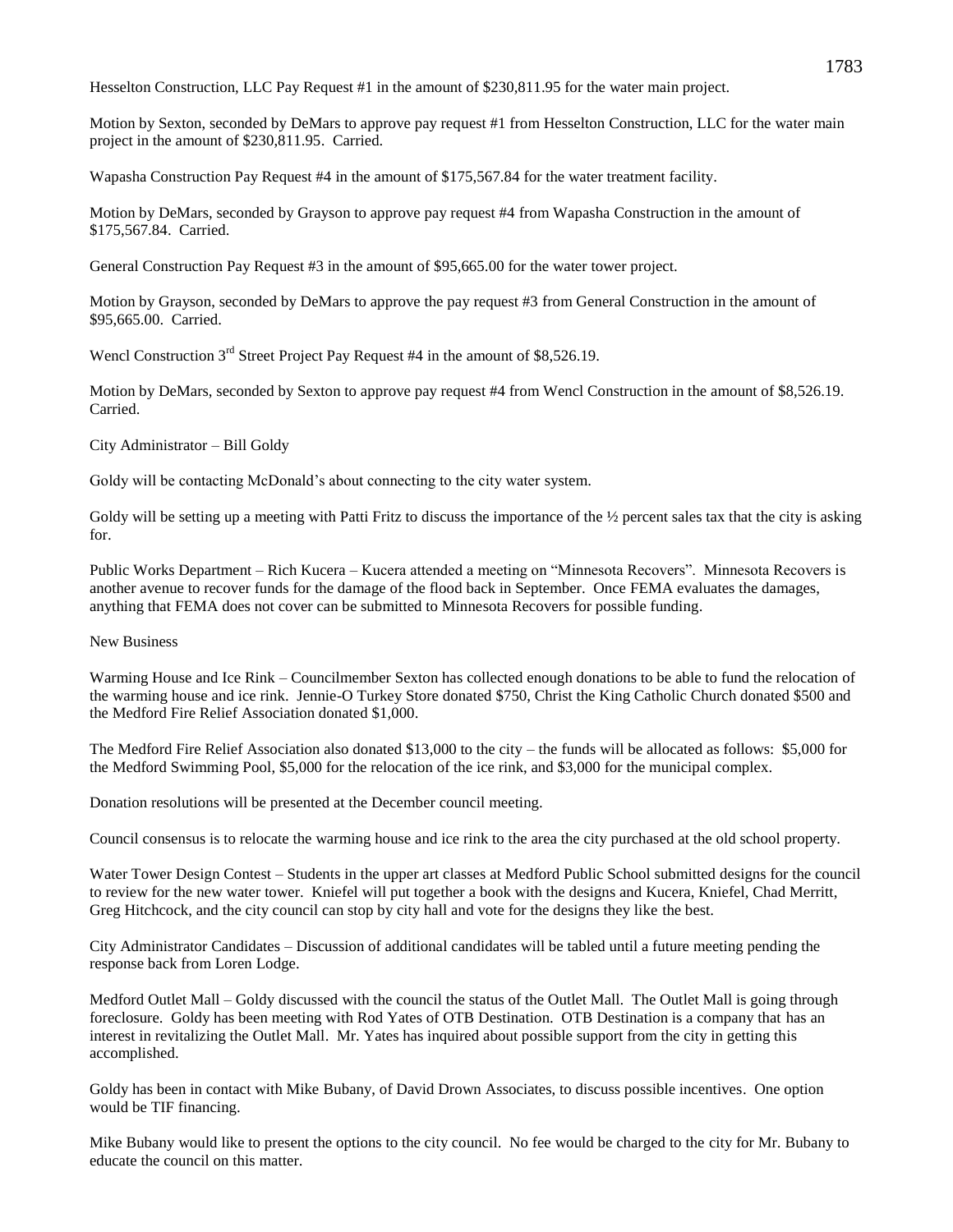Council would like Rahrick to research the Outlet Mall further on the foreclosure status.

Council will discuss at the December meeting.

Additional city concerns – Sexton asked about recreational fires. Mayor Thomas stated that if there is a concern, law enforcement should be called.

Oath of office for the newly elected council members will be held at the December 20, 2010 meeting.

Next regular council meeting will be Monday, December 20, 2010 at 7:00 p.m.

Motion by DeMars, seconded by Grayson to adjourn at 8:12 p.m. Carried

Minutes approved at \_\_\_\_\_\_\_\_\_\_\_\_\_\_\_\_\_\_\_\_\_\_\_\_\_\_\_\_\_\_\_\_\_\_\_\_\_\_\_\_\_meeting.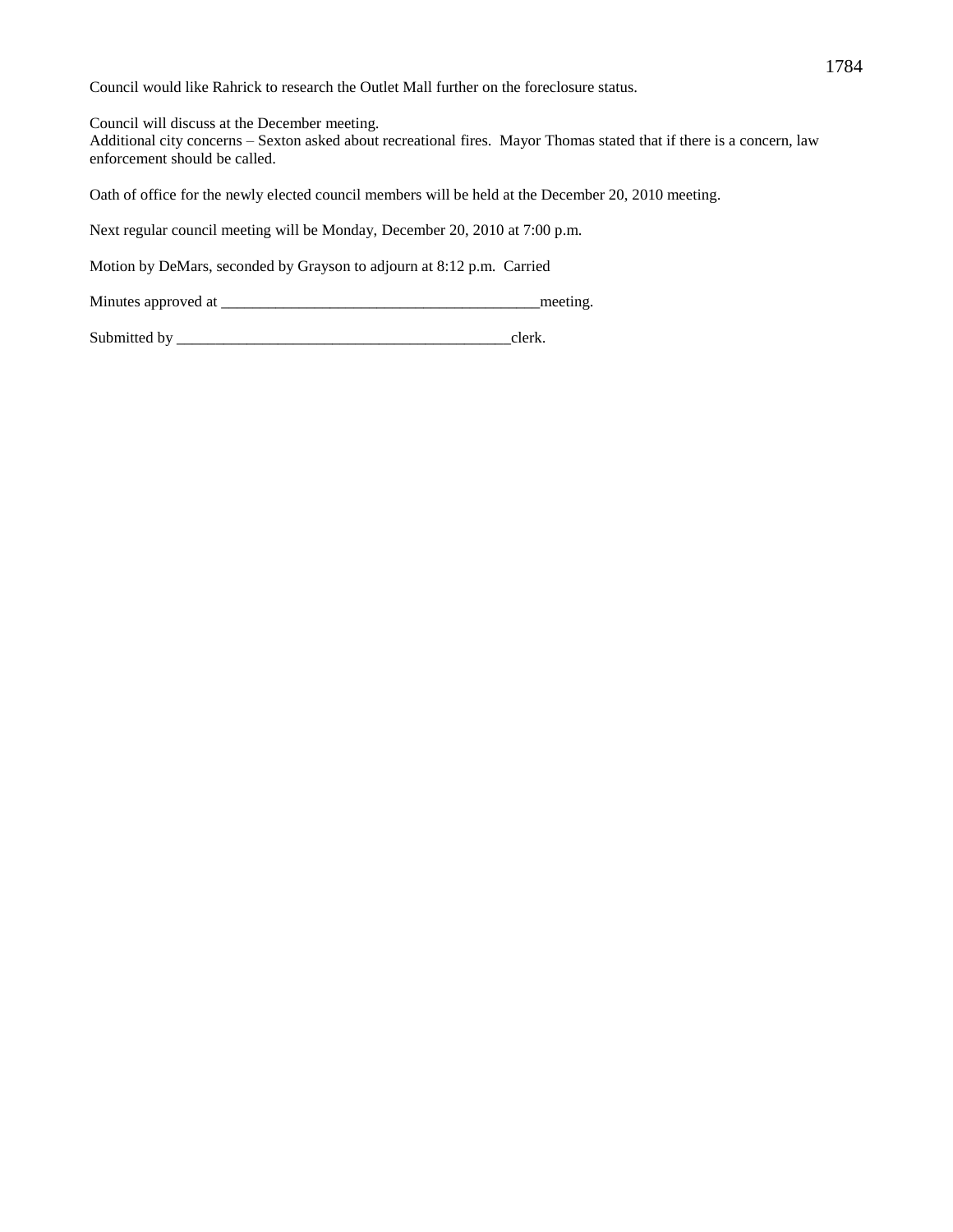Regular Council Meeting December 20, 2010 7:00 p.m. City Hall

Mayor Thomas called the meeting to order at 7:00 p.m. Members present were Thomas, DeMars, Grayson, Corbin, and Sexton.

Members Absent: None.

Others attending were Bill Goldy, Amber Kniefel, Rich Kucera, Pat Merritt, Chad Merritt, Greg Hitchcock, Dan and Mona Kaiser, Dan Sexton, Jeff Sexton, Jon Sexton, Jackie Berg, Jenna Berg, Mariah Berg, Brody Berg and Taya Sexton.

Mayor Thomas called the meeting to order at 7:00 p.m.

Agenda: Added discussion of fire service call rates under A. Fire Department, added resolution 10-66 under new business H, added discussion of fire hydrants under public works department.

Motion by DeMars, seconded by Sexton to approve the agenda as amended. Carried

Motion by Corbin, seconded by DeMars to approve the special and regular November 22, 2010 council meeting minutes as presented. Carried

Motion by Grayson, seconded by Sexton to approve the November and December city and liquor store bills as presented. Carried

Motion by Corbin, seconded by DeMars to approve the November 2010 check register as presented. Carried

Concerns from the general public/requests from organizations. None.

Truth in Taxation Hearing – The City Council opened the meeting to property owners in attendance tonight to ask questions and voice concerns regarding the 2011 city levy and budget.

Dan and Mona Kaiser questioned the city council about their property tax statement and that their property values went down, but property taxes went up. Bill Goldy answered that for the preliminary levy the city council voted to raise the levy 3.5%. After reviewing the budget and levy for the final amounts for 2011, the council decided to cut an additional \$37,000 from the budget and lower the increase of the levy from 3.5% to 2.5%.

Dan Kaiser asked about the general fund levy and why it is as high as it is. Mr. Kaiser asked if it was from employee salary, benefits, and insurance. The council answered that the employees have been on a wage freeze for the last two years and no wage increases are in the budget for 2011. City health insurance was also cut in 2010 to save the city over \$20,000.

Mr. Kaiser asked about the hiring of a third full-time employee. Mayor Thomas answered that at the last meeting, the council decided not to hire a third full-time employee at the beginning of 2011. The idea will be brought back up later in the year once the new water treatment facility comes on line.

Bill Goldy reviewed the cuts made to the budget at the last council meeting.

Dan and Mona Kaiser feel the city is overstaffed causing large expenses and high water bills.

Dan Kaiser asked about the new water meters that were installed in every home. He asked about the cost of the project and how it will benefit the citizens.

Bill Goldy answered that the cost of the water meter project was added in with the water project as a whole. He was unsure about the exact cost of that portion of the project. The benefit will come from better water accountability and more accurate meter readings resulting in more accurate billing.

No additional questions and/or comments were made.

Council discussed the option to review the budget and levy at another meeting. Council consensus was to adopt the proposed levy and budget for 2011.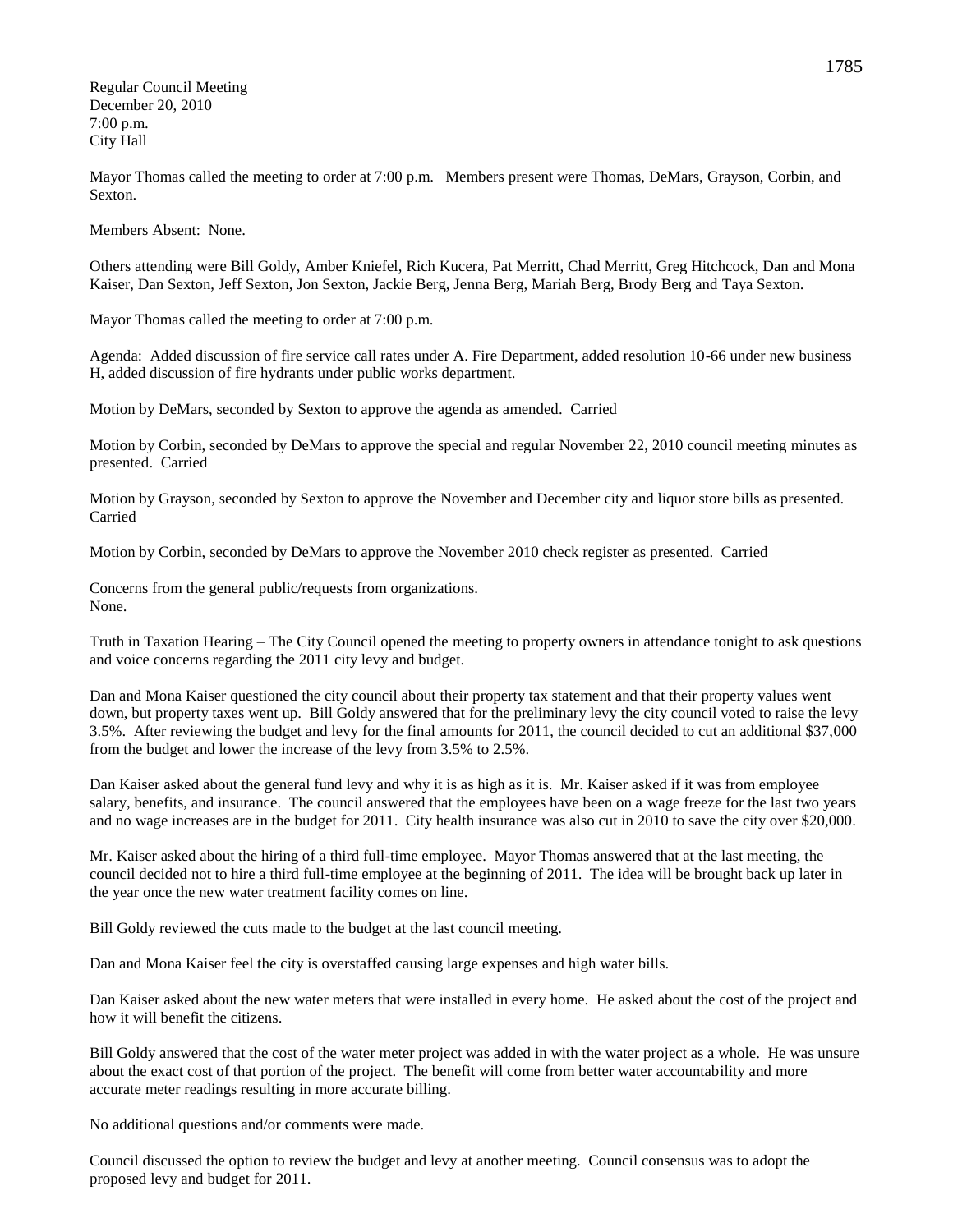Motion by Sexton, seconded by Corbin to adopt the 2011 city budget. Carried.

Motion by Corbin, seconded by Sexton to adopt resolution 10-64 adopting the 2011 tax levy. Carried.

Planning and Zoning Board –The Zoning Board discussed the moving permit granted to Wayne Maas in November 2009. Zoning Board recommendation to the city council is to revoke the moving permit.

Motion by DeMars, seconded by Corbin to revoke the moving permit granted to Wayne Maas last November. Carried.

Discussion of the time limitation for moving permits. The city code does not list moving permits as having a time limitation. Zoning Board recommended to the city council to amend the code to read that moving permits will expire after one year.

Motion by Sexton, seconded by Grayson to amend the city code to read that moving permits with a current building permit are good for one year. Carried.

Zoning Board discussed the use of snowmobiles in town. This is a law enforcement issue. Sections of the snowmobile ordinance were put in the CAST last year along with a town mailing.

Zoning Board discussed the new water meter project. The board recommends to the city council to put information in the CAST explaining the project.

Council agreed that putting the information in the CAST is a good idea.

Zoning Board took action recommending to the city council an increase of pay per meeting that board members receive for attending monthly meetings.

Motion by Corbin, seconded by Grayson to deny the recommendation for a pay increase for the zoning board to attend monthly meetings. Carried.

Fire Department – At the November's meeting, councilmember Grayson addressed the council about the possibility of the fire department to start charging City of Medford residents for fire calls. The idea would be to only charge when the actual use of water occurs with a minimum charge of \$500. Homeowner's insurance would end up paying the fee. Grayson handed out additional information about the idea. Mayor Thomas felt this was good information to keep in mind. No action was taken.

City Engineer – Bill Goldy gave the engineer report – Update on the water facility project. Peterson also submitted two pay requests for approval from the council for payment.

Wapasha Construction Pay Request #5 in the amount of \$183,478.49 for the water treatment facility.

Motion by Corbin, seconded by Sexton to approve pay request #5 from Wapasha Construction in the amount of \$183,478.49. Carried.

Hesselton Construction, LLC Pay Request #2 in the amount of \$159,791.09 for the water main project.

Motion by DeMars, seconded by Corbin to approve pay request #2 from Hesselton Construction, LLC for the water main project in the amount of \$159,791.09. Carried.

City Attorney – Bill Goldy informed the council that the surveys have been done on the Christ the King Church property.

City Administrator – Bill Goldy

Goldy met with Elliot Eisman of McDonald's. Mr. Eisman is in favor of connecting to the city water system.

Loren Lodge has found housing and hopes to start work the week of January 3, 2011.

Outlet Center Update – Rod Yates, the individual interested in renovating the Outlet Center, will be attending the regular council meeting on January 24, 2011.